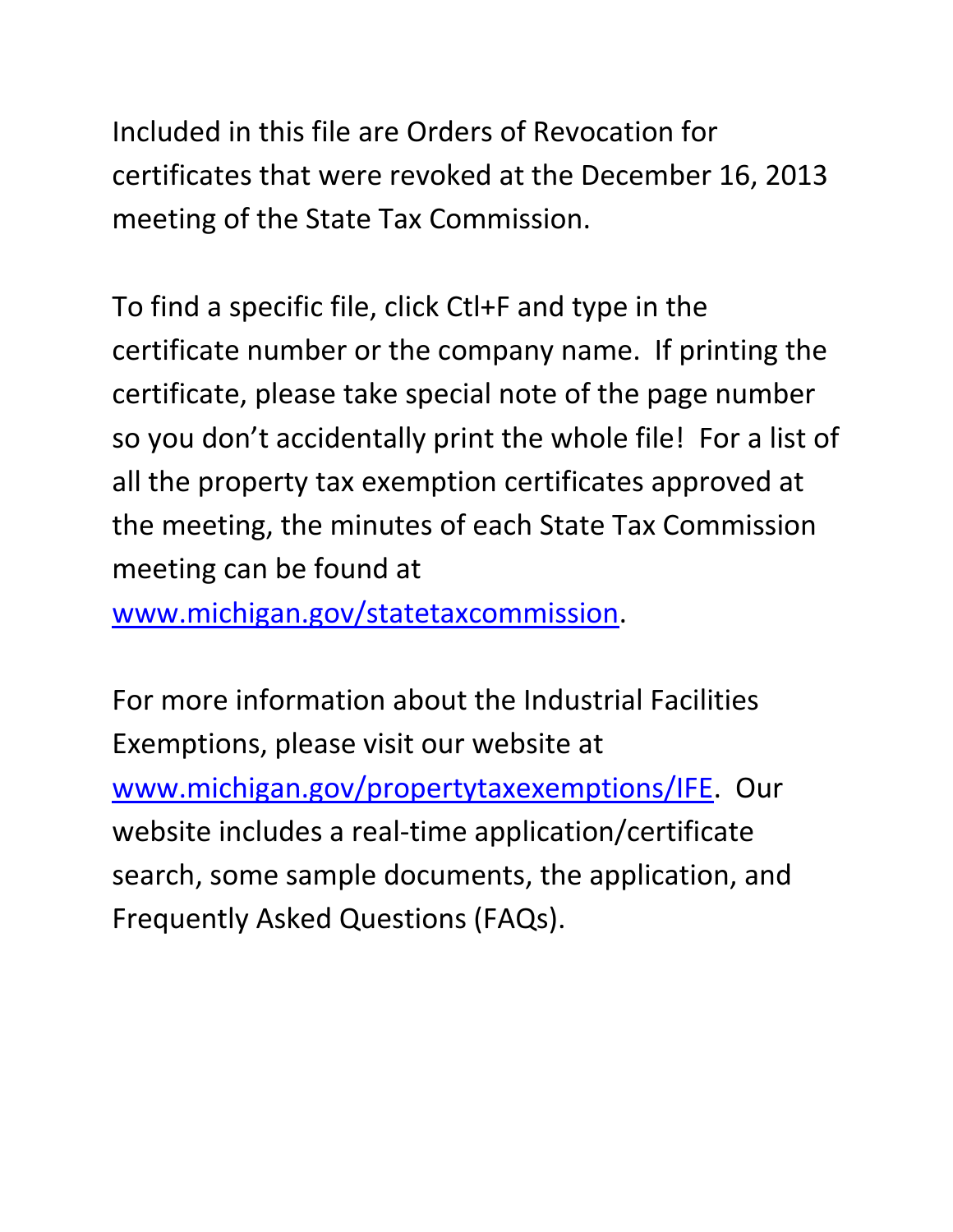

RICK SNYDER GOVERNOR

STATE OF MICHIGAN DEPARTMENT OF TREASURY LANSING

R. KEVIN CLINTON STATE TREASURER

January 14, 2014

Lynn Gandhi Automotive Components Holdings LLC Po Box 6252 Dearborn, MI 48126

Dear Sir/Madam:

The State Tax Commission (Commission) has received a request to revoke the real and/or personal property component(s) of Industrial Facilities Exemption Certificate number 2004-261, issued to Automotive Components Holdings LLC, located in the City of Saline, Washtenaw County, in accordance with the requirements of Section 15(1), Public Act 198 of 1974, as amended.

At their December 16, 2013 meeting, the State Tax Commission considered and approved this revocation request. Enclosed is the Order of Revocation revoking the real and/or personal property component(s) of this certificate effective December 31, 2013, for the 2014 tax year.

If you have further questions regarding this information, please contact the Property Services Division at (517) 373-3302.

Sincerely,

Kelli-form

Kelli Sobel, Executive Director State Tax Commission

Enclosure By Certified Mail

cc: Clerk, City of Saline Assessor, City of Saline Washtenaw County Equalization Department Washtenaw County Board of Commissioners Saline School District Washtenaw ISD Washtenaw Community College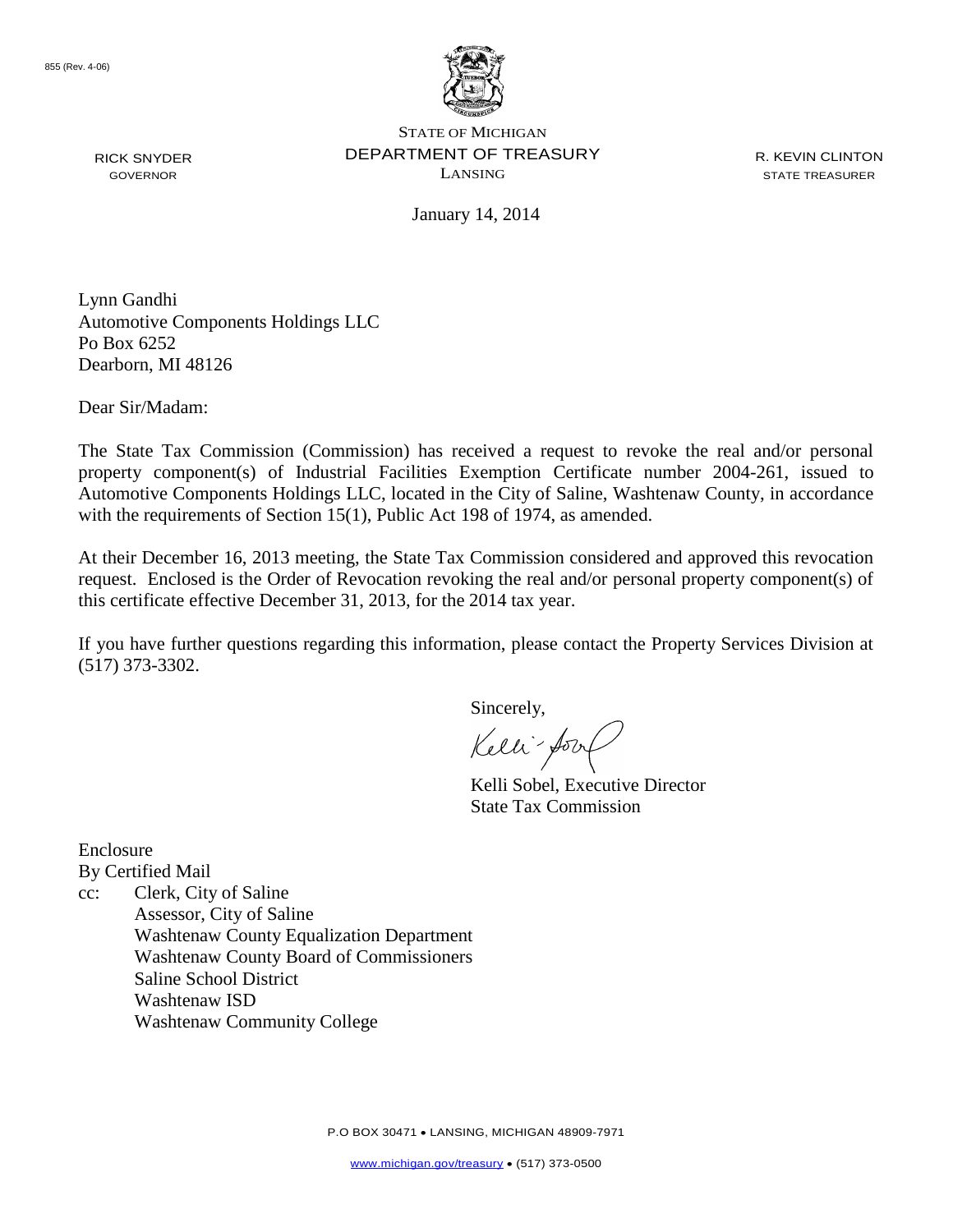

Industrial Facilities Exemption Certificate

Certificate Number **2004-261**

Certificate Holder: **Automotive Components Holdings LLC**

Facility Location: **City of Saline**

County of **Washtenaw**, State of Michigan

Pursuant to the requirements of Section 15(1), Public Act 198 of 1974, as amended, upon receipt of a written request for revocation by the holder of an Industrial Facilities Exemption Certificate, the Commission shall by order revoke the certificate in whole, or in part, with respect to its real and/or personal property component(s), whichever shall be requested.

The State Tax Commission received a request from Automotive Components Holdings LLC to revoke the real and/or personal property component(s) of Industrial Facilities Exemption Certificate number 2004- 261, located in the City of Saline, Washtenaw County. At their December 16, 2013 meeting, the State Tax Commission considered and approved this revocation request.

Therefore, it is ordered that the real and/or personal property component(s) of Industrial Facility Exemption Certificate number 2004-261 be revoked effective **December 31, 2013, for the 2014 tax year**.



 $\mathcal{A} \cap \mathcal{A} \cap \mathcal{A}$ 

Douglas B. Roberts, Chairman State Tax Commission

the R. Bureis

Heather S. Burris Heather S. Burns<br>Michigan Department of Treasury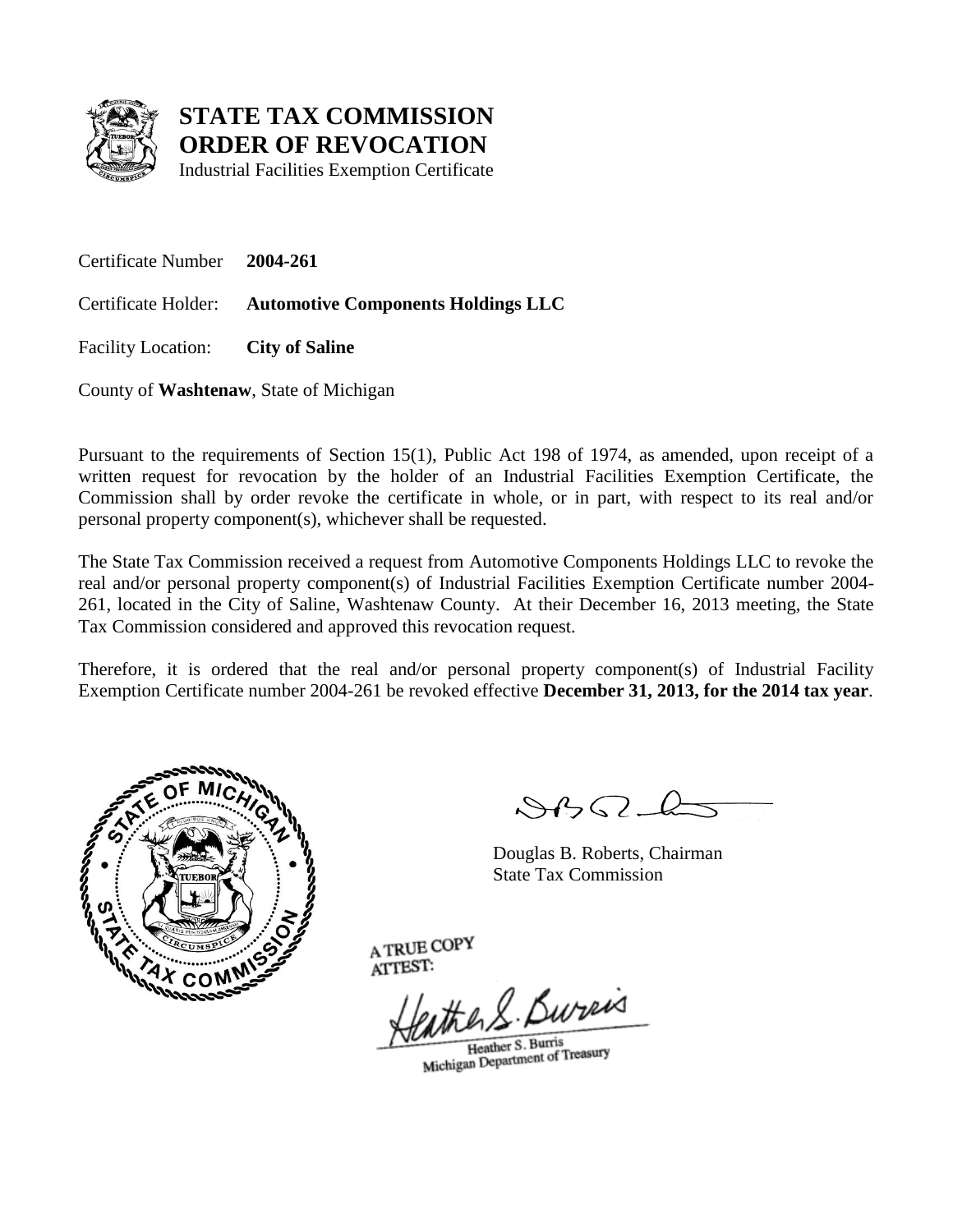

RICK SNYDER GOVERNOR

STATE OF MICHIGAN DEPARTMENT OF TREASURY LANSING

R. KEVIN CLINTON STATE TREASURER

January 14, 2014

Theresa Mason Marelco Power Systems Inc. 4200 Oakleys Court Richmond, VA 23223

Dear Sir/Madam:

The State Tax Commission (Commission) has received a request to revoke the real and/or personal property component(s) of Industrial Facilities Exemption Certificate number 2006-159, issued to Marelco Power Systems Inc., located in the City of Howell, Livingston County, in accordance with the requirements of Section 15(1), Public Act 198 of 1974, as amended.

At their December 16, 2013 meeting, the State Tax Commission considered and approved this revocation request. Enclosed is the Order of Revocation revoking the real and/or personal property component(s) of this certificate effective December 31, 2013, for the 2014 tax year.

If you have further questions regarding this information, please contact the Property Services Division at (517) 373-3302.

Sincerely,

Kelli-form

Kelli Sobel, Executive Director State Tax Commission

Enclosure

By Certified Mail

cc: Clerk, City of Howell Assessor, City of Howell Livingston County Equalization Department Livingston County Board of Commissioners Howell School District Livingston ISD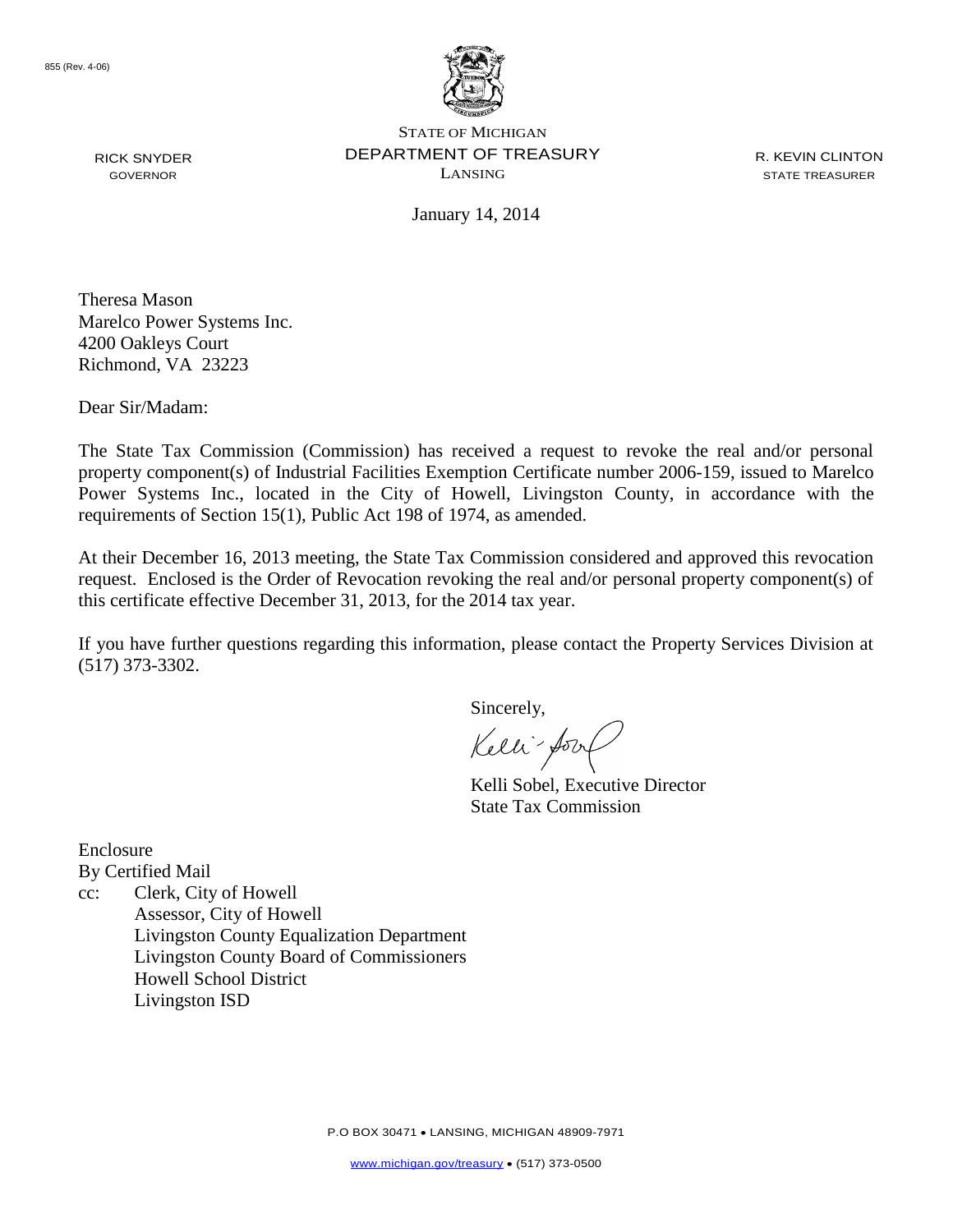

Industrial Facilities Exemption Certificate

Certificate Number **2006-159**

Certificate Holder: **Marelco Power Systems Inc.**

Facility Location: **City of Howell**

County of **Livingston**, State of Michigan

Pursuant to the requirements of Section 15(1), Public Act 198 of 1974, as amended, upon receipt of a written request for revocation by the holder of an Industrial Facilities Exemption Certificate, the Commission shall by order revoke the certificate in whole, or in part, with respect to its real and/or personal property component(s), whichever shall be requested.

The State Tax Commission received a request from Marelco Power Systems Inc. to revoke the real and/or personal property component(s) of Industrial Facilities Exemption Certificate number 2006-159, located in the City of Howell, Livingston County. At their December 16, 2013 meeting, the State Tax Commission considered and approved this revocation request.

Therefore, it is ordered that the real and/or personal property component(s) of Industrial Facility Exemption Certificate number 2006-159 be revoked effective **December 31, 2013, for the 2014 tax year**.



 $\mathcal{S}$ 

Douglas B. Roberts, Chairman State Tax Commission

the R. Bureis

Heather S. Burris Heather S. Burns<br>Michigan Department of Treasury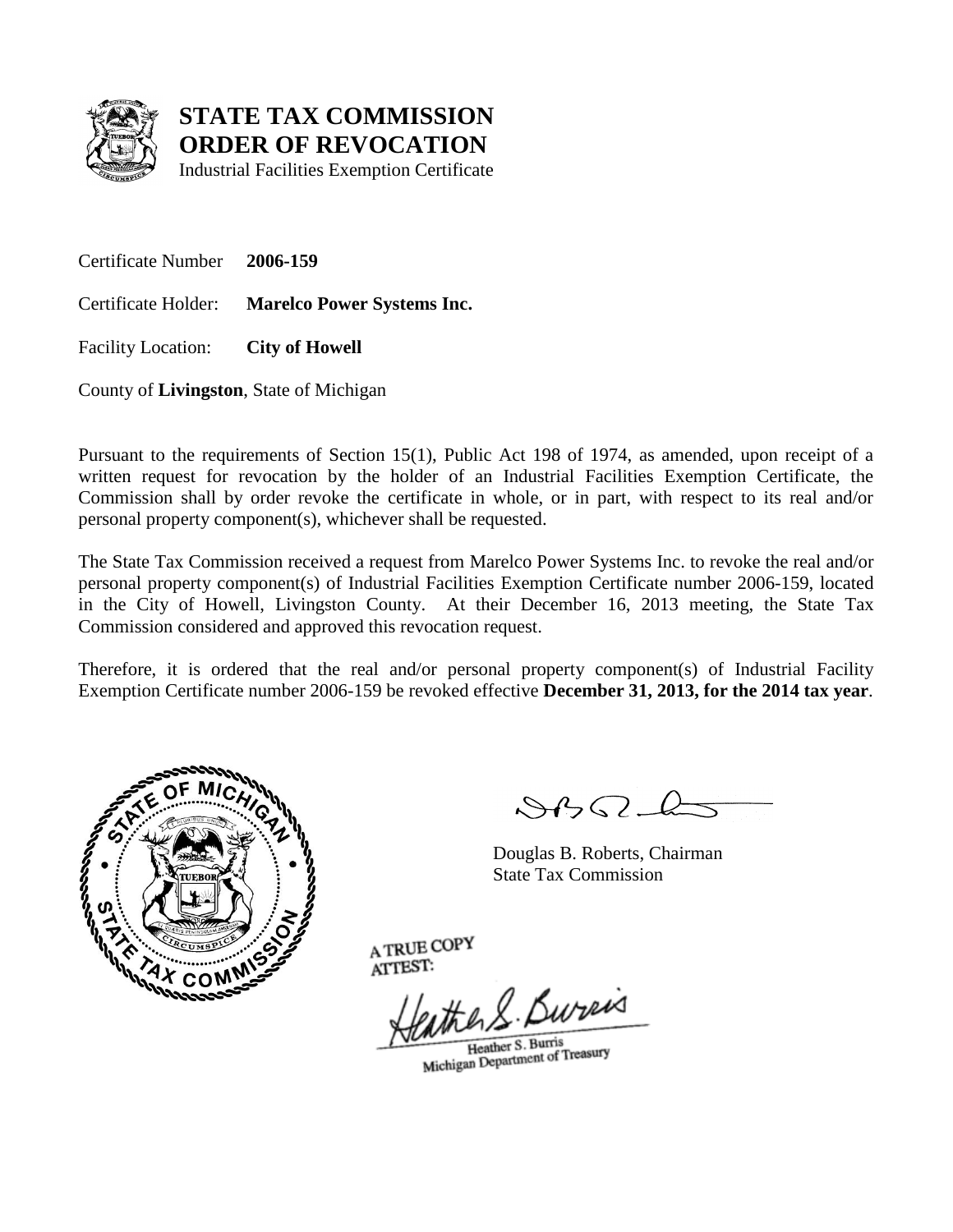

RICK SNYDER GOVERNOR

STATE OF MICHIGAN DEPARTMENT OF TREASURY LANSING

R. KEVIN CLINTON STATE TREASURER

January 14, 2014

Lowell T McLaughlin Dow Chemical Company 2030 Dow Center Tax Dept. BAE Midland, MI 48674

Dear Sir/Madam:

The State Tax Commission (Commission) has received a request to revoke the real and/or personal property component(s) of Industrial Facilities Exemption Certificate number 2007-524, issued to Dow Chemical Company, located in the City of Midland, Midland County, in accordance with the requirements of Section 15(1), Public Act 198 of 1974, as amended.

At their December 16, 2013 meeting, the State Tax Commission considered and approved this revocation request. Enclosed is the Order of Revocation revoking the real and/or personal property component(s) of this certificate effective December 31, 2013, for the 2014 tax year.

If you have further questions regarding this information, please contact the Property Services Division at (517) 373-3302.

Sincerely,

Kelli-form

Kelli Sobel, Executive Director State Tax Commission

Enclosure By Certified Mail

cc: Clerk, City of Midland Assessor, City of Midland Midland County Equalization Department Midland County Board of Commissioners Midland School District Midland ISD Delta College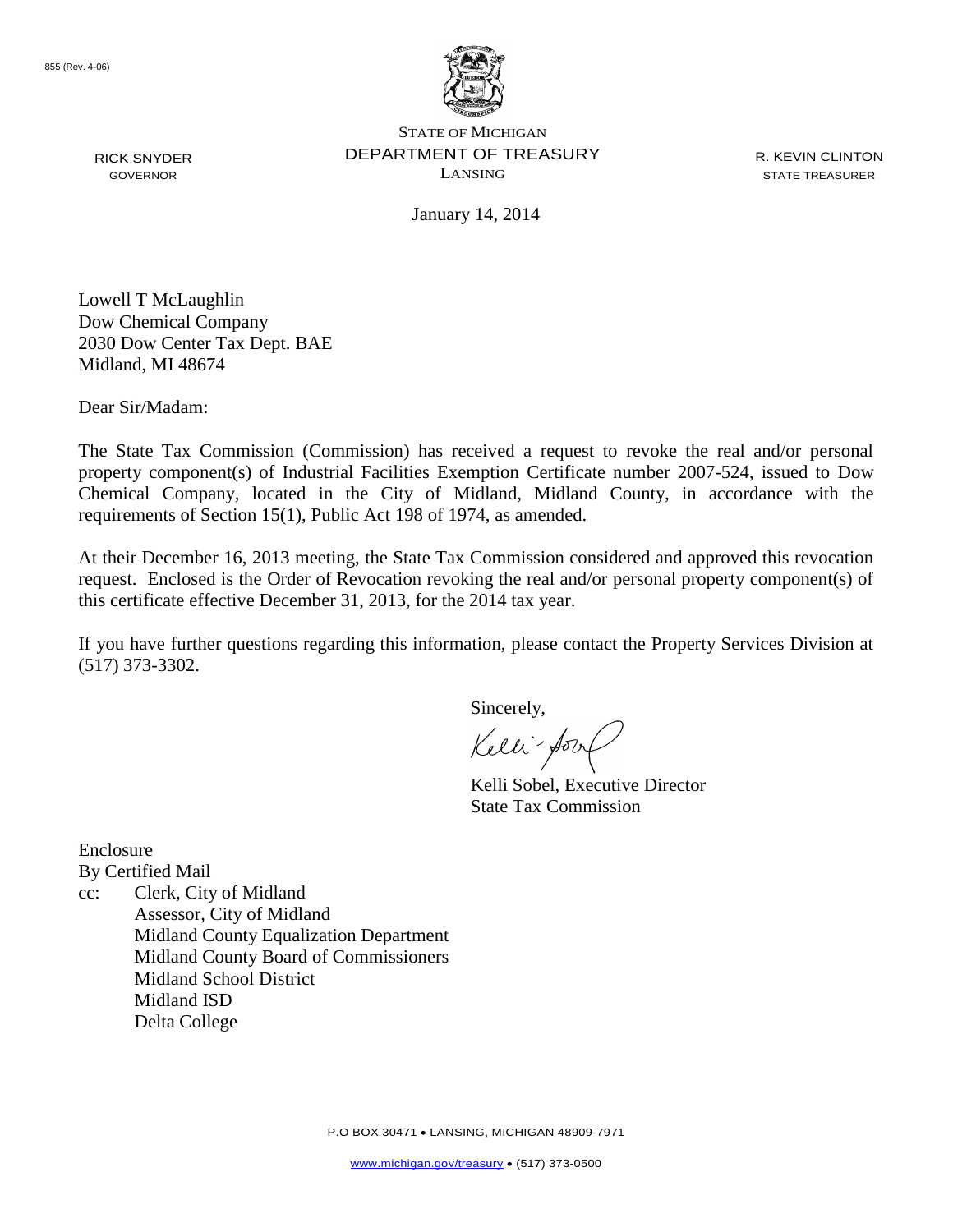

Industrial Facilities Exemption Certificate

Certificate Number **2007-524**

Certificate Holder: **Dow Chemical Company**

Facility Location: **City of Midland**

County of **Midland**, State of Michigan

Pursuant to the requirements of Section 15(1), Public Act 198 of 1974, as amended, upon receipt of a written request for revocation by the holder of an Industrial Facilities Exemption Certificate, the Commission shall by order revoke the certificate in whole, or in part, with respect to its real and/or personal property component(s), whichever shall be requested.

The State Tax Commission received a request from Dow Chemical Company to revoke the real and/or personal property component(s) of Industrial Facilities Exemption Certificate number 2007-524, located in the City of Midland, Midland County. At their December 16, 2013 meeting, the State Tax Commission considered and approved this revocation request.

Therefore, it is ordered that the real and/or personal property component(s) of Industrial Facility Exemption Certificate number 2007-524 be revoked effective **December 31, 2013, for the 2014 tax year**.



 $\mathcal{A} \cap \mathcal{A} \cap \mathcal{A}$ 

Douglas B. Roberts, Chairman State Tax Commission

He S. Bureis

Heather S. Burris Heather S. Burns<br>Michigan Department of Treasury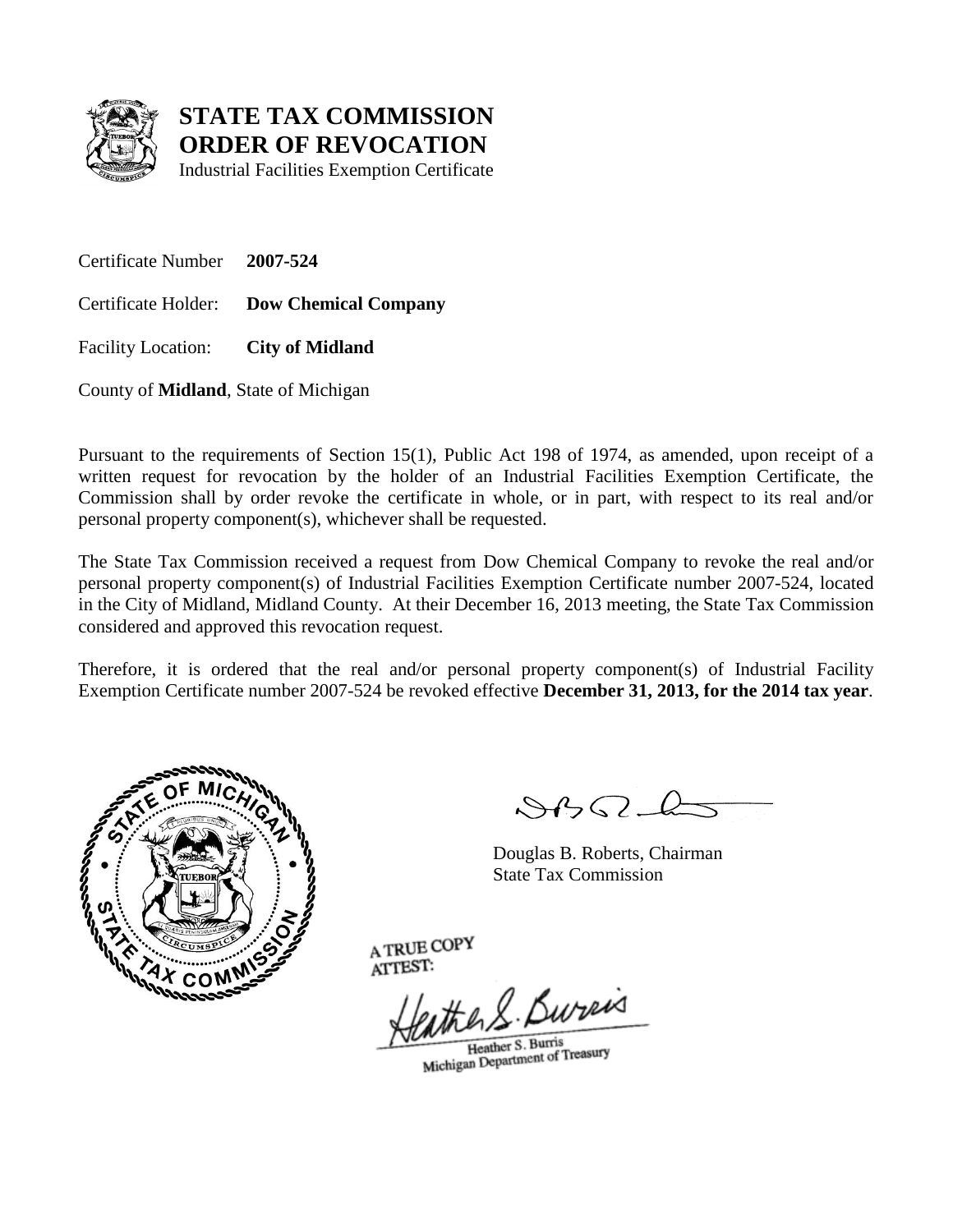

RICK SNYDER GOVERNOR

STATE OF MICHIGAN DEPARTMENT OF TREASURY LANSING

R. KEVIN CLINTON STATE TREASURER

January 14, 2014

Mike Tuomey Severstal North America Inc. 14661 Rotunda Drive Dearborn, MI 48120

Dear Sir/Madam:

The State Tax Commission (Commission) has received a request to revoke the real and/or personal property component(s) of Industrial Facilities Exemption Certificate number 2008-539, issued to Severstal North America Inc., located in the City of Dearborn, Wayne County, in accordance with the requirements of Section 15(1), Public Act 198 of 1974, as amended.

At their December 16, 2013 meeting, the State Tax Commission considered and approved this revocation request. Enclosed is the Order of Revocation revoking the real and/or personal property component(s) of this certificate effective December 31, 2013, for the 2014 tax year.

If you have further questions regarding this information, please contact the Property Services Division at (517) 373-3302.

Sincerely,

Kelli-form

Kelli Sobel, Executive Director State Tax Commission

Enclosure By Certified Mail

cc: Clerk, City of Dearborn Assessor, City of Dearborn Wayne County Equalization Department Wayne County Board of Commissioners Dearborn School District Wayne ISD Wayne County Community College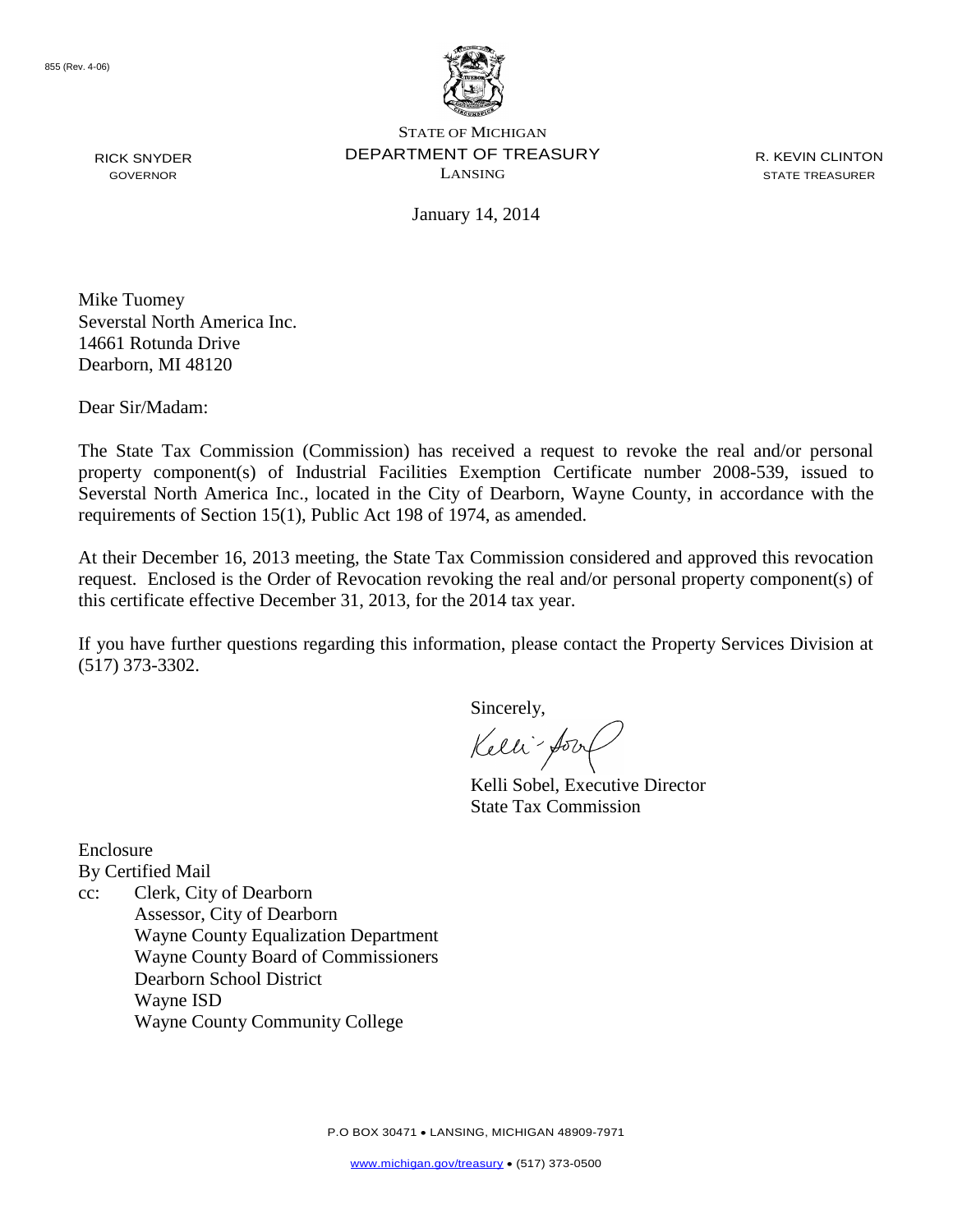

Industrial Facilities Exemption Certificate

Certificate Number **2008-539**

Certificate Holder: **Severstal North America Inc.**

Facility Location: **City of Dearborn**

County of **Wayne**, State of Michigan

Pursuant to the requirements of Section 15(1), Public Act 198 of 1974, as amended, upon receipt of a written request for revocation by the holder of an Industrial Facilities Exemption Certificate, the Commission shall by order revoke the certificate in whole, or in part, with respect to its real and/or personal property component(s), whichever shall be requested.

The State Tax Commission received a request from Severstal North America Inc to revoke the real and/or personal property component(s) of Industrial Facilities Exemption Certificate number 2008-539, located in the City of Dearborn, Wayne County. At their December 16, 2013 meeting, the State Tax Commission considered and approved this revocation request.

Therefore, it is ordered that the real and/or personal property component(s) of Industrial Facility Exemption Certificate number 2008-539 be revoked effective **December 31, 2013, for the 2014 tax year**.



 $\mathcal{A} \cap \mathcal{A} \cap \mathcal{A}$ 

Douglas B. Roberts, Chairman State Tax Commission

the R. Bureis

Heather S. Burris Heather S. Burns<br>Michigan Department of Treasury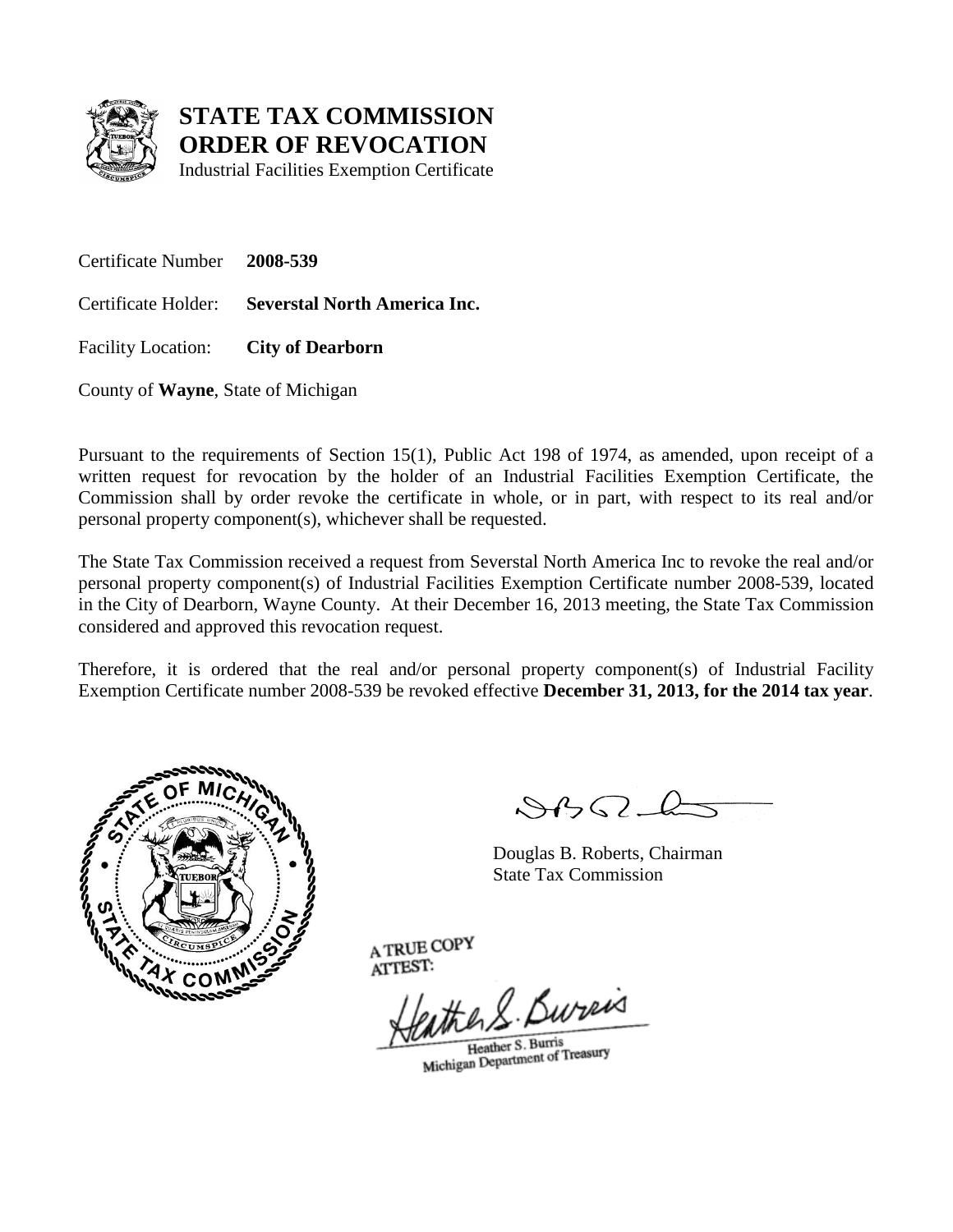

RICK SNYDER GOVERNOR

STATE OF MICHIGAN DEPARTMENT OF TREASURY LANSING

R. KEVIN CLINTON STATE TREASURER

January 14, 2014

Bernard Zahm Benteler Automotive Corporation 320 Hall Street SW Grand Rapids, MI 49507

Dear Sir/Madam:

The State Tax Commission (Commission) has received a request to revoke the real and/or personal property component(s) of Industrial Facilities Exemption Certificate number 2010-253, issued to Benteler Automotive Corporation, located in the City of Grand Rapids, Kent County, in accordance with the requirements of Section 15(1), Public Act 198 of 1974, as amended.

At their December 16, 2013 meeting, the State Tax Commission considered and approved this revocation request. Enclosed is the Order of Revocation revoking the real and/or personal property component(s) of this certificate effective December 31, 2013, for the 2014 tax year.

If you have further questions regarding this information, please contact the Property Services Division at (517) 373-3302.

Sincerely,

Kelli-form

Kelli Sobel, Executive Director State Tax Commission

Enclosure

By Certified Mail

cc: Clerk, City of Grand Rapids Assessor, City of Grand Rapids Kent County Equalization Department Kent County Board of Commissioners Grand Rapids School District Kent ISD Grand Rapids Community College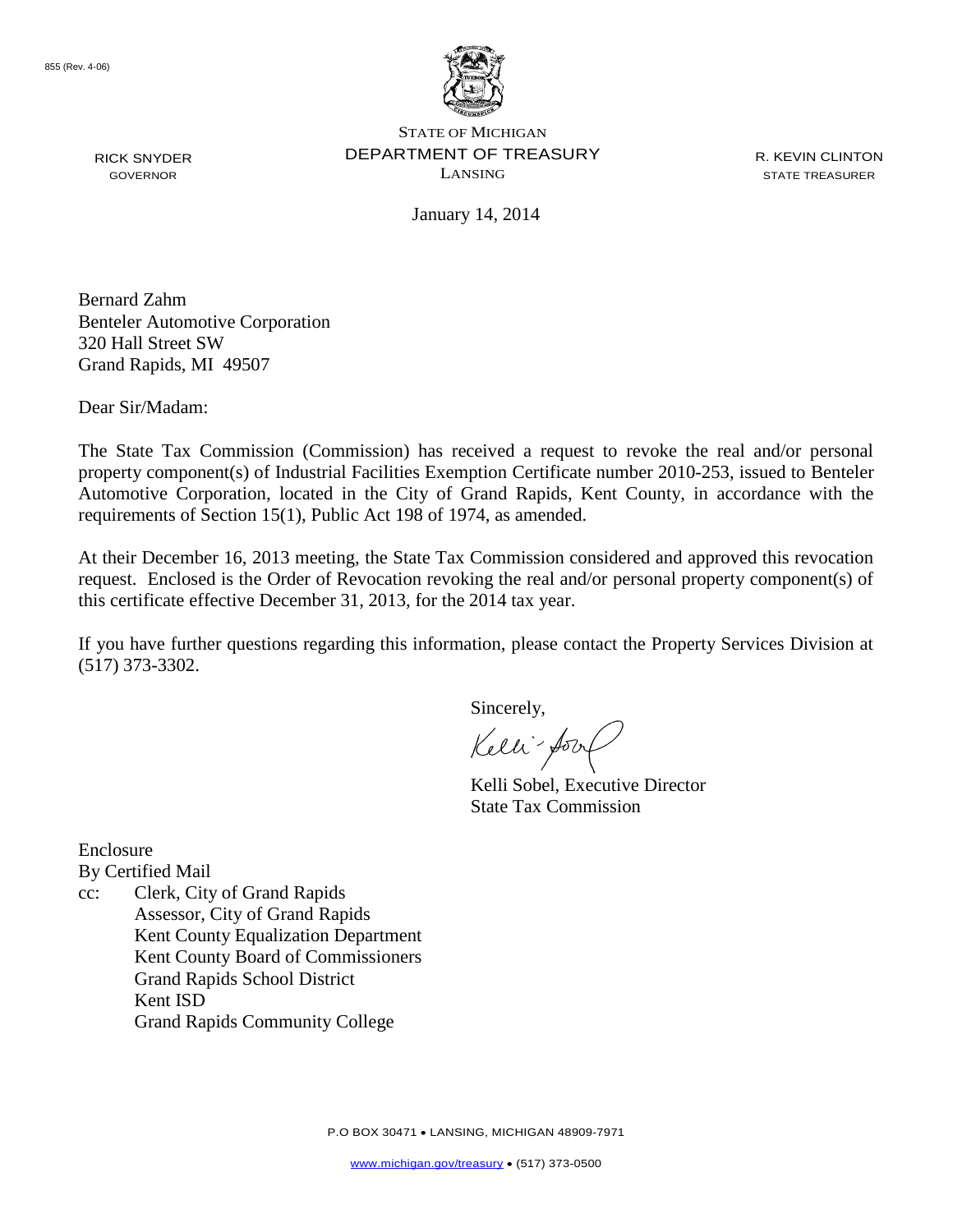

Industrial Facilities Exemption Certificate

Certificate Number **2010-253**

Certificate Holder: **Benteler Automotive Corporation**

Facility Location: **City of Grand Rapids**

County of **Kent**, State of Michigan

Pursuant to the requirements of Section 15(1), Public Act 198 of 1974, as amended, upon receipt of a written request for revocation by the holder of an Industrial Facilities Exemption Certificate, the Commission shall by order revoke the certificate in whole, or in part, with respect to its real and/or personal property component(s), whichever shall be requested.

The State Tax Commission received a request from Benteler Automotive Corporation to revoke the real and/or personal property component(s) of Industrial Facilities Exemption Certificate number 2010-253, located in the City of Grand Rapids, Kent County. At their December 16, 2013 meeting, the State Tax Commission considered and approved this revocation request.

Therefore, it is ordered that the real and/or personal property component(s) of Industrial Facility Exemption Certificate number 2010-253 be revoked effective **December 31, 2013, for the 2014 tax year**.



 $\mathcal{S}$ 

Douglas B. Roberts, Chairman State Tax Commission

the R. Bureis

Heather S. Burris Heather S. Burns<br>Michigan Department of Treasury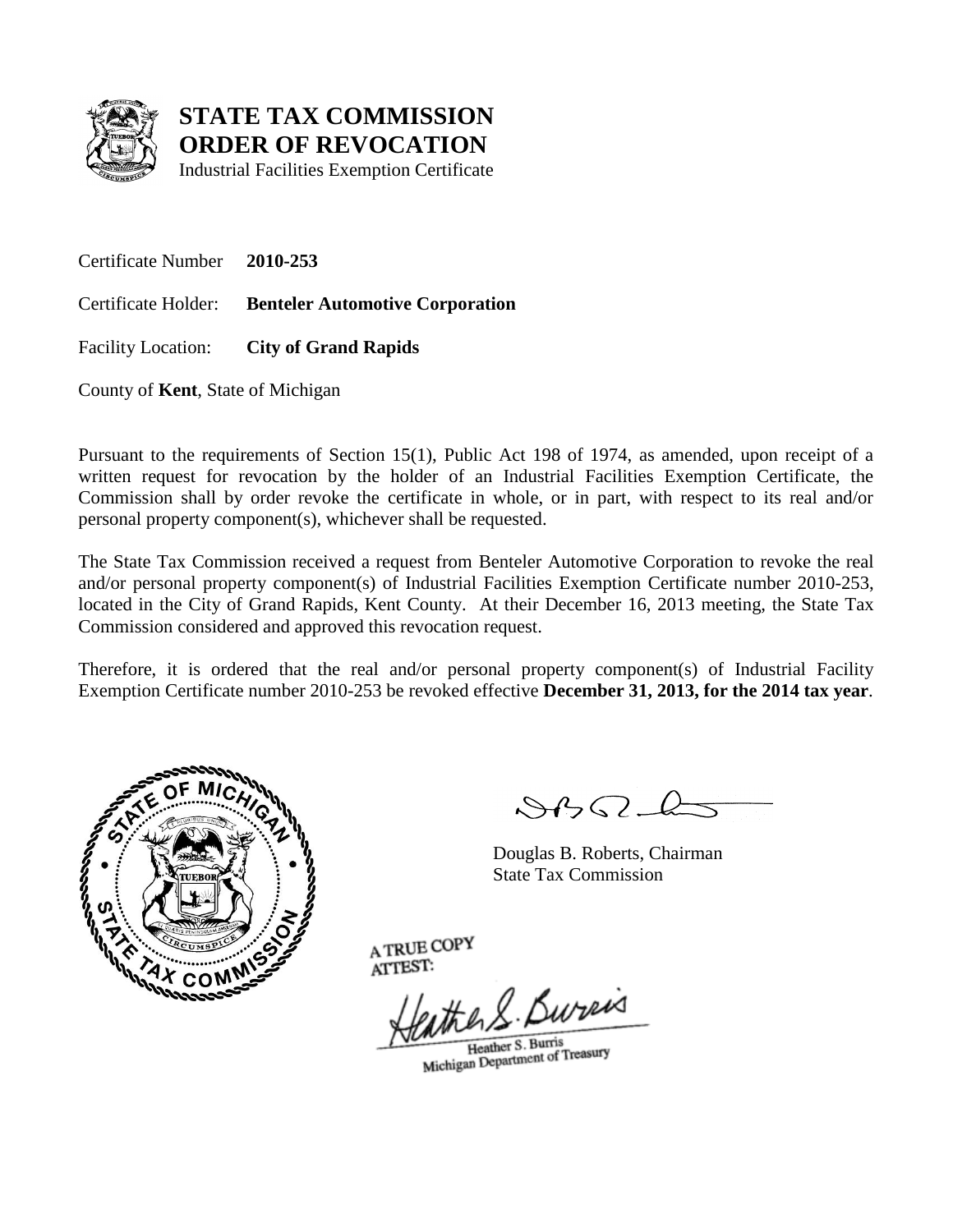

RICK SNYDER GOVERNOR

STATE OF MICHIGAN DEPARTMENT OF TREASURY LANSING

R. KEVIN CLINTON STATE TREASURER

January 14, 2014

Debra Wark E & D Engineering Systems, LLC 890 Industrial Gladwin, MI 48624

Dear Sir/Madam:

The State Tax Commission (Commission) has received a request to revoke the real and/or personal property component(s) of Industrial Facilities Exemption Certificate number 2011-321, issued to E & D Engineering Systems, LLC, located in the City of Gladwin, Gladwin County, in accordance with the requirements of Section 15(1), Public Act 198 of 1974, as amended.

At their December 16, 2013 meeting, the State Tax Commission considered and approved this revocation request. Enclosed is the Order of Revocation revoking the real and/or personal property component(s) of this certificate effective December 31, 2013, for the 2014 tax year.

If you have further questions regarding this information, please contact the Property Services Division at (517) 373-3302.

Sincerely,

Kelli-form

Kelli Sobel, Executive Director State Tax Commission

Enclosure

By Certified Mail

cc: Clerk, City of Gladwin Assessor, City of Gladwin Gladwin County Equalization Department Gladwin County Board of Commissioners Gladwin School District Clare-Gladwin ISD Mid-Mich Community College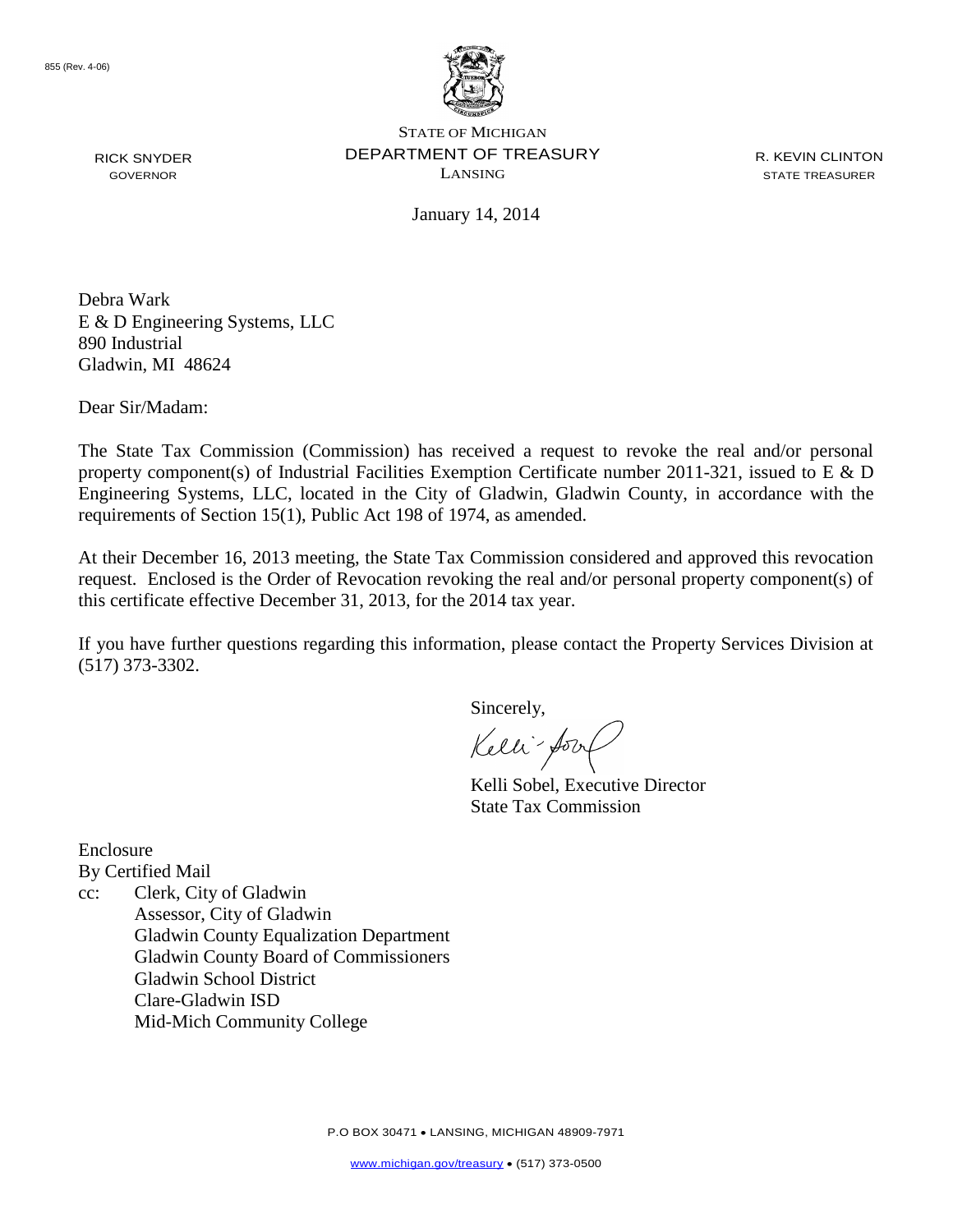

Industrial Facilities Exemption Certificate

Certificate Number **2011-321**

Certificate Holder: **E & D Engineering Systems, LLC**

Facility Location: **City of Gladwin**

County of **Gladwin**, State of Michigan

Pursuant to the requirements of Section 15(1), Public Act 198 of 1974, as amended, upon receipt of a written request for revocation by the holder of an Industrial Facilities Exemption Certificate, the Commission shall by order revoke the certificate in whole, or in part, with respect to its real and/or personal property component(s), whichever shall be requested.

The State Tax Commission received a request from E & D Engineering Systems, LLC to revoke the real and/or personal property component(s) of Industrial Facilities Exemption Certificate number 2011-321, located in the City of Gladwin, Gladwin County. At their December 16, 2013 meeting, the State Tax Commission considered and approved this revocation request.

Therefore, it is ordered that the real and/or personal property component(s) of Industrial Facility Exemption Certificate number 2011-321 be revoked effective **December 31, 2013, for the 2014 tax year**.



 $\mathcal{A} \cap \mathcal{A} \cap \mathcal{A}$ 

Douglas B. Roberts, Chairman State Tax Commission

He S. Bureis

Heather S. Burris Heather S. Burns<br>Michigan Department of Treasury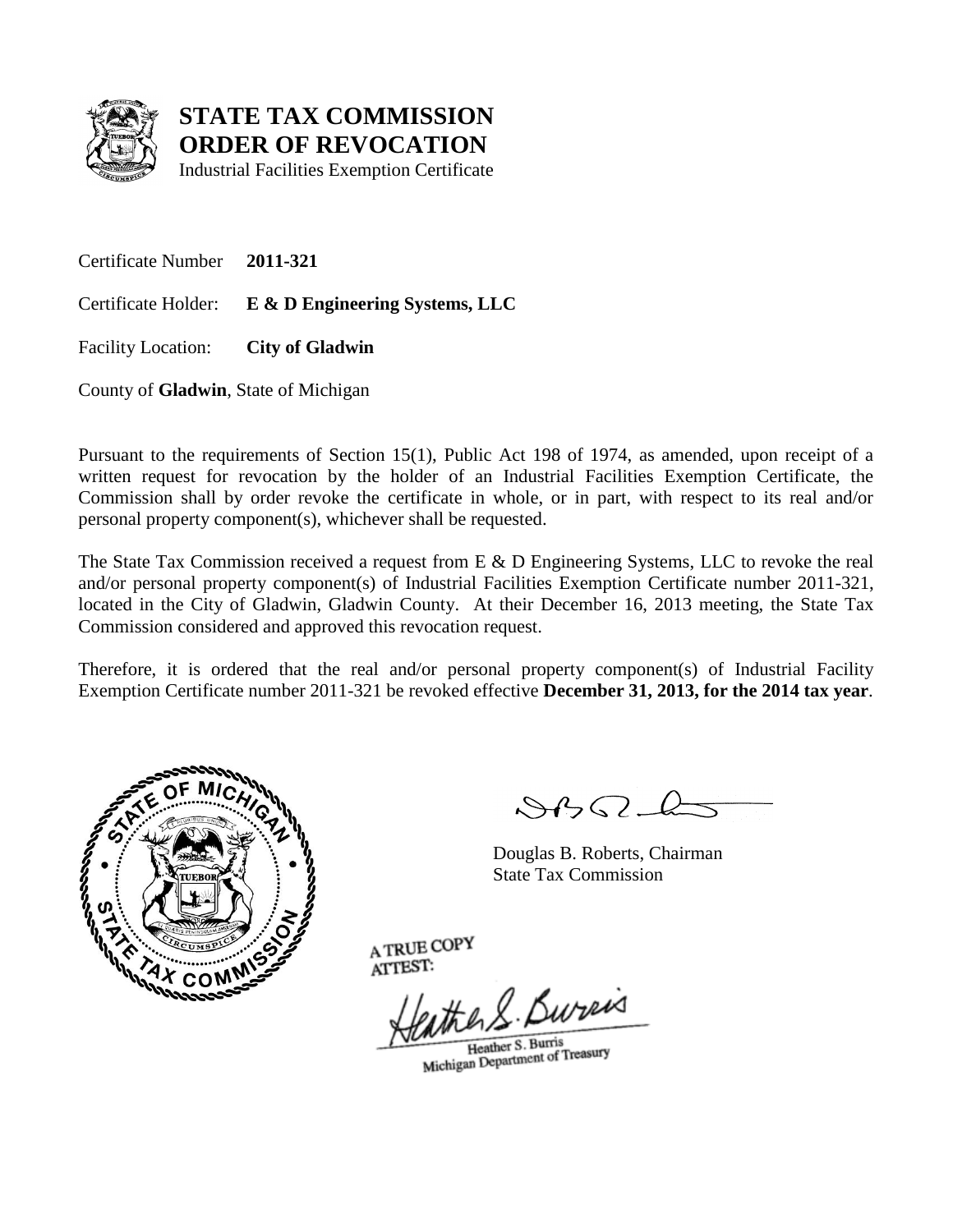

R. KEVIN CLINTON STATE TREASURER

January 14, 2014

Bernard Zahm Benteler Automotive Corporation 320 Hall Street SW Grand Rapids, MI 49507

Dear Sir/Madam:

RICK SNYDER GOVERNOR

The State Tax Commission (Commission) has received a request to revoke the real and/or personal property component(s) of Industrial Facilities Exemption Certificate number 2011-574, issued to Benteler Automotive Corporation, located in the City of Grand Rapids, Kent County, in accordance with the requirements of Section 15(1), Public Act 198 of 1974, as amended.

At their December 16, 2013 meeting, the State Tax Commission considered and approved this revocation request. Enclosed is the Order of Revocation revoking the real and/or personal property component(s) of this certificate effective December 31, 2013, for the 2014 tax year.

If you have further questions regarding this information, please contact the Property Services Division at (517) 373-3302.

Sincerely,

Kelli-form

Kelli Sobel, Executive Director State Tax Commission

Enclosure

By Certified Mail

cc: Clerk, City of Grand Rapids Assessor, City of Grand Rapids Kent County Equalization Department Kent County Board of Commissioners Grand Rapids School District Kent ISD Grand Rapids Community College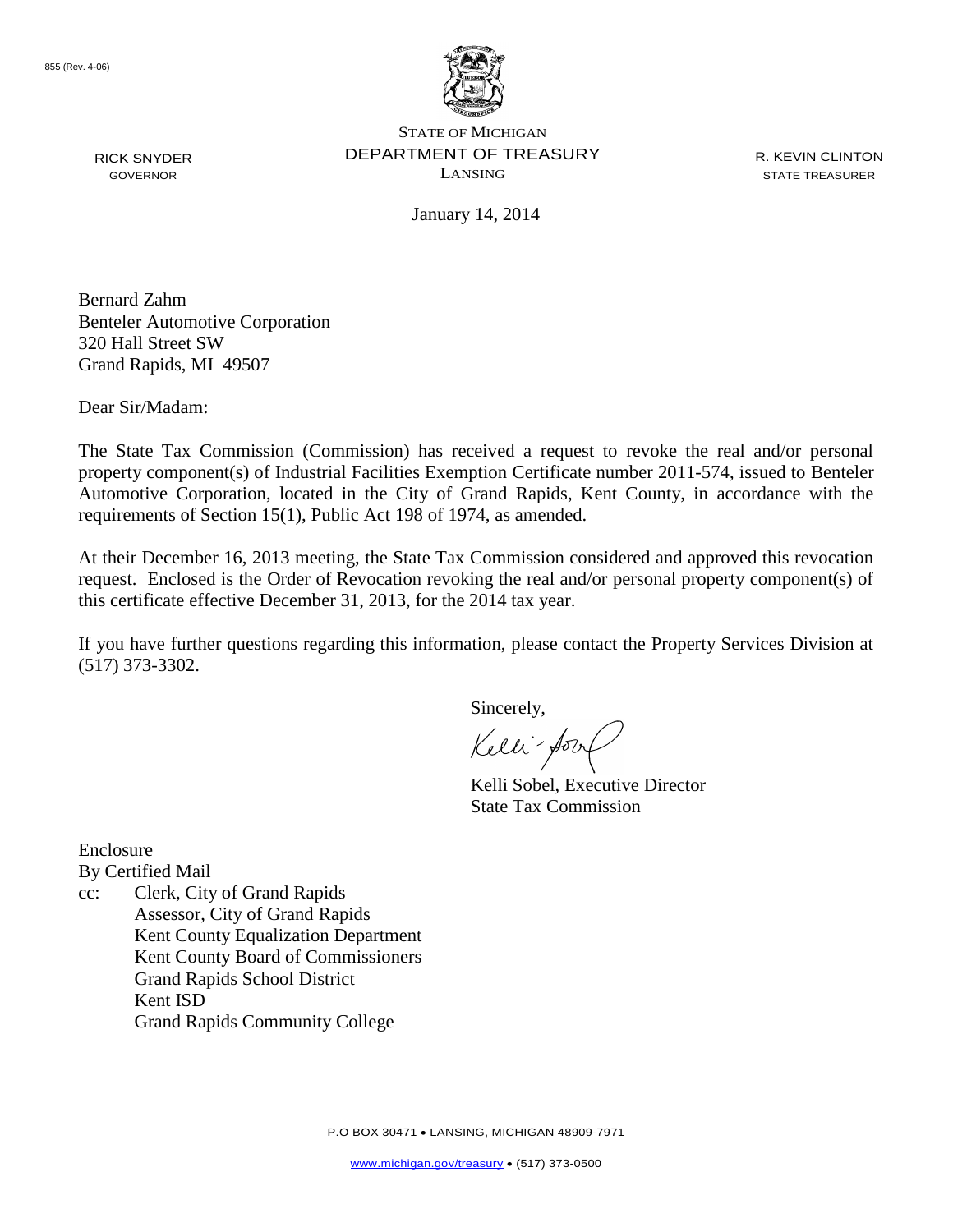

Industrial Facilities Exemption Certificate

Certificate Number **2011-574**

Certificate Holder: **Benteler Automotive Corporation**

Facility Location: **City of Grand Rapids**

County of **Kent**, State of Michigan

Pursuant to the requirements of Section 15(1), Public Act 198 of 1974, as amended, upon receipt of a written request for revocation by the holder of an Industrial Facilities Exemption Certificate, the Commission shall by order revoke the certificate in whole, or in part, with respect to its real and/or personal property component(s), whichever shall be requested.

The State Tax Commission received a request from Benteler Automotive Corporation to revoke the real and/or personal property component(s) of Industrial Facilities Exemption Certificate number 2011-574, located in the City of Grand Rapids, Kent County. At their December 16, 2013 meeting, the State Tax Commission considered and approved this revocation request.

Therefore, it is ordered that the real and/or personal property component(s) of Industrial Facility Exemption Certificate number 2011-574 be revoked effective **December 31, 2013, for the 2014 tax year**.



 $\mathcal{S}$ 

Douglas B. Roberts, Chairman State Tax Commission

the R. Bureis

Heather S. Burris Heather S. Burns<br>Michigan Department of Treasury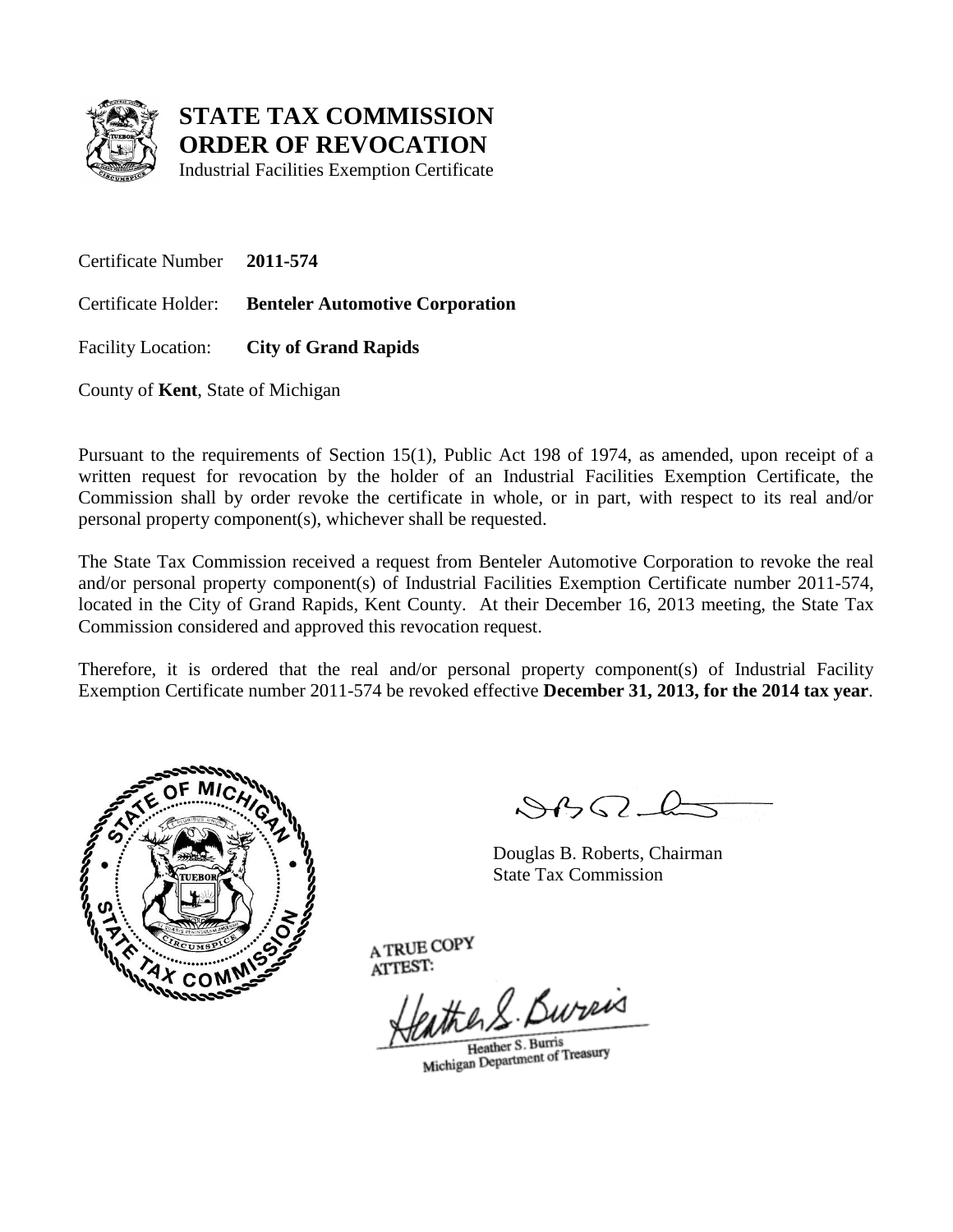

R. KEVIN CLINTON STATE TREASURER

January 14, 2014

Craig Dykstra Benteler Automotive Corporation 320 Hall Street SW Grand Rapids, MI 49507

Dear Sir/Madam:

The State Tax Commission (Commission) has received a request to revoke the real and/or personal property component(s) of Industrial Facilities Exemption Certificate number 2012-457, issued to Benteler Automotive Corporation, located in the City of Grand Rapids, Kent County, in accordance with the requirements of Section 15(1), Public Act 198 of 1974, as amended.

At their December 16, 2013 meeting, the State Tax Commission considered and approved this revocation request. Enclosed is the Order of Revocation revoking the real and/or personal property component(s) of this certificate effective December 31, 2013, for the 2014 tax year.

If you have further questions regarding this information, please contact the Property Services Division at (517) 373-3302.

Sincerely,

Kelli-form

Kelli Sobel, Executive Director State Tax Commission

Enclosure

By Certified Mail

cc: Clerk, City of Grand Rapids Assessor, City of Grand Rapids Kent County Equalization Department Kent County Board of Commissioners Grand Rapids School District Kent ISD Grand Rapids Community College

RICK SNYDER GOVERNOR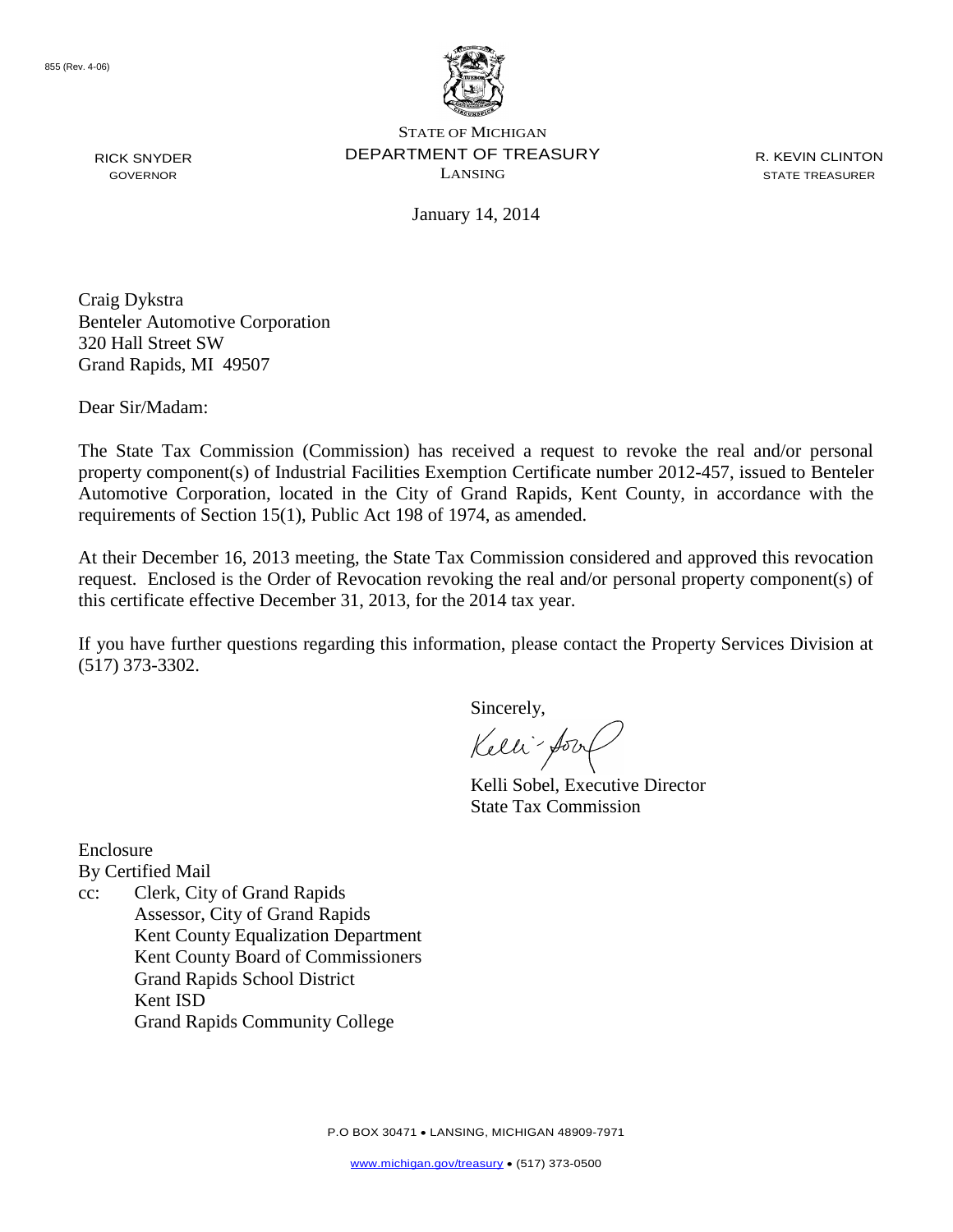

Industrial Facilities Exemption Certificate

Certificate Number **2012-457**

Certificate Holder: **Benteler Automotive Corporation**

Facility Location: **City of Grand Rapids**

County of **Kent**, State of Michigan

Pursuant to the requirements of Section 15(1), Public Act 198 of 1974, as amended, upon receipt of a written request for revocation by the holder of an Industrial Facilities Exemption Certificate, the Commission shall by order revoke the certificate in whole, or in part, with respect to its real and/or personal property component(s), whichever shall be requested.

The State Tax Commission received a request from Benteler Automotive Corporation to revoke the real and/or personal property component(s) of Industrial Facilities Exemption Certificate number 2012-457, located in the City of Grand Rapids, Kent County. At their December 16, 2013 meeting, the State Tax Commission considered and approved this revocation request.

Therefore, it is ordered that the real and/or personal property component(s) of Industrial Facility Exemption Certificate number 2012-457 be revoked effective **December 31, 2013, for the 2014 tax year**.



 $\mathcal{S}$ 

Douglas B. Roberts, Chairman State Tax Commission

the R. Bureis

Heather S. Burris Heather S. Burns<br>Michigan Department of Treasury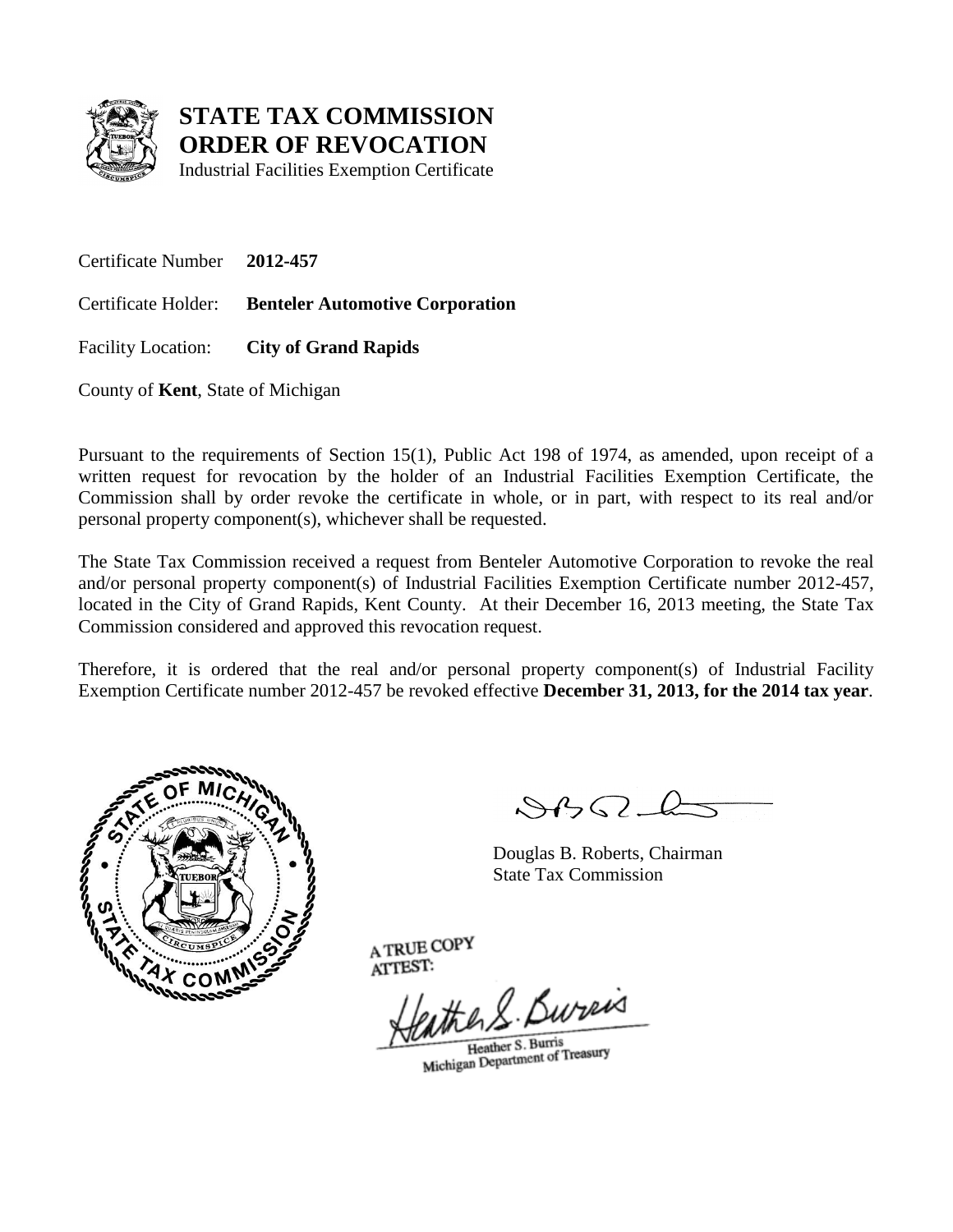

R. KEVIN CLINTON STATE TREASURER

January 14, 2014

Craig Dykstra Benteler Automotive Corporation 320 Hall Street SW Grand Rapids, MI 49507

Dear Sir/Madam:

The State Tax Commission (Commission) has received a request to revoke the real and/or personal property component(s) of Industrial Facilities Exemption Certificate number 2012-458, issued to Benteler Automotive Corporation, located in the City of Grand Rapids, Kent County, in accordance with the requirements of Section 15(1), Public Act 198 of 1974, as amended.

At their December 16, 2013 meeting, the State Tax Commission considered and approved this revocation request. Enclosed is the Order of Revocation revoking the real and/or personal property component(s) of this certificate effective December 31, 2013, for the 2014 tax year.

If you have further questions regarding this information, please contact the Property Services Division at (517) 373-3302.

Sincerely,

Kelli-form

Kelli Sobel, Executive Director State Tax Commission

Enclosure

By Certified Mail

cc: Clerk, City of Grand Rapids Assessor, City of Grand Rapids Kent County Equalization Department Kent County Board of Commissioners Grand Rapids School District Kent ISD Grand Rapids Community College

RICK SNYDER GOVERNOR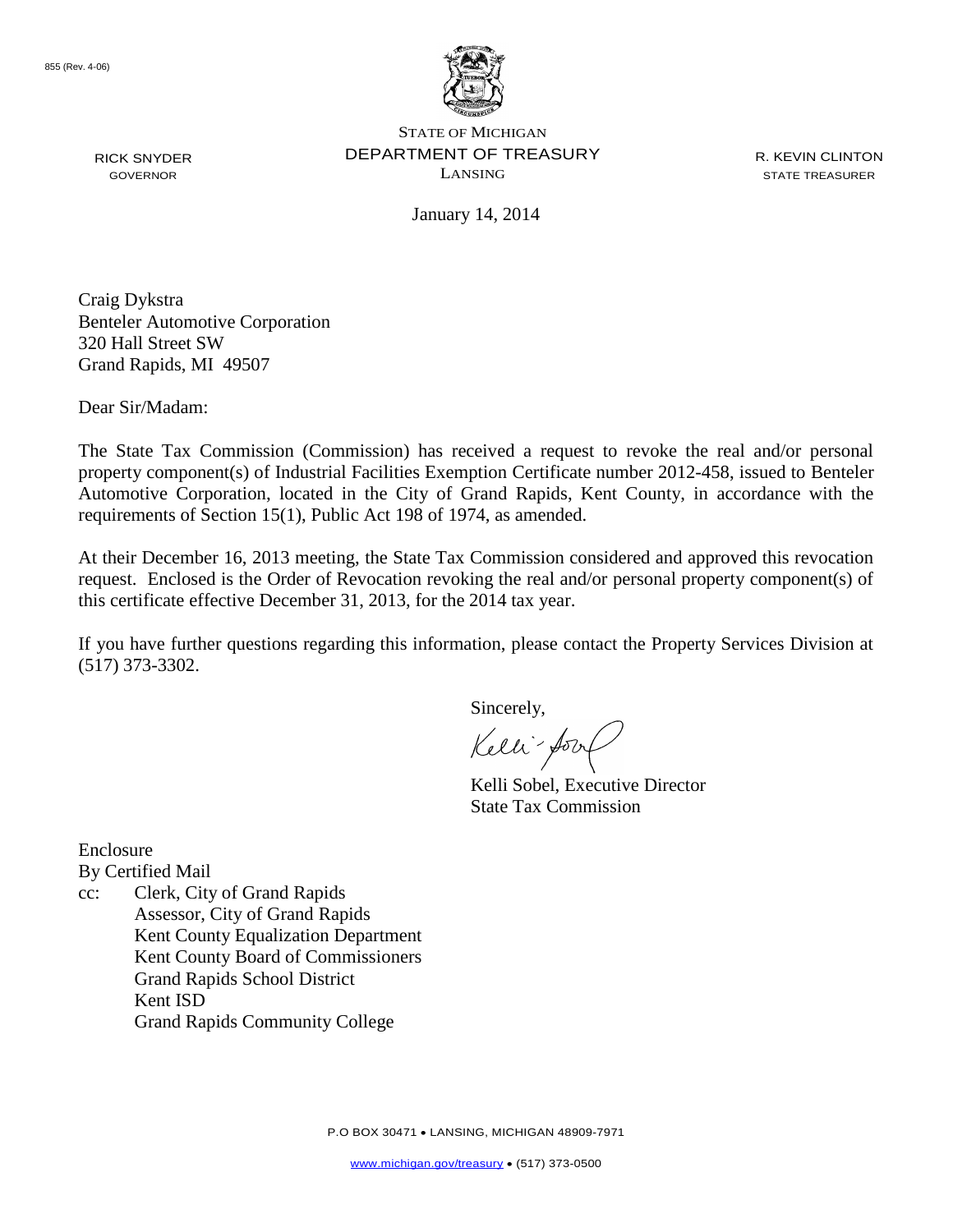

Industrial Facilities Exemption Certificate

Certificate Number **2012-458**

Certificate Holder: **Benteler Automotive Corporation**

Facility Location: **City of Grand Rapids**

County of **Kent**, State of Michigan

Pursuant to the requirements of Section 15(1), Public Act 198 of 1974, as amended, upon receipt of a written request for revocation by the holder of an Industrial Facilities Exemption Certificate, the Commission shall by order revoke the certificate in whole, or in part, with respect to its real and/or personal property component(s), whichever shall be requested.

The State Tax Commission received a request from Benteler Automotive Corporation to revoke the real and/or personal property component(s) of Industrial Facilities Exemption Certificate number 2012-458, located in the City of Grand Rapids, Kent County. At their December 16, 2013 meeting, the State Tax Commission considered and approved this revocation request.

Therefore, it is ordered that the real and/or personal property component(s) of Industrial Facility Exemption Certificate number 2012-458 be revoked effective **December 31, 2013, for the 2014 tax year**.



 $\mathcal{S}$ 

Douglas B. Roberts, Chairman State Tax Commission

the R. Bureis

Heather S. Burris Heather S. Burns<br>Michigan Department of Treasury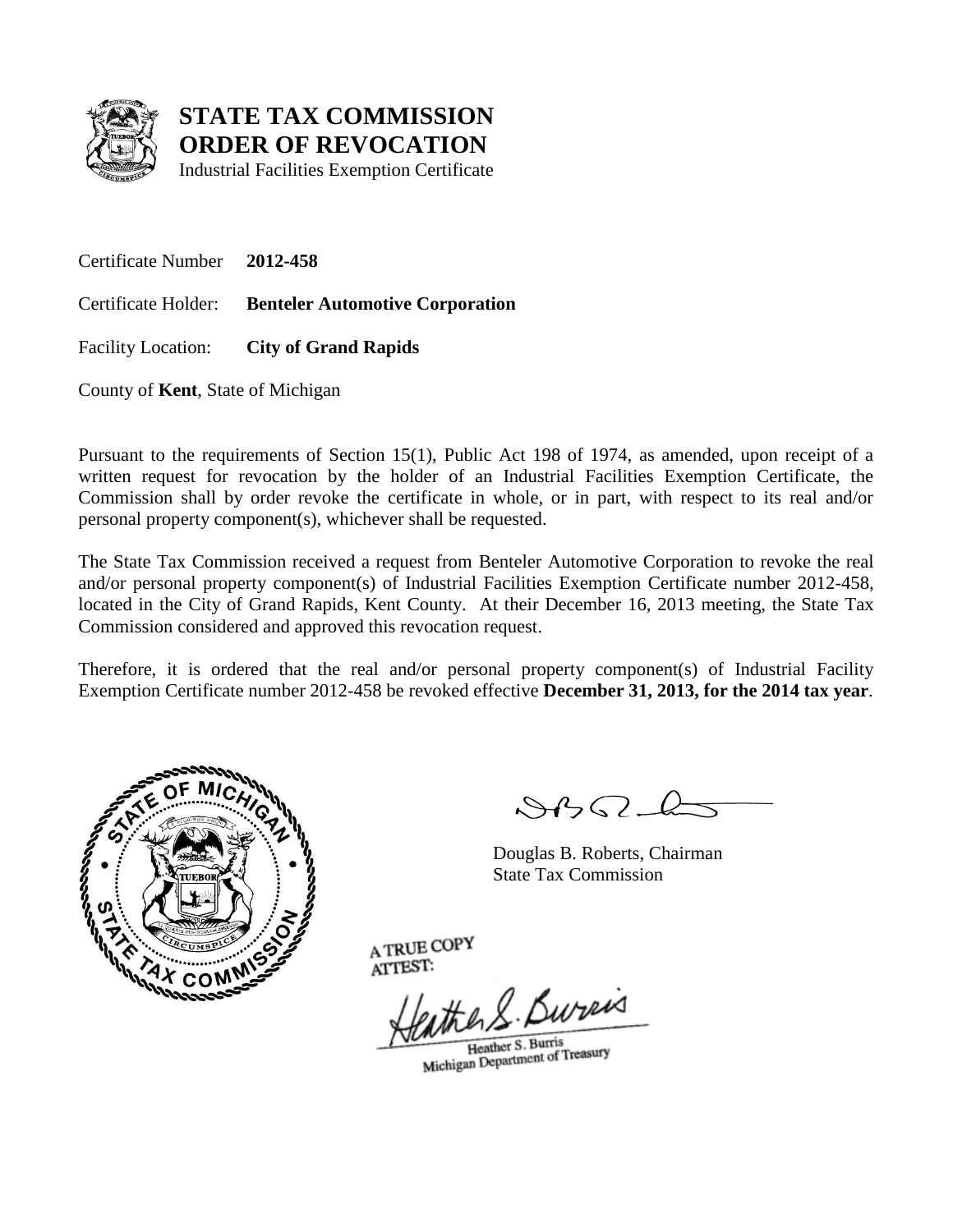

R. KEVIN CLINTON STATE TREASURER

January 16, 2014

RICK SNYDER GOVERNOR

Mr. Craig Janust Iso-Trude Inc. 1705 Eaton Dr. Grand Haven, MI 49417

Dear Sir/Madam:

The State Tax Commission (Commission) has received a request from the City of Grand Haven to revoke the real property component(s) of Industrial Facilities Exemption Certificate number 2001-451, issued to Iso-Trude Inc., located in the City of Grand Haven, Ottawa County. In accordance with Section 15(3) of Public Act 198 of 1974, as amended, the State Tax Commission offered the certificate holder the opportunity for a hearing regarding this request for revocation and they did not respond.

At their December 16, 2013 meeting, the State Tax Commission considered and approved the revocation request. Enclosed is the Order of Revocation revoking the real property component(s) of this certificate effective December 31, 2013, for the 2014 tax year.

If you have further questions regarding this information, please contact the Property Services Division at (517) 373-3302.

Sincerely,

Kelli-Sort

Kelli Sobel, Executive Director State Tax Commission

Enclosure By Certified Mail cc: Clerk, City of Grand Haven Assessor, City of Grand Haven Ottawa County Equalization Department Ottawa County Board of Commissioners Grand Haven School District Ottawa ISD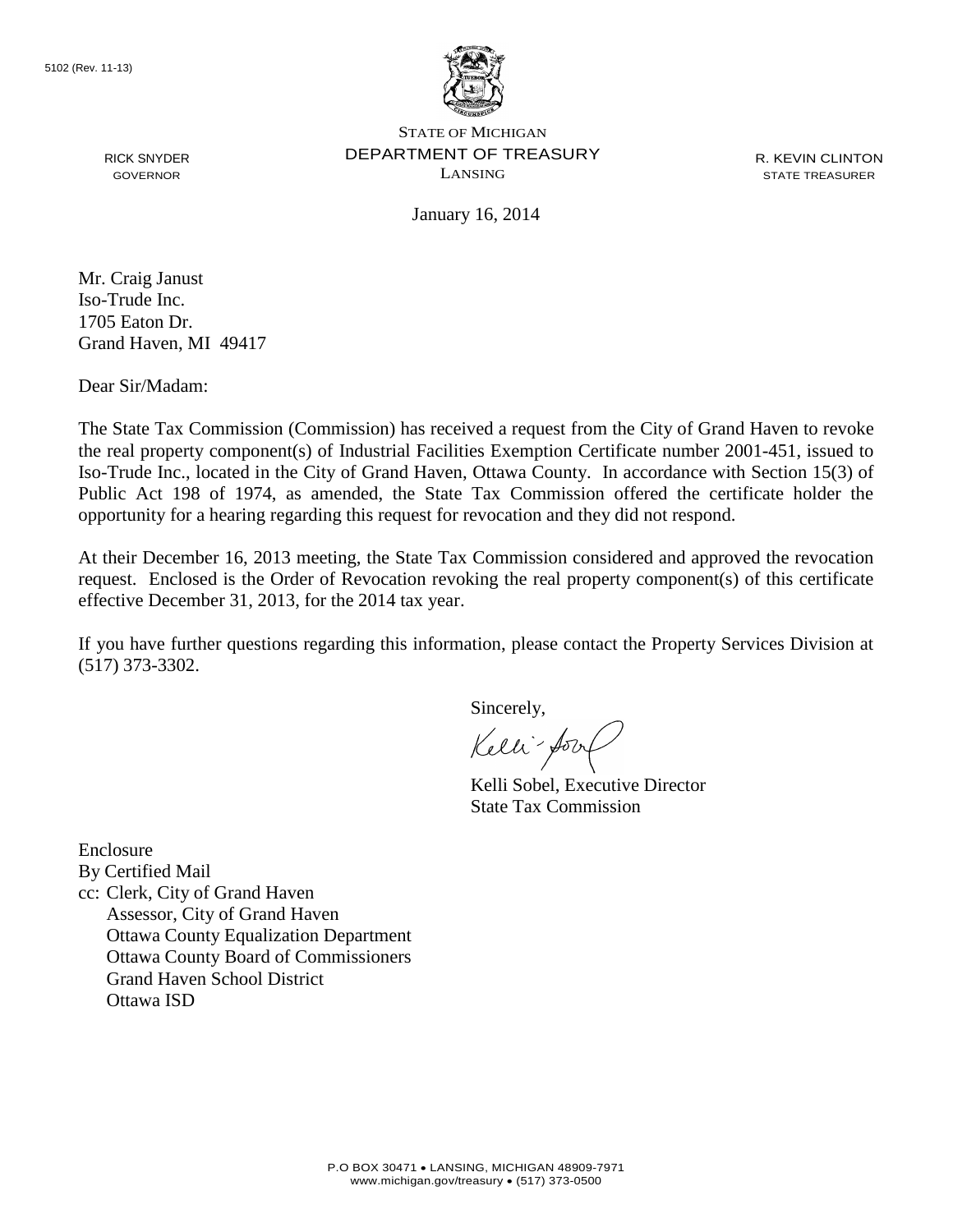

Industrial Facility Exemption Certificate

Certificate Number **2001-451**

Certificate Holder: **Iso-Trude Inc.**

Facility Location: **City of Grand Haven**

County of **Ottawa,** State of Michigan

Pursuant to the requirements of Section 15(3) of Public Act 198 of 1974, as amended, upon receipt of a written request for revocation of an Industrial Facilities Exemption Certificate by the local unit and after offering an opportunity for a hearing, the State Tax Commission shall by order revoke the certificate in whole, or in part, with respect to its real and/or personal property component(s), whichever shall be requested.

The State Tax Commission received a request from the City of Grand Haven to revoke the real and/or personal property component(s) of Industrial Facilities Exemption Certificate number 2001-451, issued to Iso-Trude Inc., located in the City of Grand Haven, Ottawa County. At their December 16, 2013 meeting, the State Tax Commission considered and approved the revocation request.

Therefore, it is ordered that the real property component(s) of Industrial Facility Exemption Certificate number 2001-451 be revoked effective **December 31, 2013, for the 2014 tax year**.



 $882 - 6$ 

Douglas B. Roberts, Chairman State Tax Commission

eather S. Bureas

Heather S. Burris Heather S. Burris<br>Michigan Department of Treasury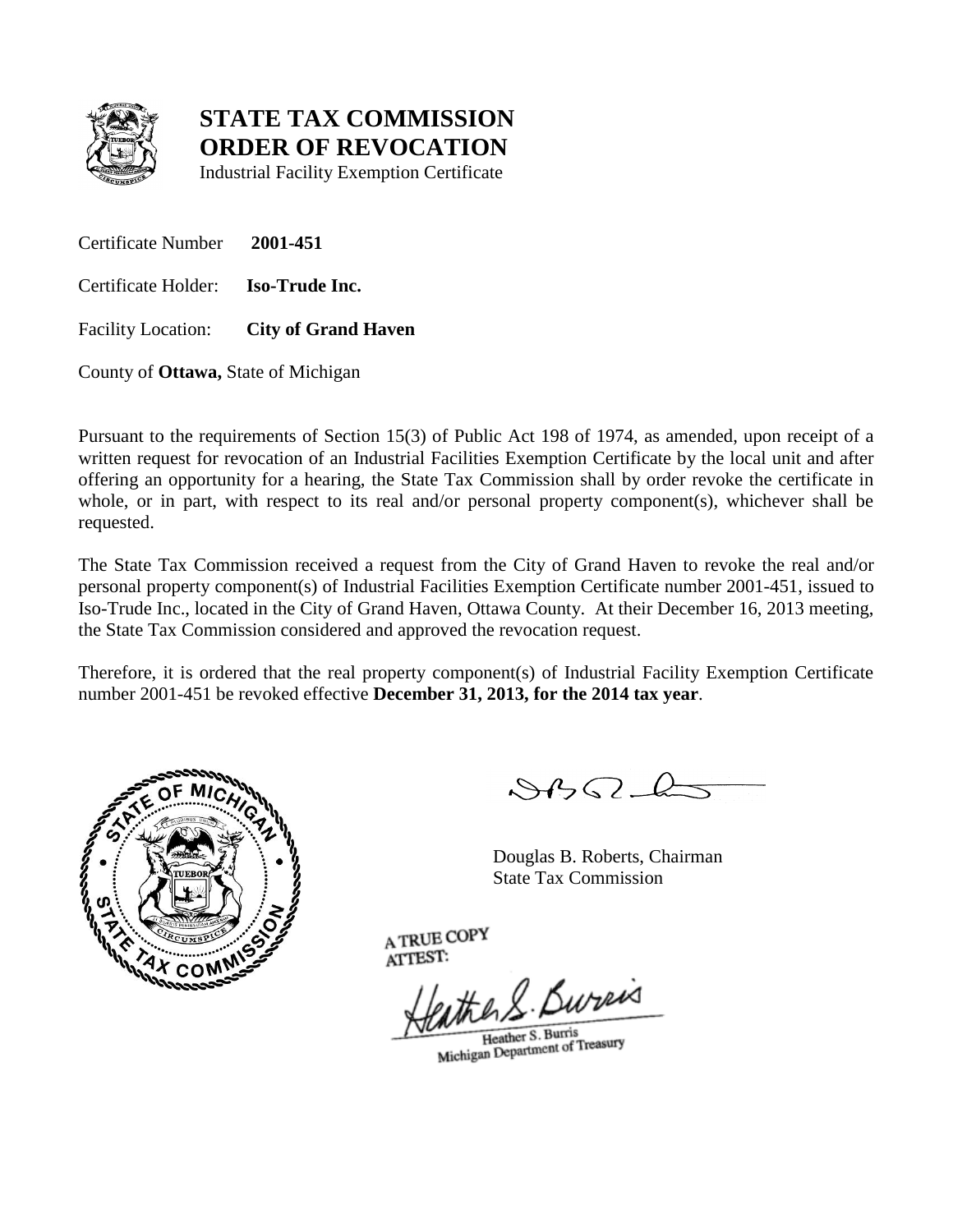

R. KEVIN CLINTON STATE TREASURER

January 16, 2014

Steve Endres Premier Tool & Die Cast Corporation 835 Terre Coupe Road PO Box 210 Buchanan, MI 49107

Dear Sir/Madam:

RICK SNYDER GOVERNOR

The State Tax Commission (Commission) has received a request from the City of Buchanan to revoke the real and personal property components of Industrial Facilities Exemption Certificate number 2004-047, issued to Premier Tool & Die Cast Corporation, located in the City of Buchanan, Berrien County. In accordance with Section 15(3) of Public Act 198 of 1974, as amended, the State Tax Commission offered the certificate holder the opportunity for a hearing regarding this request for revocation and they did not respond.

At their December 16, 2013 meeting, the State Tax Commission considered and approved the revocation request. Enclosed is the Order of Revocation revoking the real and personal property components of this certificate effective December 31, 2013, for the 2014 tax year.

If you have further questions regarding this information, please contact the Property Services Division at (517) 373-3302.

Sincerely,

Kelli-Sort

Kelli Sobel, Executive Director State Tax Commission

Enclosure By Certified Mail cc: Clerk, City of Buchanan Assessor, City of Buchanan Berrien County Equalization Department Berrien County Board of Commissioners Buchanan School District Berrien ISD Lake Michigan College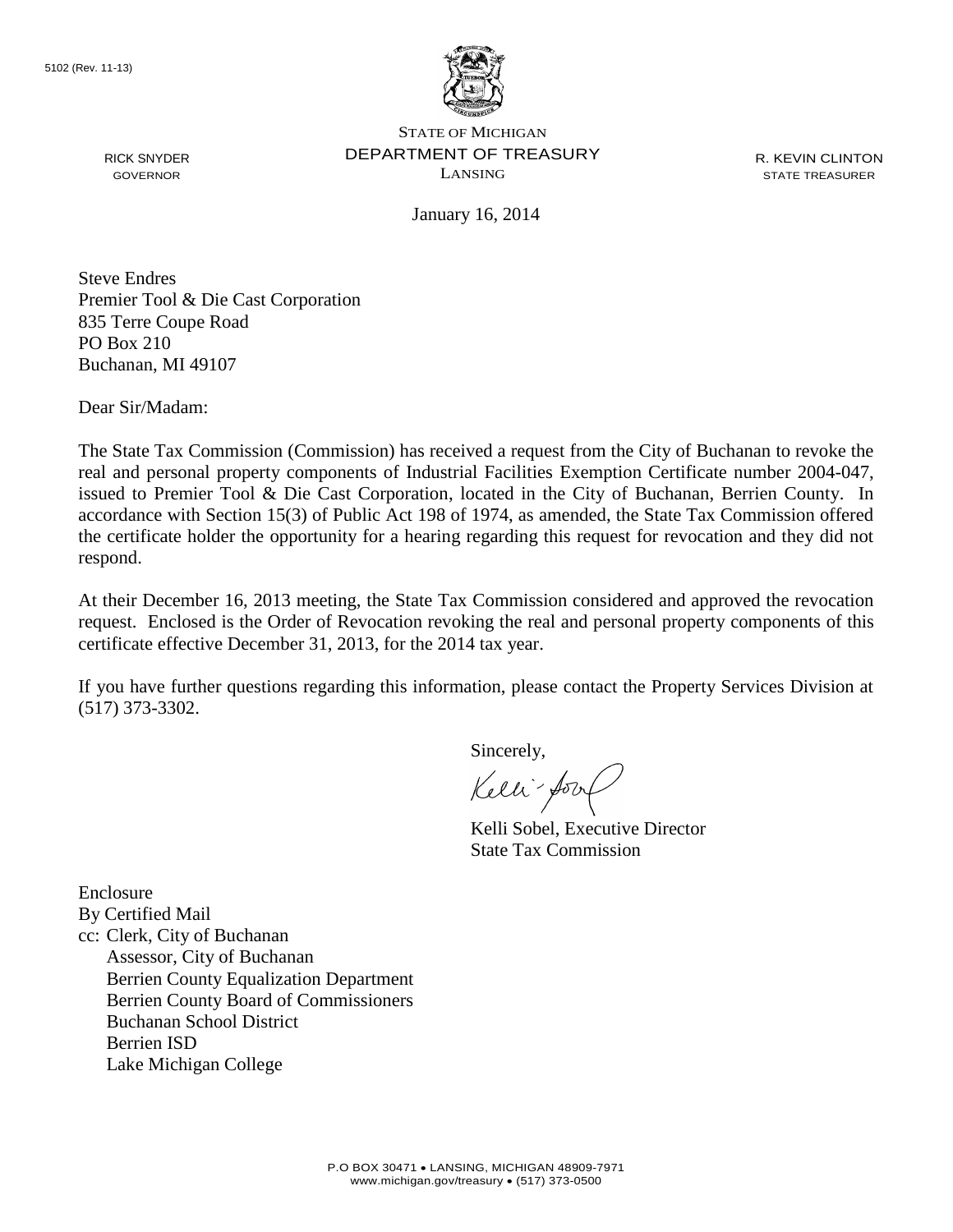

Industrial Facility Exemption Certificate

Certificate Number **2004-047** Certificate Holder: **Premier Tool & Die Cast Corporation** Facility Location: **City of Buchanan**

County of **Berrien,** State of Michigan

Pursuant to the requirements of Section 15(3) of Public Act 198 of 1974, as amended, upon receipt of a written request for revocation of an Industrial Facilities Exemption Certificate by the local unit and after offering an opportunity for a hearing, the State Tax Commission shall by order revoke the certificate in whole, or in part, with respect to its real and/or personal property component(s), whichever shall be requested.

The State Tax Commission received a request from the City of Buchanan to revoke the real and/or personal property component(s) of Industrial Facilities Exemption Certificate number 2004-047, issued to Premier Tool & Die Cast Corporation, located in the City of Buchanan, Berrien County. At their December 16, 2013 meeting, the State Tax Commission considered and approved the revocation request.

Therefore, it is ordered that the real and personal property components of Industrial Facility Exemption Certificate number 2004-047 be revoked effective **December 31, 2013, for the 2014 tax year**.



 $882L$ 

Douglas B. Roberts, Chairman State Tax Commission

eather S. Bureas

Heather S. Burris Heather S. Burris<br>Michigan Department of Treasury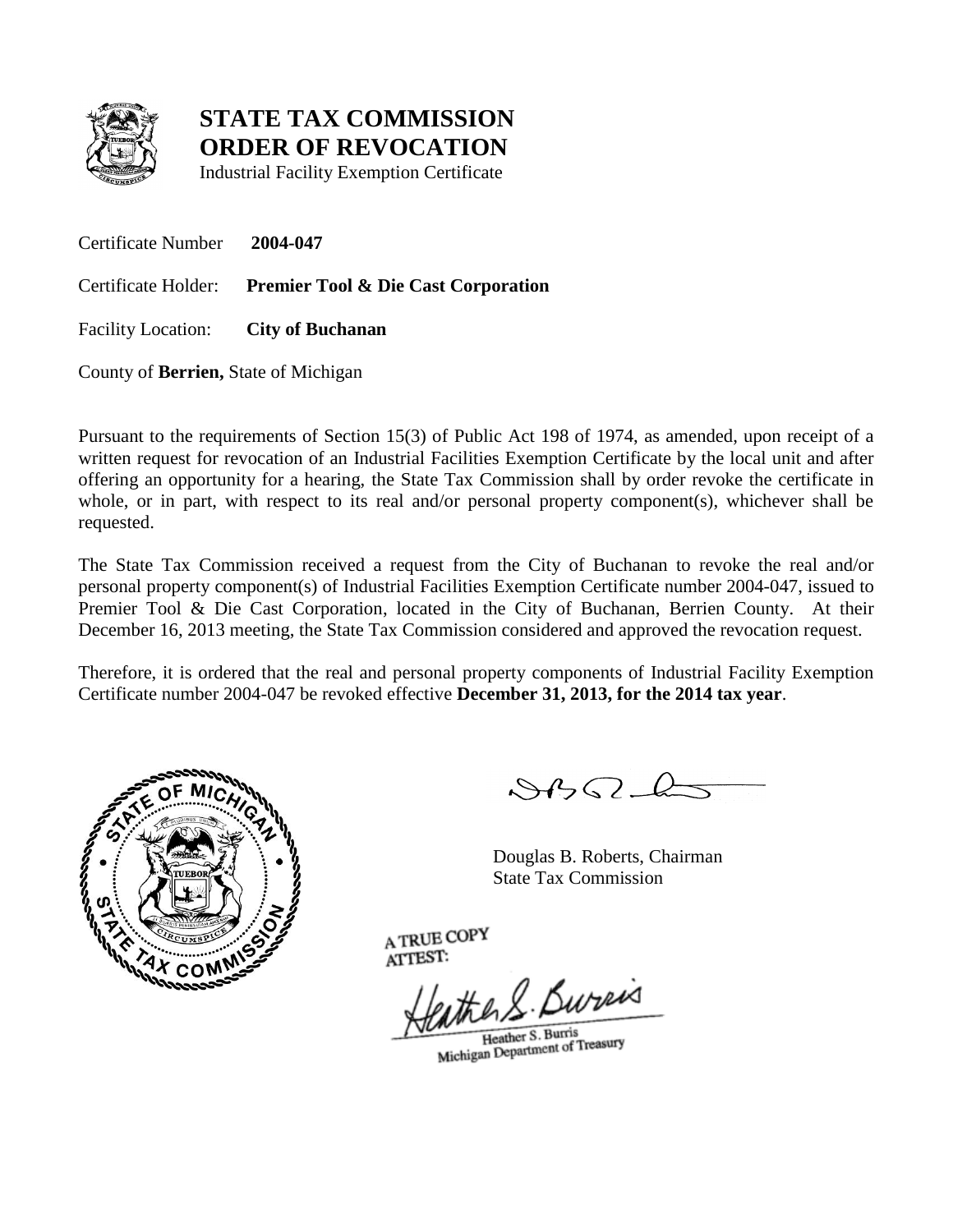

R. KEVIN CLINTON STATE TREASURER

January 16, 2014

Joseph R. Baker Moeller Mfg. Co. Inc. 30100 Beck Road Wixon, MI 48393

RICK SNYDER GOVERNOR

Dear Sir/Madam:

The State Tax Commission (Commission) has received a request from Plymouth Charter Township to revoke the personal property component(s) of Industrial Facilities Exemption Certificate number 2004- 066, issued to Moeller Mfg. Co. Inc., located in Plymouth Charter Township, Wayne County. In accordance with Section 15(3) of Public Act 198 of 1974, as amended, the State Tax Commission offered the certificate holder the opportunity for a hearing regarding this request for revocation and they did not respond.

At their December 16, 2013 meeting, the State Tax Commission considered and approved the revocation request. Enclosed is the Order of Revocation revoking the personal property component(s) of this certificate effective December 31, 2013, for the 2014 tax year.

If you have further questions regarding this information, please contact the Property Services Division at (517) 373-3302.

Sincerely,

Kelli-Soort

Kelli Sobel, Executive Director State Tax Commission

Enclosure

By Certified Mail

cc: Clerk, Plymouth Charter Township Assessor, Plymouth Charter Township Wayne County Equalization Department Wayne County Board of Commissioners Plymouth-Canton School District Wayne ISD Schoolcraft Community College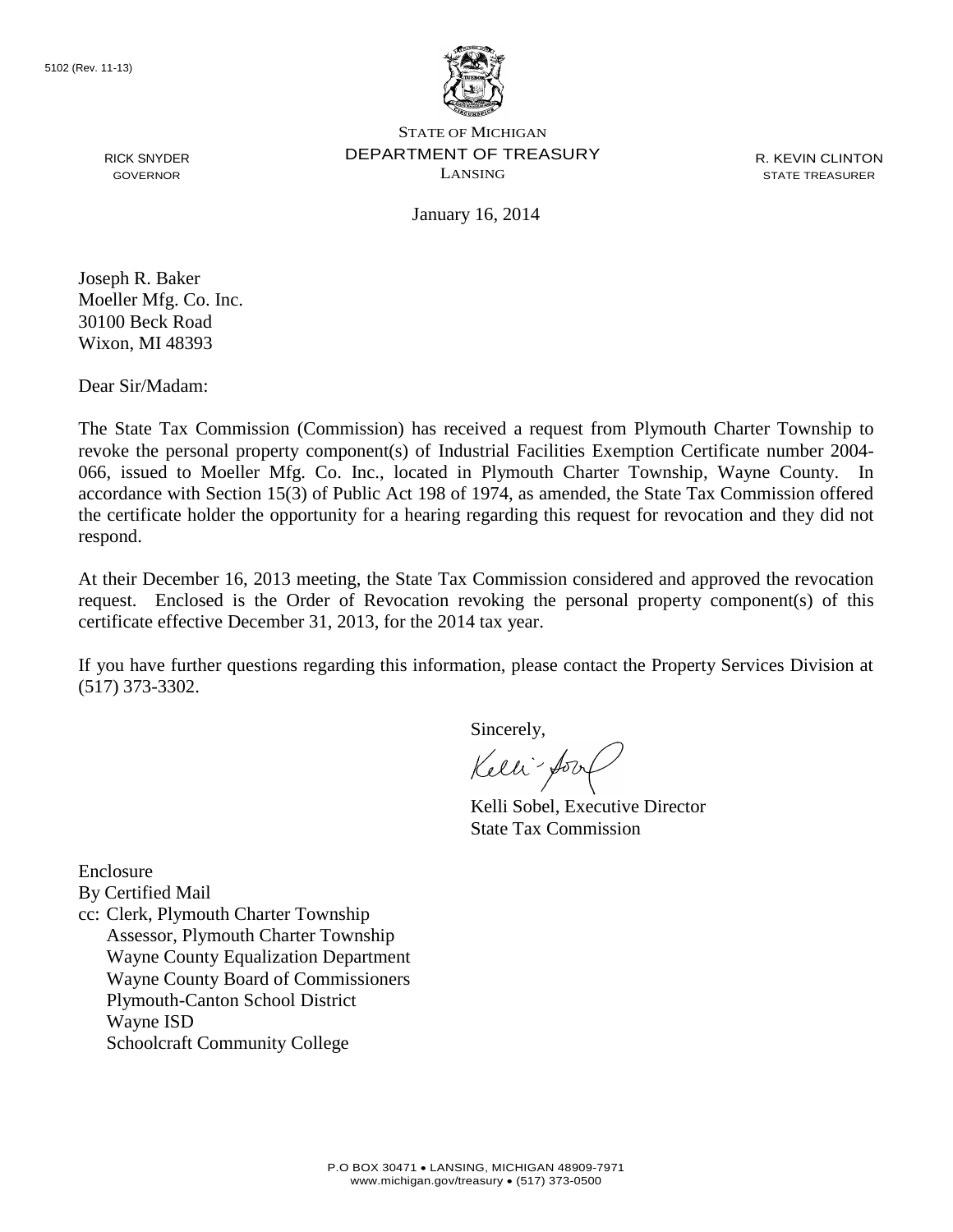

Industrial Facility Exemption Certificate

Certificate Number **2004-066** Certificate Holder: **Moeller Mfg. Co. Inc.** Facility Location: **Plymouth Charter Township**

County of **Wayne,** State of Michigan

Pursuant to the requirements of Section 15(3) of Public Act 198 of 1974, as amended, upon receipt of a written request for revocation of an Industrial Facilities Exemption Certificate by the local unit and after offering an opportunity for a hearing, the State Tax Commission shall by order revoke the certificate in whole, or in part, with respect to its real and/or personal property component(s), whichever shall be requested.

The State Tax Commission received a request from Plymouth Charter Township to revoke the personal property component(s) of Industrial Facilities Exemption Certificate number 2004-066, issued to Moeller Mfg. Co. Inc., located in Plymouth Charter Township, Wayne County. At their December 16, 2013 meeting, the State Tax Commission considered and approved the revocation request.

Therefore, it is ordered that the personal property component(s) of Industrial Facility Exemption Certificate number 2004-066 be revoked effective **December 31, 2013, for the 2014 tax year**.



 $882L$ 

Douglas B. Roberts, Chairman State Tax Commission

eather S. Bureis

Heather S. Burris Heather S. Burris<br>Michigan Department of Treasury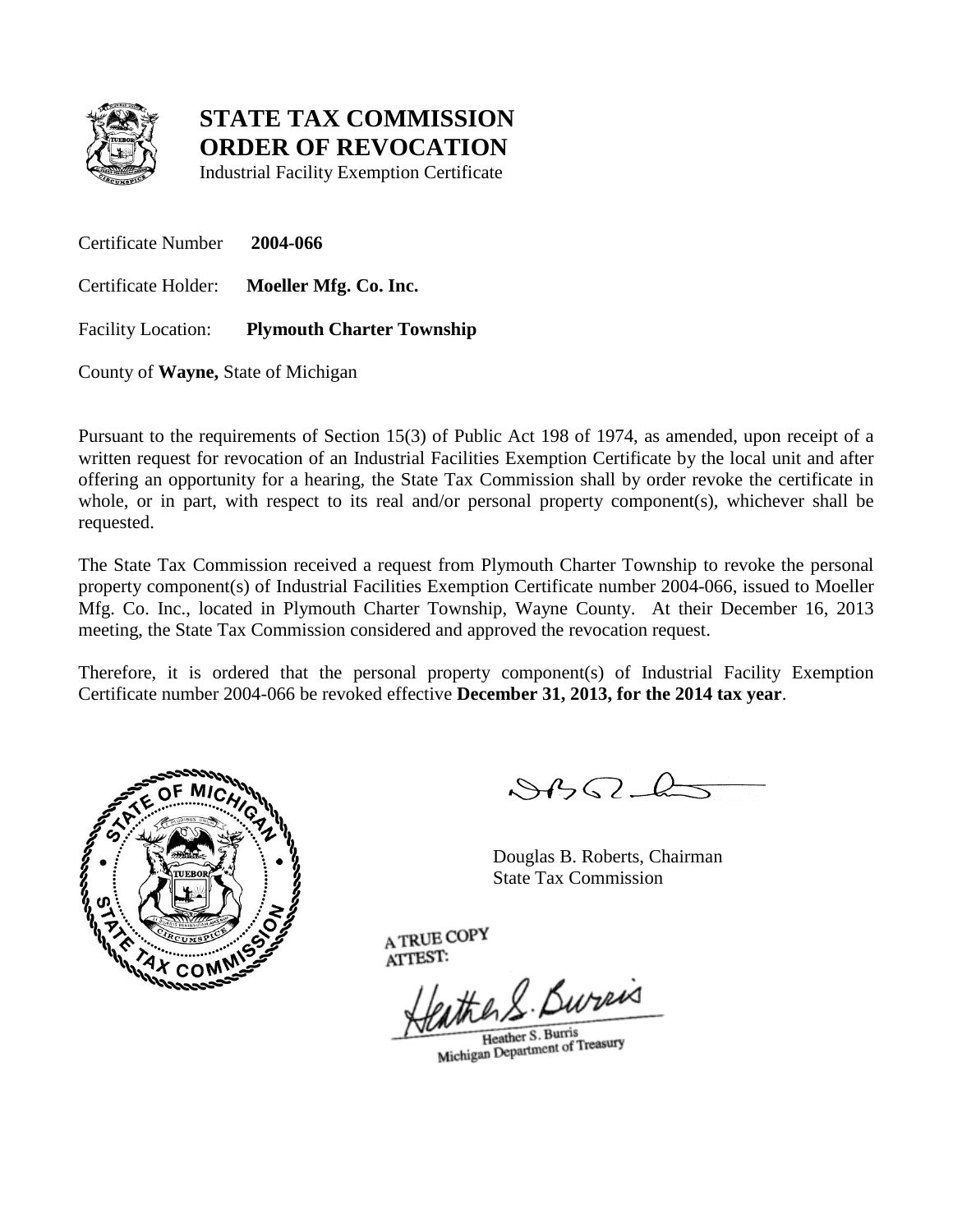5102 (Rev. 11-13)



STATE OF MICHIGAN DEPARTMENT OF TREASURY LANSING

R. KEVIN CLINTON STATE TREASURER

January 16, 2014

RICK SNYDER GOVERNOR

Robert J Murison GMA Cover Corp. 2440 20th Street Port Huron, MI 48060

Dear Sir/Madam:

The State Tax Commission (Commission) has received a request from the City of Port Huron to revoke the real and personal property components of Industrial Facilities Exemption Certificate number 2004- 333, issued to GMA Cover Corp., located in the City of Port Huron, Saint Clair County. In accordance with Section 15(3) of Public Act 198 of 1974, as amended, the State Tax Commission offered the certificate holder the opportunity for a hearing regarding this request for revocation and they did not respond.

At their December 16, 2013 meeting, the State Tax Commission considered and approved the revocation request. Enclosed is the Order of Revocation revoking the real and personal property components of this certificate effective December 31, 2013, for the 2014 tax year.

If you have further questions regarding this information, please contact the Property Services Division at (517) 373-3302.

Sincerely,

Kelli-Sort

Kelli Sobel, Executive Director State Tax Commission

Enclosure By Certified Mail cc: Clerk, City of Port Huron Assessor, City of Port Huron Saint Clair County Equalization Department Saint Clair County Board of Commissioners Port Huron School District St. Clair County Resa ISD St.Clair Community College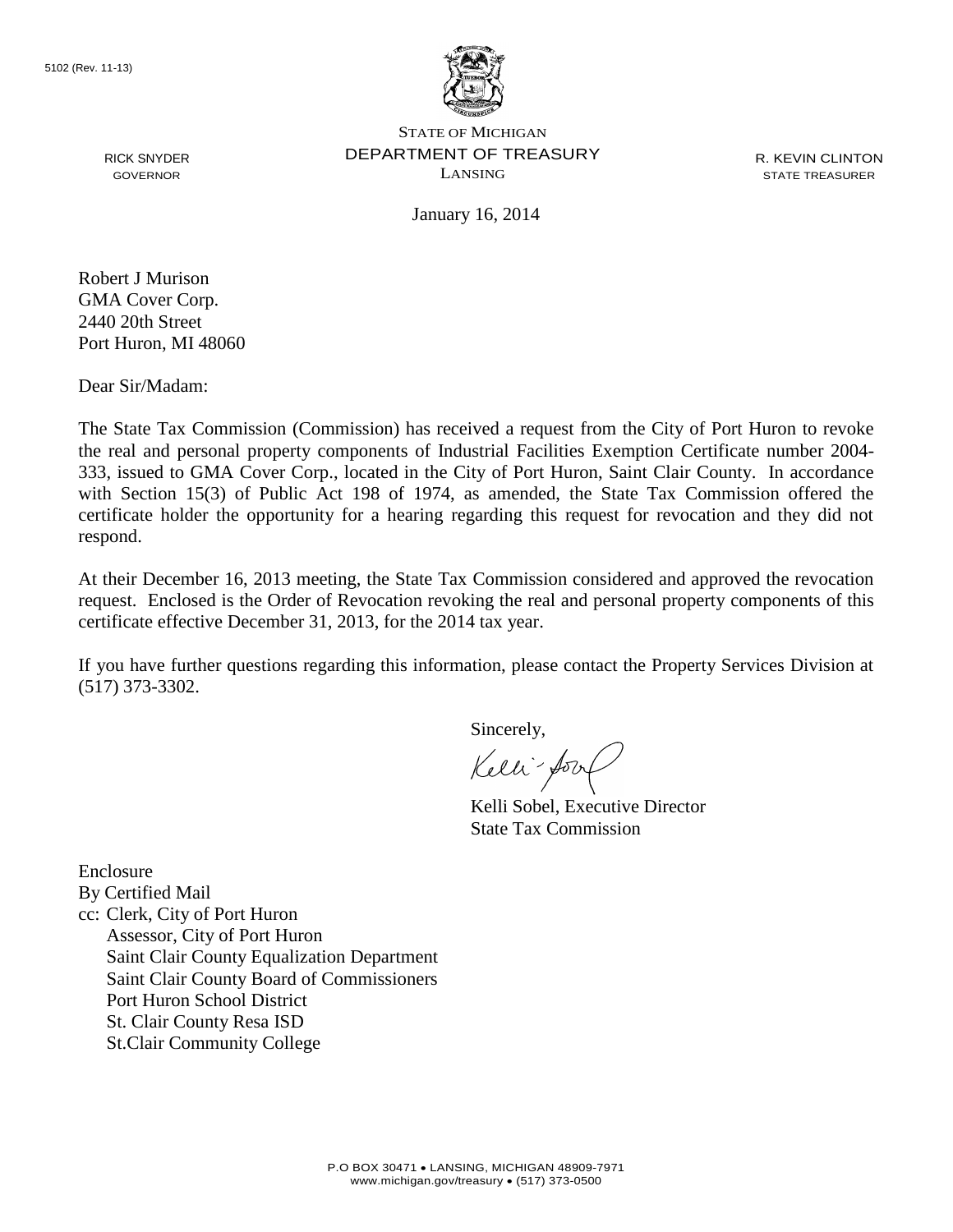

Industrial Facility Exemption Certificate

Certificate Number **2004-333** Certificate Holder: **GMA Cover Corp** Facility Location: **City of Port Huron**

County of **Saint Clair,** State of Michigan

Pursuant to the requirements of Section 15(3) of Public Act 198 of 1974, as amended, upon receipt of a written request for revocation of an Industrial Facilities Exemption Certificate by the local unit and after offering an opportunity for a hearing, the State Tax Commission shall by order revoke the certificate in whole, or in part, with respect to its real and/or personal property component(s), whichever shall be requested.

The State Tax Commission received a request from the City of Port Huron to revoke the real and personal property components of Industrial Facilities Exemption Certificate number 2004-333, issued to Gma Cover Corp, located in the City of Port Huron, Saint Clair County. At their December 16, 2013 meeting, the State Tax Commission considered and approved the revocation request.

Therefore, it is ordered that the real and personal property components of Industrial Facility Exemption Certificate number 2004-333 be revoked effective **December 31, 2013, for the 2014 tax year**.



 $882L$ 

Douglas B. Roberts, Chairman State Tax Commission

eather S. Bureas

Heather S. Burris Heather S. Burris<br>Michigan Department of Treasury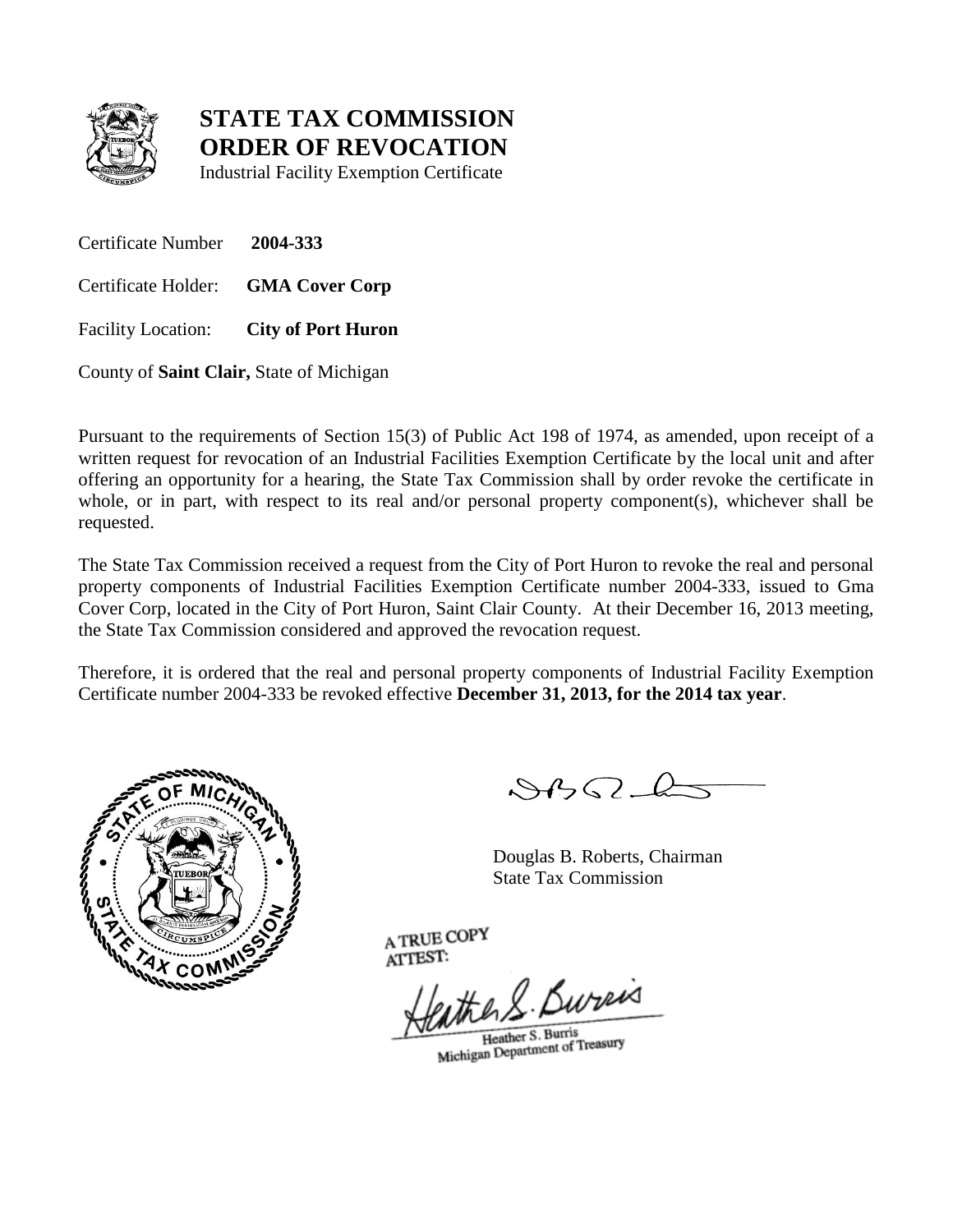

R. KEVIN CLINTON STATE TREASURER

January 16, 2014

RICK SNYDER GOVERNOR

JW Chain Ashland Aluminum 200 Veterans Drive Fowlerville, MI 48843

Dear Sir/Madam:

The State Tax Commission (Commission) has received a request from the Village of Fowlerville to revoke the personal property component(s) of Industrial Facilities Exemption Certificate number 2005- 241, issued to Ashland Aluminum, located in the Village of Fowlerville, Livingston County. In accordance with Section 15(3) of Public Act 198 of 1974, as amended, the State Tax Commission offered the certificate holder the opportunity for a hearing regarding this request for revocation and they did not respond.

At their December 16, 2013 meeting, the State Tax Commission considered and approved the revocation request. Enclosed is the Order of Revocation revoking the personal property component(s) of this certificate effective December 31, 2013, for the 2014 tax year.

If you have further questions regarding this information, please contact the Property Services Division at (517) 373-3302.

Sincerely,

Kelli-Soort

Kelli Sobel, Executive Director State Tax Commission

Enclosure By Certified Mail cc: Clerk, Village of Fowlerville Assessor, Village of Fowlerville Livingston County Equalization Department Livingston County Board of Commissioners Fowlerville School District Livingston ISD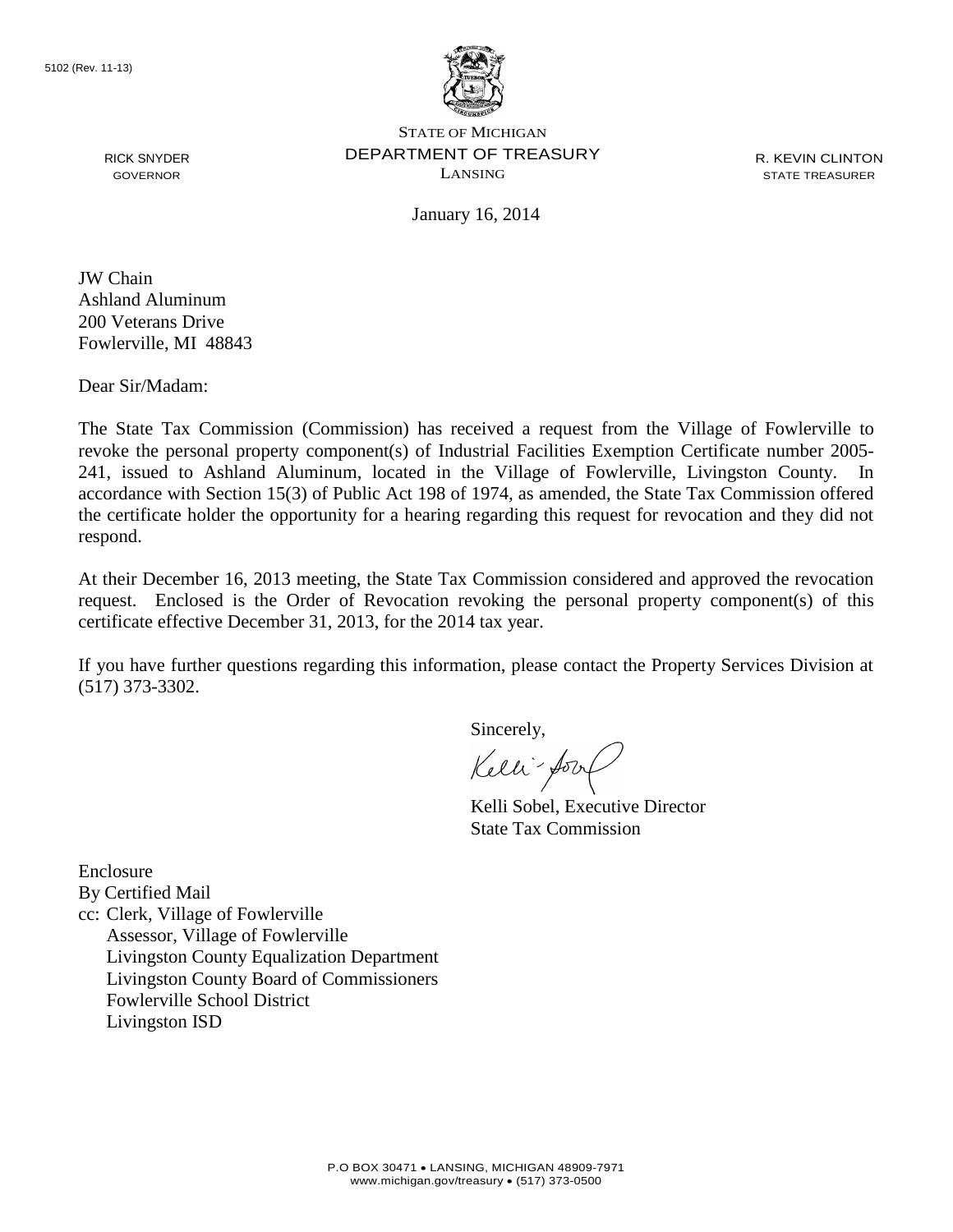

Industrial Facility Exemption Certificate

Certificate Number **2005-241** Certificate Holder: **Ashland Aluminum** Facility Location: **Village of Fowlerville**

County of **Livingston,** State of Michigan

Pursuant to the requirements of Section 15(3) of Public Act 198 of 1974, as amended, upon receipt of a written request for revocation of an Industrial Facilities Exemption Certificate by the local unit and after offering an opportunity for a hearing, the State Tax Commission shall by order revoke the certificate in whole, or in part, with respect to its real and/or personal property component(s), whichever shall be requested.

The State Tax Commission received a request from the Village of Fowlerville to revoke the personal property component(s) of Industrial Facilities Exemption Certificate number 2005-241, issued to Ashland Aluminum, located in the Village of Fowlerville, Livingston County. At their December 16, 2013 meeting, the State Tax Commission considered and approved the revocation request.

Therefore, it is ordered that the personal property component(s) of Industrial Facility Exemption Certificate number 2005-241 be revoked effective **December 31, 2013, for the 2014 tax year**.



 $882L$ 

Douglas B. Roberts, Chairman State Tax Commission

eather S. Bureis

Heather S. Burris Heather S. Burris<br>Michigan Department of Treasury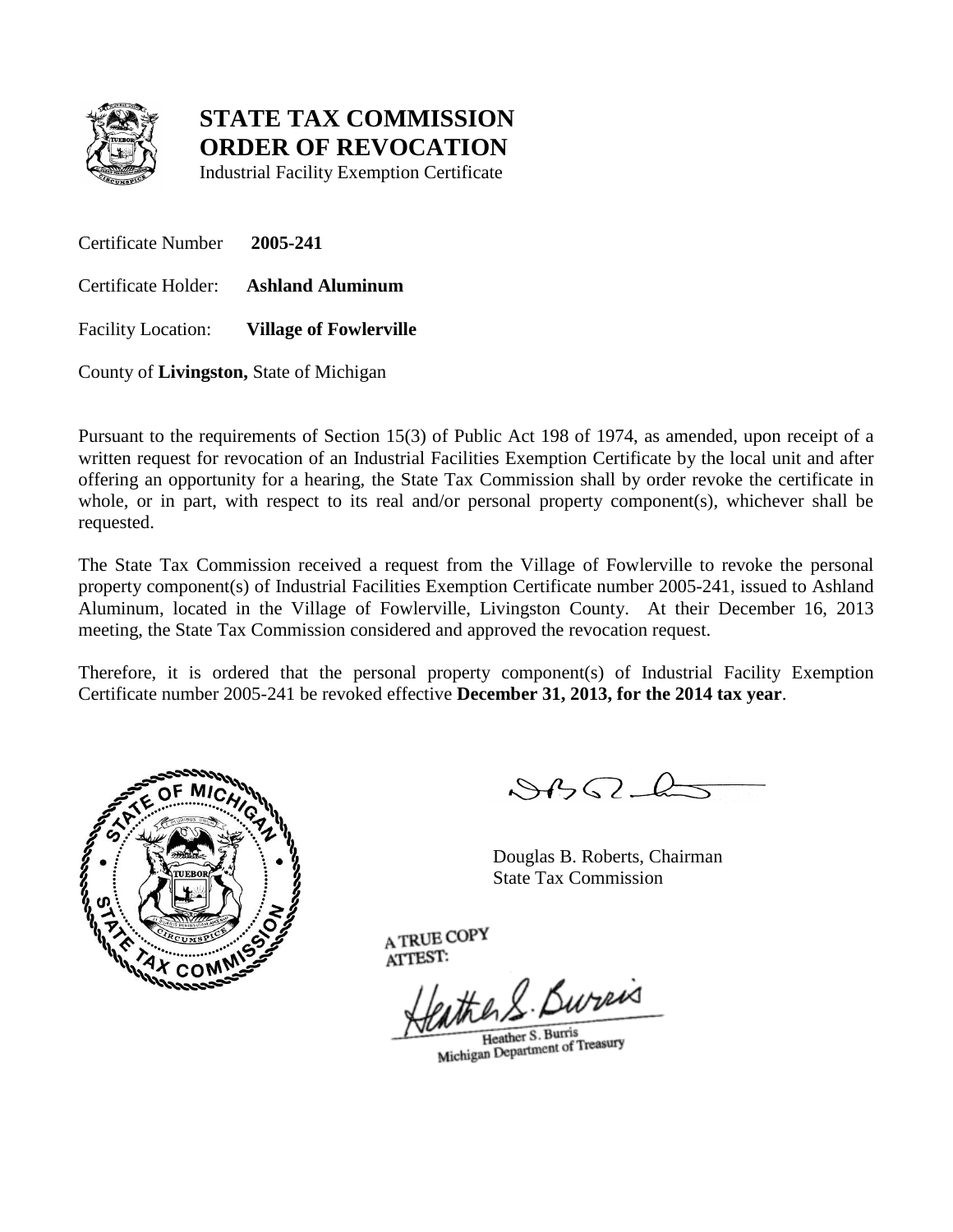

R. KEVIN CLINTON STATE TREASURER

January 16, 2014

James Cramer Innovative Chemical Solutions Inc. PO Box 40 Chelsea, MI 48118

Dear Sir/Madam:

RICK SNYDER GOVERNOR

The State Tax Commission (Commission) has received a request from the Village of Parma to revoke the real and personal property components of Industrial Facilities Exemption Certificate number 2005-560, issued to Innovative Chemical Solutions Inc., located in the Village of Parma, Jackson County. In accordance with Section 15(3) of Public Act 198 of 1974, as amended, the State Tax Commission offered the certificate holder the opportunity for a hearing regarding this request for revocation and they did not respond.

At their December 16, 2013 meeting, the State Tax Commission considered and approved the revocation request. Enclosed is the Order of Revocation revoking the real and personal property components of this certificate effective December 31, 2013, for the 2014 tax year.

If you have further questions regarding this information, please contact the Property Services Division at (517) 373-3302.

Sincerely,

Kelli-Soort

Kelli Sobel, Executive Director State Tax Commission

Enclosure By Certified Mail cc: Clerk, Village of Parma Assessor, Village of Parma Jackson County Equalization Department Jackson County Board of Commissioners Western School District School District Jackson ISD Jackson Community College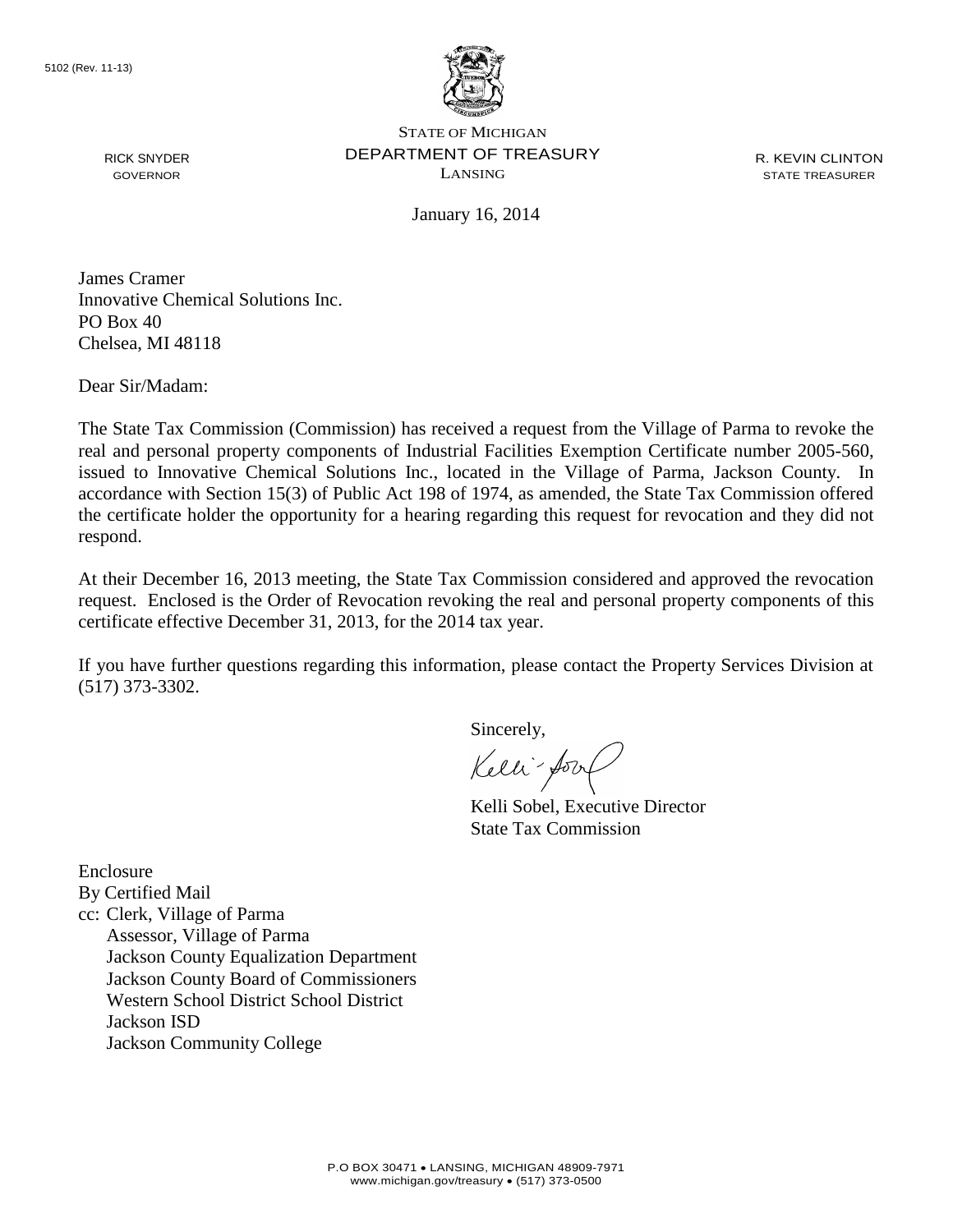

Industrial Facility Exemption Certificate

Certificate Number **2005-560** Certificate Holder: **Innovative Chemical Solutions Inc.** Facility Location: **Village of Parma**

County of **Jackson,** State of Michigan

Pursuant to the requirements of Section 15(3) of Public Act 198 of 1974, as amended, upon receipt of a written request for revocation of an Industrial Facilities Exemption Certificate by the local unit and after offering an opportunity for a hearing, the State Tax Commission shall by order revoke the certificate in whole, or in part, with respect to its real and/or personal property component(s), whichever shall be requested.

The State Tax Commission received a request from the Village of Parma to revoke the real and personal property components of Industrial Facilities Exemption Certificate number 2005-560, issued to Innovative Chemical Solutions Inc., located in the Village of Parma, Jackson County. At their December 16, 2013 meeting, the State Tax Commission considered and approved the revocation request.

Therefore, it is ordered that the real and personal property components of Industrial Facility Exemption Certificate number 2005-560 be revoked effective **December 31, 2013, for the 2014 tax year**.



 $882L$ 

Douglas B. Roberts, Chairman State Tax Commission

eather S. Bureas

Heather S. Burris Heather S. Burris<br>Michigan Department of Treasury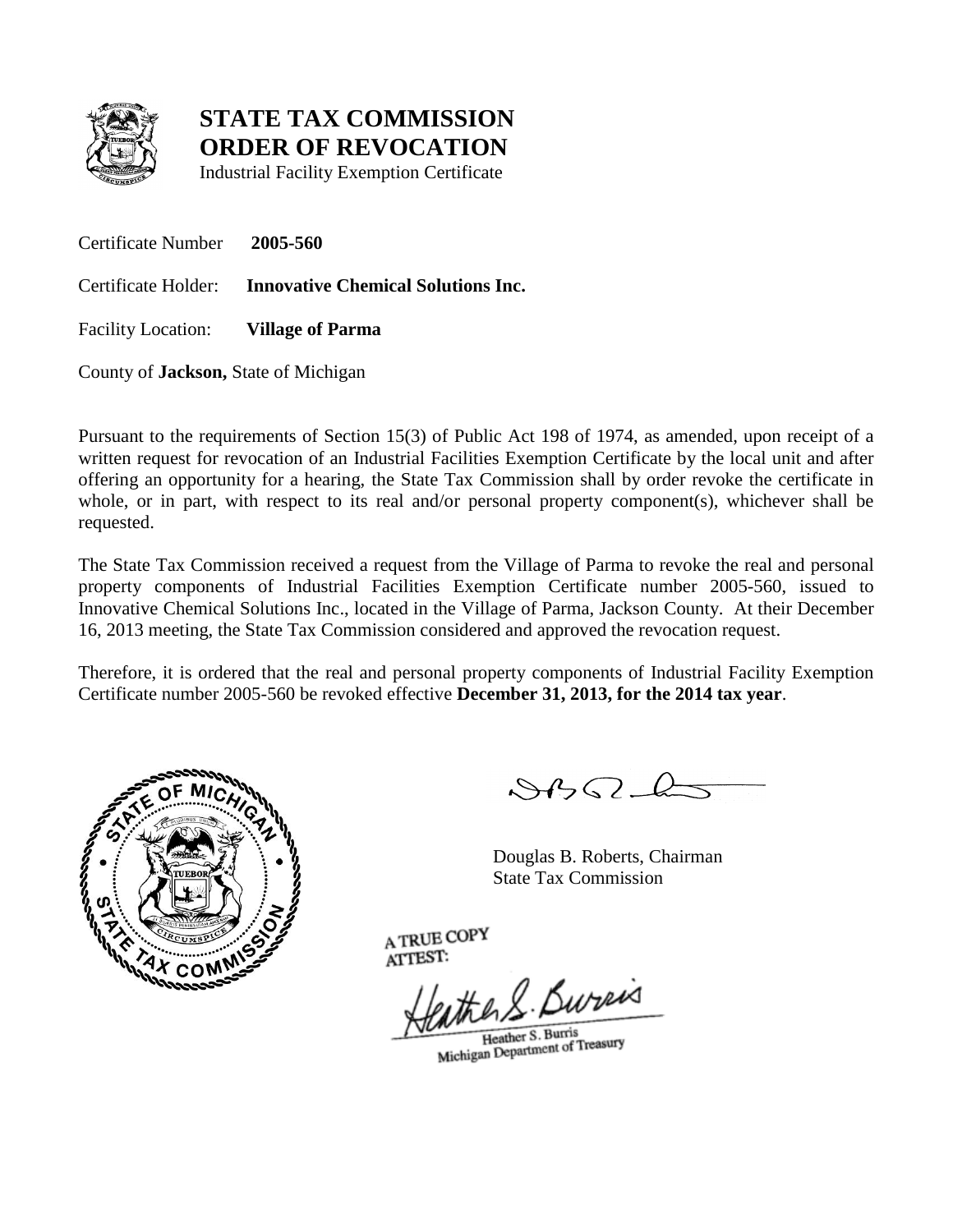

R. KEVIN CLINTON STATE TREASURER

January 16, 2014

Tim Simpson Quickprint Inc. 1382 Industrial Ste. 7 & 8 Saline, MI 48176

Dear Sir/Madam:

RICK SNYDER GOVERNOR

The State Tax Commission (Commission) has received a request from the City of Saline to revoke the real and personal property components of Industrial Facilities Exemption Certificate number 2005-561, issued to Quickprint Inc., located in the City of Saline, Washtenaw County. In accordance with Section 15(3) of Public Act 198 of 1974, as amended, the State Tax Commission offered the certificate holder the opportunity for a hearing regarding this request for revocation and they did not respond.

At their December 16, 2013 meeting, the State Tax Commission considered and approved the revocation request. Enclosed is the Order of Revocation revoking the real and personal property components of this certificate effective December 31, 2013, for the 2014 tax year.

If you have further questions regarding this information, please contact the Property Services Division at (517) 373-3302.

Sincerely,

Kelli-Sort

Kelli Sobel, Executive Director State Tax Commission

Enclosure By Certified Mail cc: Clerk, City of Saline Assessor, City of Saline Washtenaw County Equalization Department Washtenaw County Board of Commissioners Saline School District Washtenaw ISD Washtenaw Community College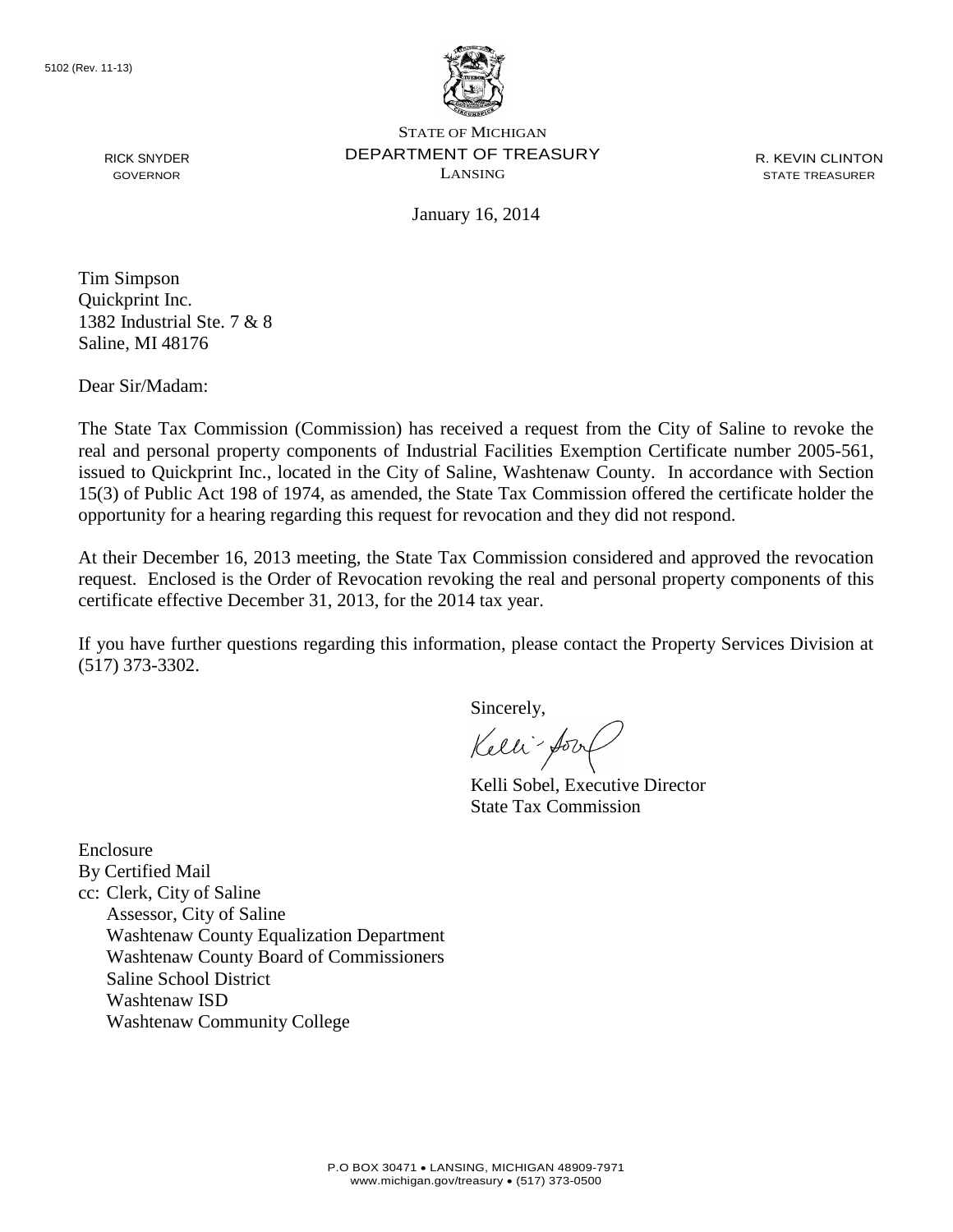

Industrial Facility Exemption Certificate

Certificate Number **2005-561**

Certificate Holder: **Quickprint Inc.**

Facility Location: **City of Saline**

County of **Washtenaw,** State of Michigan

Pursuant to the requirements of Section 15(3) of Public Act 198 of 1974, as amended, upon receipt of a written request for revocation of an Industrial Facilities Exemption Certificate by the local unit and after offering an opportunity for a hearing, the State Tax Commission shall by order revoke the certificate in whole, or in part, with respect to its real and/or personal property component(s), whichever shall be requested.

The State Tax Commission received a request from the City of Saline to revoke the real and personal property components of Industrial Facilities Exemption Certificate number 2005-561, issued to Quickprint Inc., located in the City of Saline, Washtenaw County. At their December 16, 2013 meeting, the State Tax Commission considered and approved the revocation request.

Therefore, it is ordered that the real and personal property components of Industrial Facility Exemption Certificate number 2005-561 be revoked effective **December 31, 2013, for the 2014 tax year**.



 $882L$ 

Douglas B. Roberts, Chairman State Tax Commission

eather S. Bureas

Heather S. Burris Heather S. Burris<br>Michigan Department of Treasury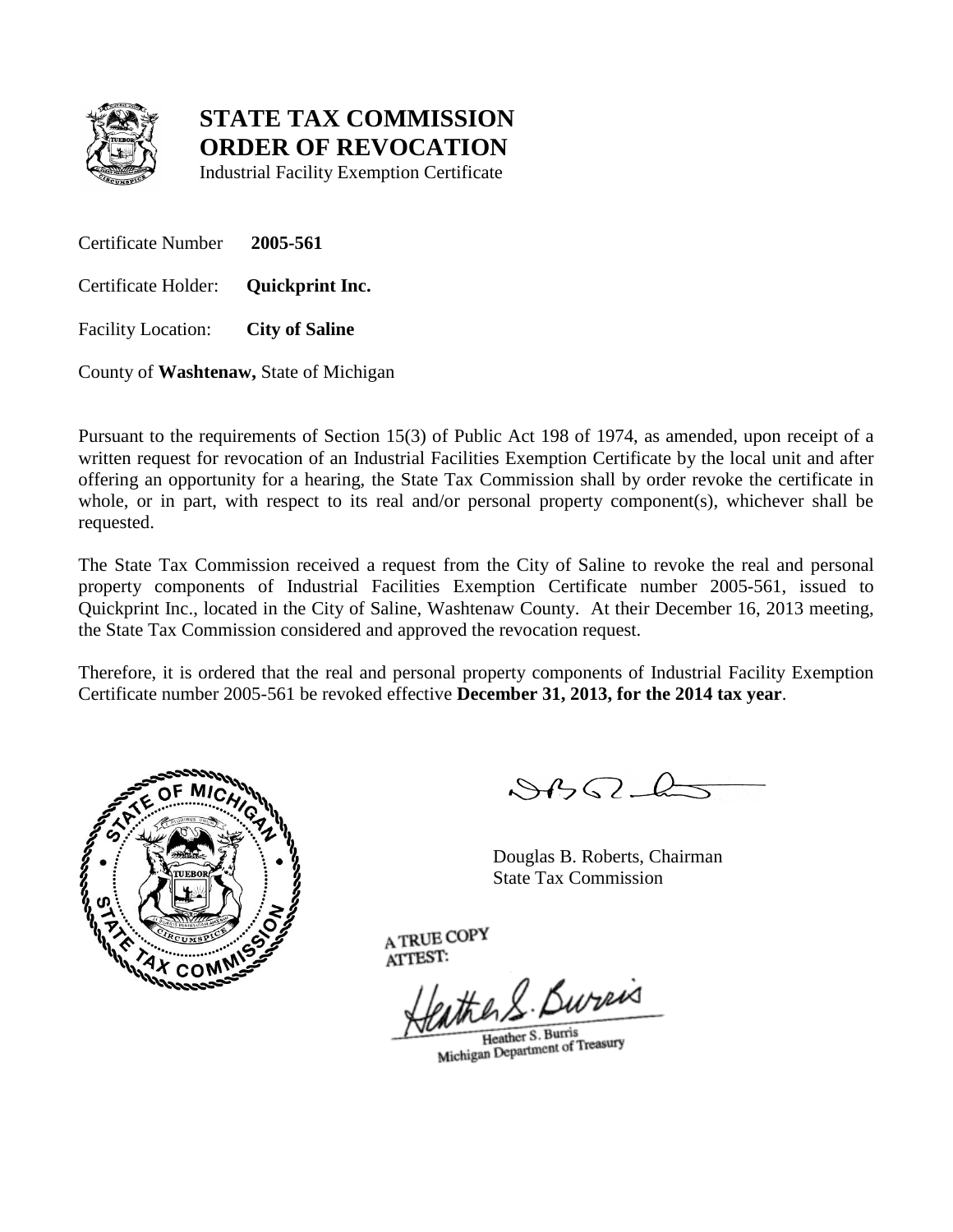

R. KEVIN CLINTON STATE TREASURER

January 16, 2014

Jamison Wharton-Brickley Ace-Hi Displays Inc. 2684 Prairie SW Wyoming, MI 49519

Dear Sir/Madam:

RICK SNYDER GOVERNOR

The State Tax Commission (Commission) has received a request from the City of Wyoming to revoke the real and personal property components of Industrial Facilities Exemption Certificate number 2006-163, issued to Ace-Hi Displays Inc., located in the City of Wyoming, Kent County. In accordance with Section 15(3) of Public Act 198 of 1974, as amended, the State Tax Commission offered the certificate holder the opportunity for a hearing regarding this request for revocation and they did not respond.

At their December 16, 2013 meeting, the State Tax Commission considered and approved the revocation request. Enclosed is the Order of Revocation revoking the real and personal property components of this certificate effective December 31, 2013, for the 2014 tax year.

If you have further questions regarding this information, please contact the Property Services Division at (517) 373-3302.

Sincerely,

Kelli-Sort

Kelli Sobel, Executive Director State Tax Commission

Enclosure By Certified Mail cc: Clerk, City of Wyoming Assessor, City of Wyoming Kent County Equalization Department Kent County Board of Commissioners Wyoming School District Kent ISD Grand Rapids Community College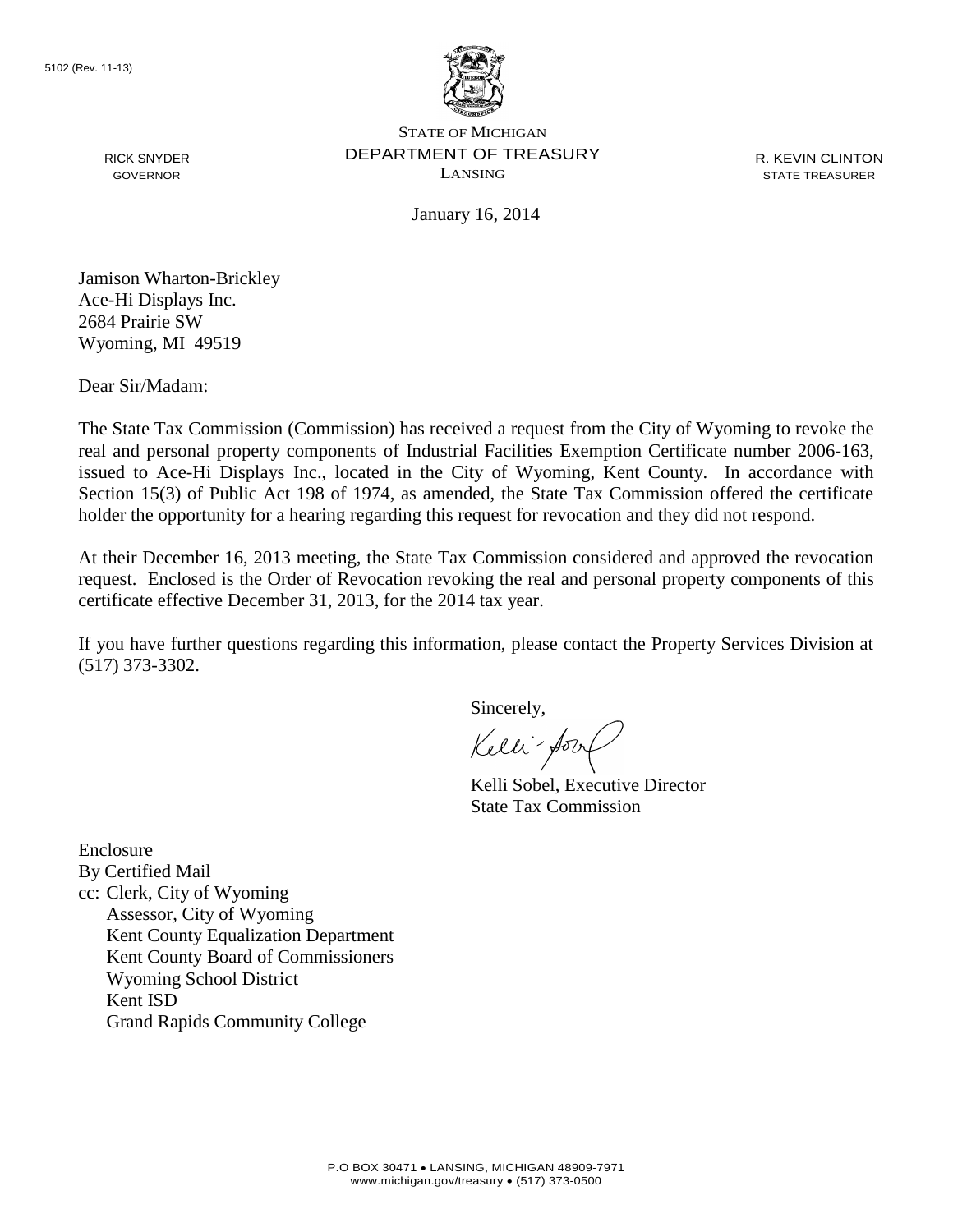

Industrial Facility Exemption Certificate

Certificate Number **2006-163** Certificate Holder: **Ace-Hi Displays Inc.** Facility Location: **City of Wyoming**

County of **Kent,** State of Michigan

Pursuant to the requirements of Section 15(3) of Public Act 198 of 1974, as amended, upon receipt of a written request for revocation of an Industrial Facilities Exemption Certificate by the local unit and after offering an opportunity for a hearing, the State Tax Commission shall by order revoke the certificate in whole, or in part, with respect to its real and/or personal property component(s), whichever shall be requested.

The State Tax Commission received a request from the City of Wyoming to revoke the real and personal property components of Industrial Facilities Exemption Certificate number 2006-163, issued to Ace-Hi Displays Inc., located in the City of Wyoming, Kent County. At their December 16, 2013 meeting, the State Tax Commission considered and approved the revocation request.

Therefore, it is ordered that the real and personal property components of Industrial Facility Exemption Certificate number 2006-163 be revoked effective **December 31, 2013, for the 2014 tax year**.



 $882L$ 

Douglas B. Roberts, Chairman State Tax Commission

eather S. Bureas

Heather S. Burris Heather S. Burris<br>Michigan Department of Treasury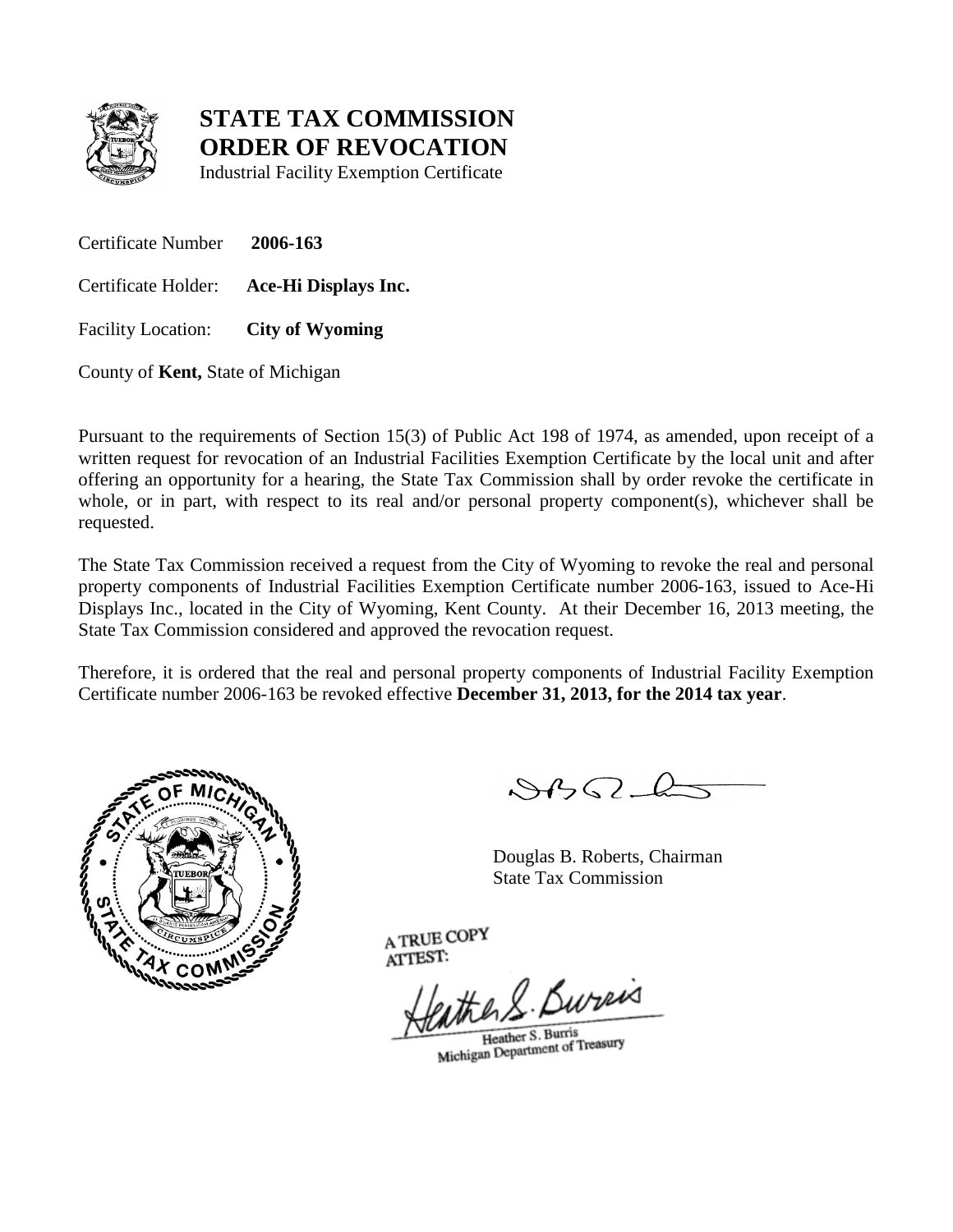

R. KEVIN CLINTON STATE TREASURER

January 16, 2014

Joseph R Baker Moeller Mfg. Co. Inc. 30100 Beck Road Wixom, MI 48393

RICK SNYDER GOVERNOR

Dear Sir/Madam:

The State Tax Commission (Commission) has received a request from Plymouth Charter Township to revoke the personal property component(s) of Industrial Facilities Exemption Certificate number 2007- 043, issued to Moeller Mfg. Co. Inc., located in Plymouth Charter Township, Wayne County. In accordance with Section 15(3) of Public Act 198 of 1974, as amended, the State Tax Commission offered the certificate holder the opportunity for a hearing regarding this request for revocation and they did not respond.

At their December 16, 2013 meeting, the State Tax Commission considered and approved the revocation request. Enclosed is the Order of Revocation revoking the personal property component(s) of this certificate effective December 31, 2013, for the 2014 tax year.

If you have further questions regarding this information, please contact the Property Services Division at (517) 373-3302.

Sincerely,

Kelli-Soort

Kelli Sobel, Executive Director State Tax Commission

Enclosure

By Certified Mail

cc: Clerk, Plymouth Charter Township Assessor, Plymouth Charter Township Wayne County Equalization Department Wayne County Board of Commissioners Plymouth-Canton School District Wayne ISD Schoolcraft Community College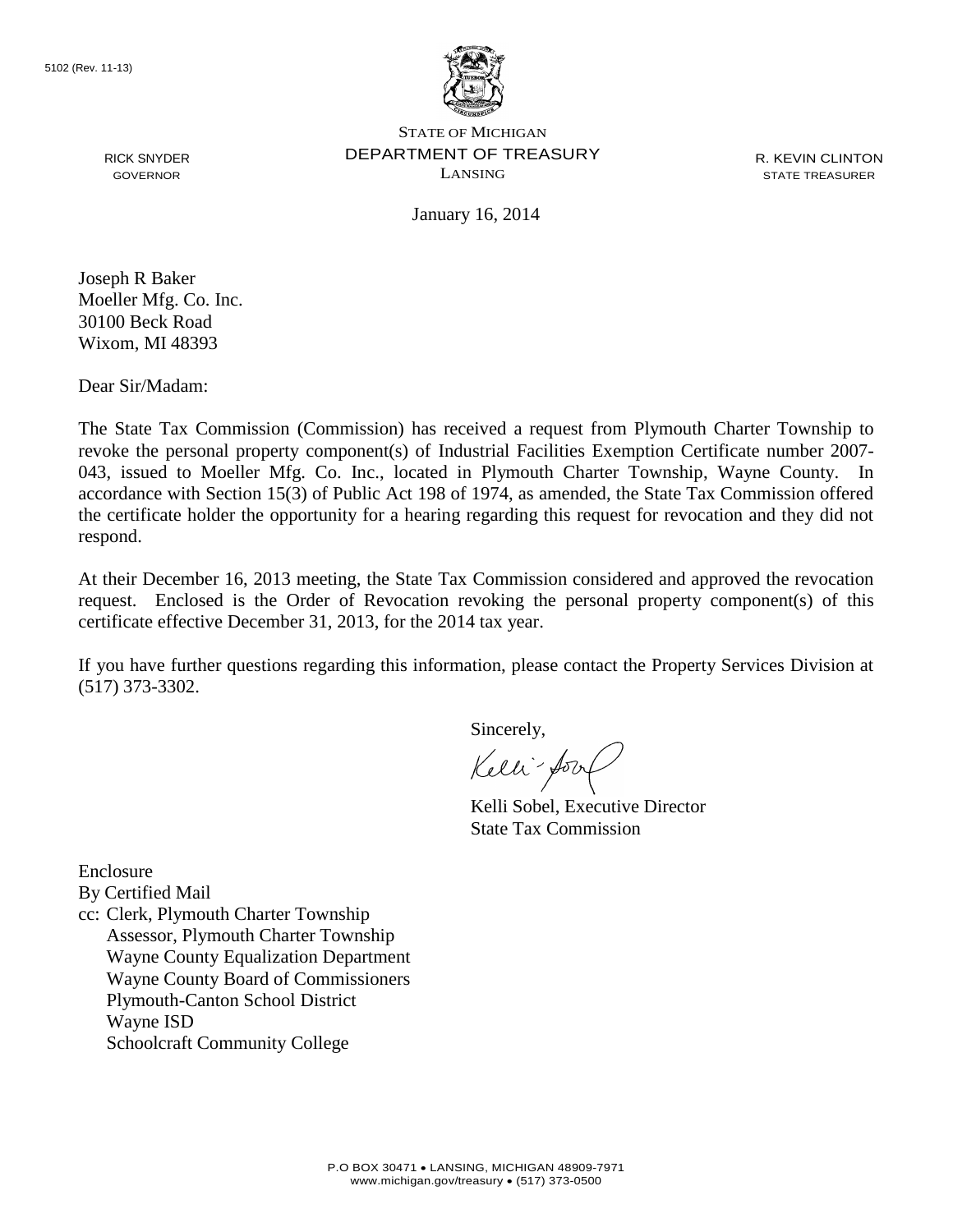

Industrial Facility Exemption Certificate

Certificate Number **2007-043** Certificate Holder: **Moeller Mfg. Co. Inc.** Facility Location: **Plymouth Charter Township**

County of **Wayne,** State of Michigan

Pursuant to the requirements of Section 15(3) of Public Act 198 of 1974, as amended, upon receipt of a written request for revocation of an Industrial Facilities Exemption Certificate by the local unit and after offering an opportunity for a hearing, the State Tax Commission shall by order revoke the certificate in whole, or in part, with respect to its real and/or personal property component(s), whichever shall be requested.

The State Tax Commission received a request from Plymouth Charter Township to revoke the personal property component(s) of Industrial Facilities Exemption Certificate number 2007-043, issued to Moeller Mfg. Co. Inc., located in Plymouth Charter Township, Wayne County. At their December 16, 2013 meeting, the State Tax Commission considered and approved the revocation request.

Therefore, it is ordered that the personal property component(s) of Industrial Facility Exemption Certificate number 2007-043 be revoked effective **December 31, 2013, for the 2014 tax year**.



 $882L$ 

Douglas B. Roberts, Chairman State Tax Commission

eather S. Bureis

Heather S. Burris Heather S. Burris<br>Michigan Department of Treasury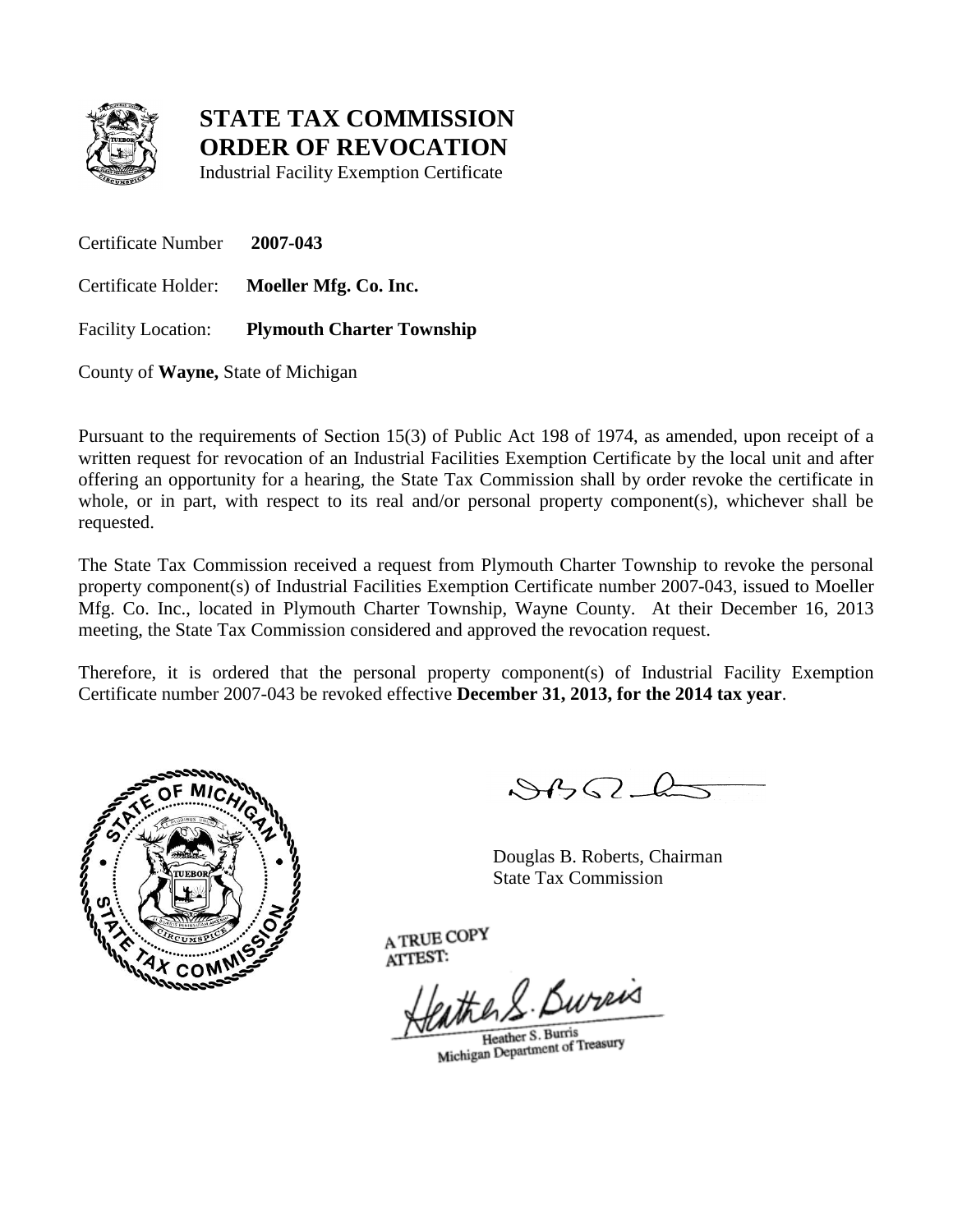

R. KEVIN CLINTON STATE TREASURER

January 16, 2014

Tom Vanportfleet Quality Sales & Service LLC 2457 Waldorf Court NW Walker, MI 49534

Dear Sir/Madam:

RICK SNYDER GOVERNOR

The State Tax Commission (Commission) has received a request from the City of Walker to revoke the personal property component(s) of Industrial Facilities Exemption Certificate number 2007-211, issued to Quality Sales & Service LLC, located in the City of Walker, Kent County. In accordance with Section 15(3) of Public Act 198 of 1974, as amended, the State Tax Commission offered the certificate holder the opportunity for a hearing regarding this request for revocation and they did not respond.

At their December 16, 2013 meeting, the State Tax Commission considered and approved the revocation request. Enclosed is the Order of Revocation revoking the personal property component(s) of this certificate effective December 31, 2013, for the 2014 tax year.

If you have further questions regarding this information, please contact the Property Services Division at (517) 373-3302.

Sincerely,

Kelli-Sort

Kelli Sobel, Executive Director State Tax Commission

Enclosure By Certified Mail cc: Clerk, City of Walker Assessor, City of Walker Kent County Equalization Department Kent County Board of Commissioners Kenowa Hills School District Kent ISD Grand Rapids Community College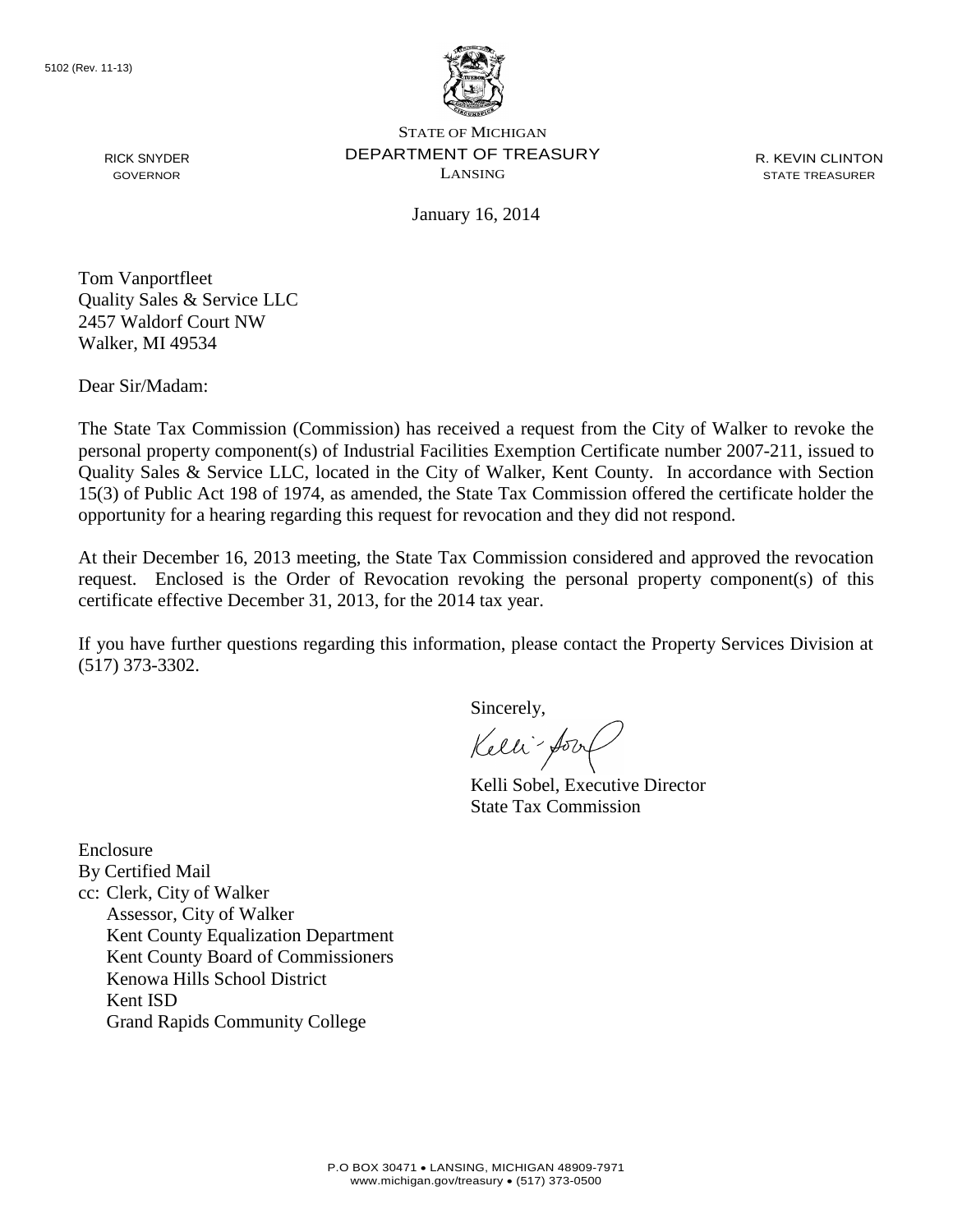

Industrial Facility Exemption Certificate

Certificate Number **2007-211**

Certificate Holder: **Quality Sales & Service LLC**

Facility Location: **City of Walker**

County of **Kent,** State of Michigan

Pursuant to the requirements of Section 15(3) of Public Act 198 of 1974, as amended, upon receipt of a written request for revocation of an Industrial Facilities Exemption Certificate by the local unit and after offering an opportunity for a hearing, the State Tax Commission shall by order revoke the certificate in whole, or in part, with respect to its real and/or personal property component(s), whichever shall be requested.

The State Tax Commission received a request from the City of Walker to revoke the personal property component(s) of Industrial Facilities Exemption Certificate number 2007-211, issued to Quality Sales & Service LLC, located in the City of Walker, Kent County. At their December 16, 2013 meeting, the State Tax Commission considered and approved the revocation request.

Therefore, it is ordered that the personal property component(s) of Industrial Facility Exemption Certificate number 2007-211 be revoked effective **December 31, 2013, for the 2014 tax year**.



 $882L$ 

Douglas B. Roberts, Chairman State Tax Commission

eather S. Bureas

Heather S. Burris Heather S. Burris<br>Michigan Department of Treasury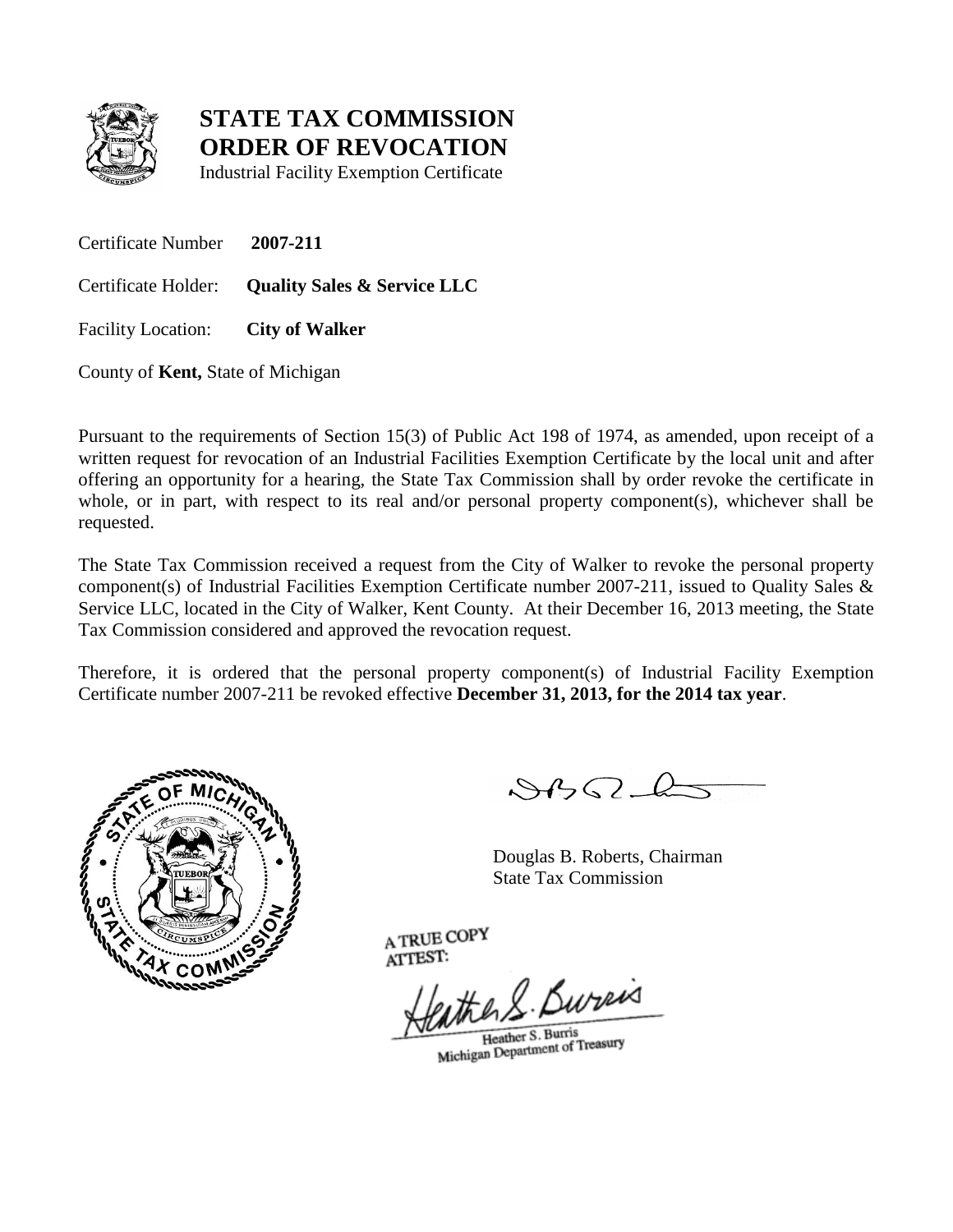

R. KEVIN CLINTON STATE TREASURER

January 16, 2014

GOVERNOR

RICK SNYDER

Kathy M. Smiarowski Colortek 2108 Shawnee Road Baroda, MI 49101

Dear Sir/Madam:

The State Tax Commission (Commission) has received a request from Baroda Township to revoke the real and personal property components of Industrial Facilities Exemption Certificate number 2007-243, issued to Colortek, located in Baroda Township, Berrien County. In accordance with Section 15(3) of Public Act 198 of 1974, as amended, the State Tax Commission offered the certificate holder the opportunity for a hearing regarding this request for revocation and they did not respond.

At their December 16, 2013 meeting, the State Tax Commission considered and approved the revocation request. Enclosed is the Order of Revocation revoking the real and personal property components of this certificate effective December 31, 2013, for the 2014 tax year.

If you have further questions regarding this information, please contact the Property Services Division at (517) 373-3302.

Sincerely,

Kelli-fort

Kelli Sobel, Executive Director State Tax Commission

Enclosure By Certified Mail cc: Clerk, Baroda Township Assessor, Baroda Township Berrien County Equalization Department Berrien County Board of Commissioners Lakeshore School District Berrien ISD Lake Michigan College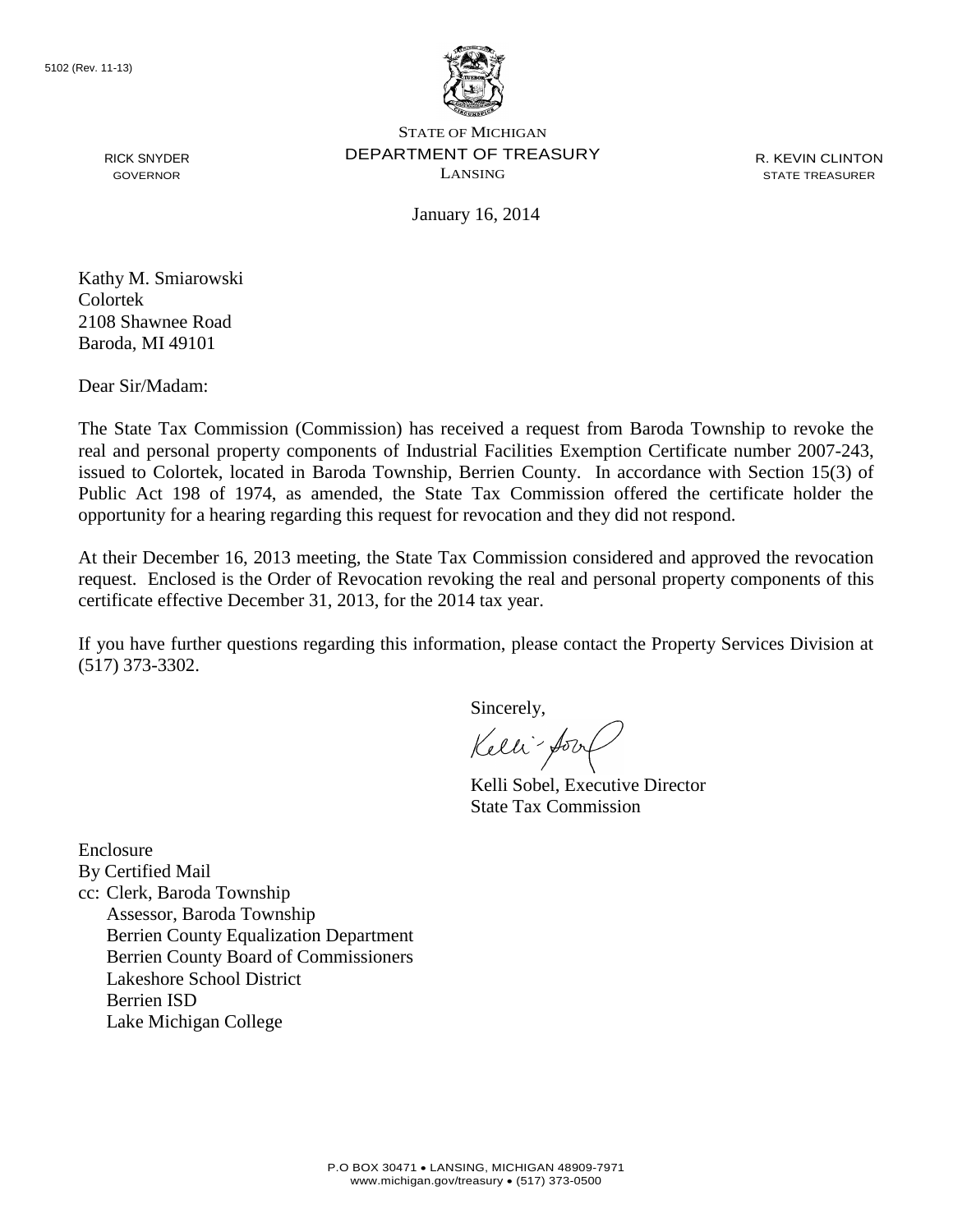

Industrial Facility Exemption Certificate

Certificate Number **2007-243**

Certificate Holder: **Colortek**

Facility Location: **Baroda Township**

County of **Berrien,** State of Michigan

Pursuant to the requirements of Section 15(3) of Public Act 198 of 1974, as amended, upon receipt of a written request for revocation of an Industrial Facilities Exemption Certificate by the local unit and after offering an opportunity for a hearing, the State Tax Commission shall by order revoke the certificate in whole, or in part, with respect to its real and/or personal property component(s), whichever shall be requested.

The State Tax Commission received a request from Baroda Township to revoke the real and personal property components of Industrial Facilities Exemption Certificate number 2007-243, issued to Colortek, located in Baroda Township, Berrien County. At their December 16, 2013 meeting, the State Tax Commission considered and approved the revocation request.

Therefore, it is ordered that the real and personal property components of Industrial Facility Exemption Certificate number 2007-243 be revoked effective **December 31, 2013, for the 2014 tax year**.



 $882L$ 

Douglas B. Roberts, Chairman State Tax Commission

eather S. Bureas

Heather S. Burris Heather S. Burris<br>Michigan Department of Treasury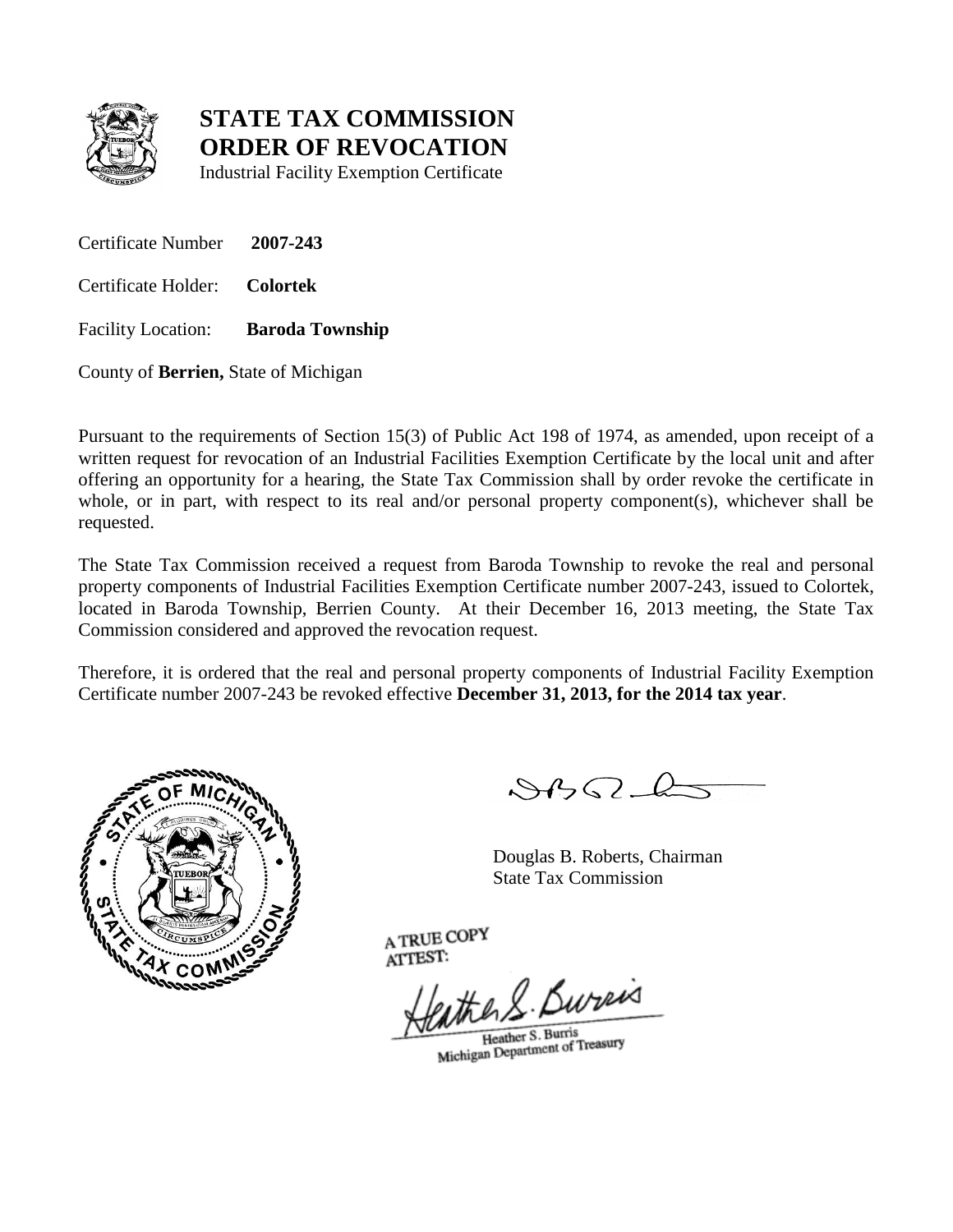

R. KEVIN CLINTON STATE TREASURER

January 16, 2014

David Tait Radian Precision 32853 Edward Avenue Madison Heights, MI 48071

Dear Sir/Madam:

RICK SNYDER GOVERNOR

The State Tax Commission (Commission) has received a request from the City of Madison Heights to revoke the personal property component(s) of Industrial Facilities Exemption Certificate number 2009- 125, issued to Radian Precision, located in the City of Madison Heights, Oakland County. In accordance with Section 15(3) of Public Act 198 of 1974, as amended, the State Tax Commission offered the certificate holder the opportunity for a hearing regarding this request for revocation and they did not respond.

At their December 16, 2013 meeting, the State Tax Commission considered and approved the revocation request. Enclosed is the Order of Revocation revoking the personal property component(s) of this certificate effective December 31, 2013, for the 2014 tax year.

If you have further questions regarding this information, please contact the Property Services Division at (517) 373-3302.

Sincerely,

Kelli-Soort

Kelli Sobel, Executive Director State Tax Commission

Enclosure By Certified Mail cc: Clerk, City of Madison Heights Assessor, City of Madison Heights Oakland County Equalization Department Oakland County Board of Commissioners Lamphere School District Oakland ISD Oakland Community College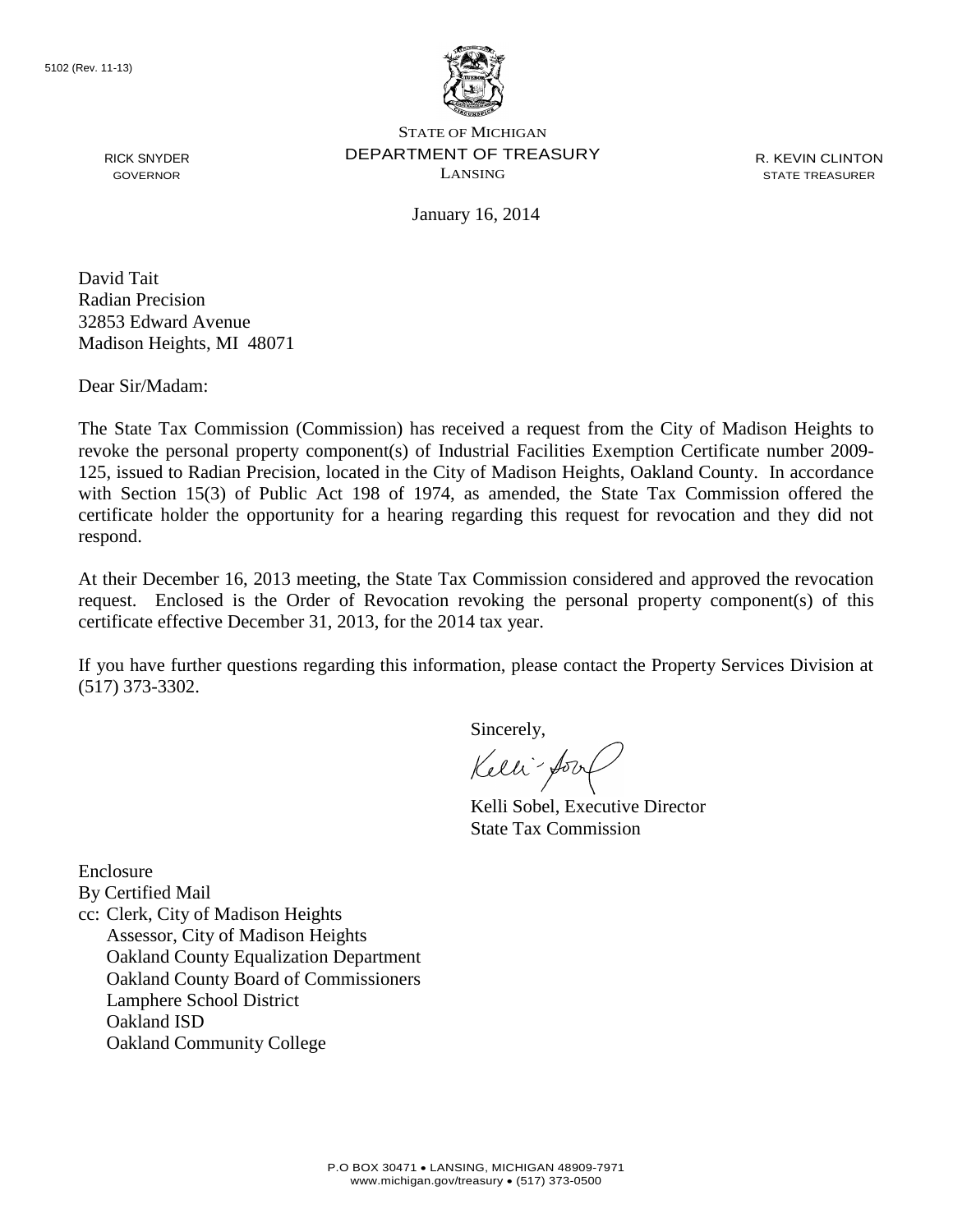

Industrial Facility Exemption Certificate

Certificate Number **2009-125** Certificate Holder: **Radian Precision** Facility Location: **City of Madison Heights**

County of **Oakland,** State of Michigan

Pursuant to the requirements of Section 15(3) of Public Act 198 of 1974, as amended, upon receipt of a written request for revocation of an Industrial Facilities Exemption Certificate by the local unit and after offering an opportunity for a hearing, the State Tax Commission shall by order revoke the certificate in whole, or in part, with respect to its real and/or personal property component(s), whichever shall be requested.

The State Tax Commission received a request from the City of Madison Heights to revoke the personal property component(s) of Industrial Facilities Exemption Certificate number 2009-125, issued to Radian Precision, located in the City of Madison Heights, Oakland County. At their December 16, 2013 meeting, the State Tax Commission considered and approved the revocation request.

Therefore, it is ordered that the personal property component(s) of Industrial Facility Exemption Certificate number 2009-125 be revoked effective **December 31, 2013, for the 2014 tax year**.



 $882L$ 

Douglas B. Roberts, Chairman State Tax Commission

eather S. Bureas

Heather S. Burris Heather S. Burris<br>Michigan Department of Treasury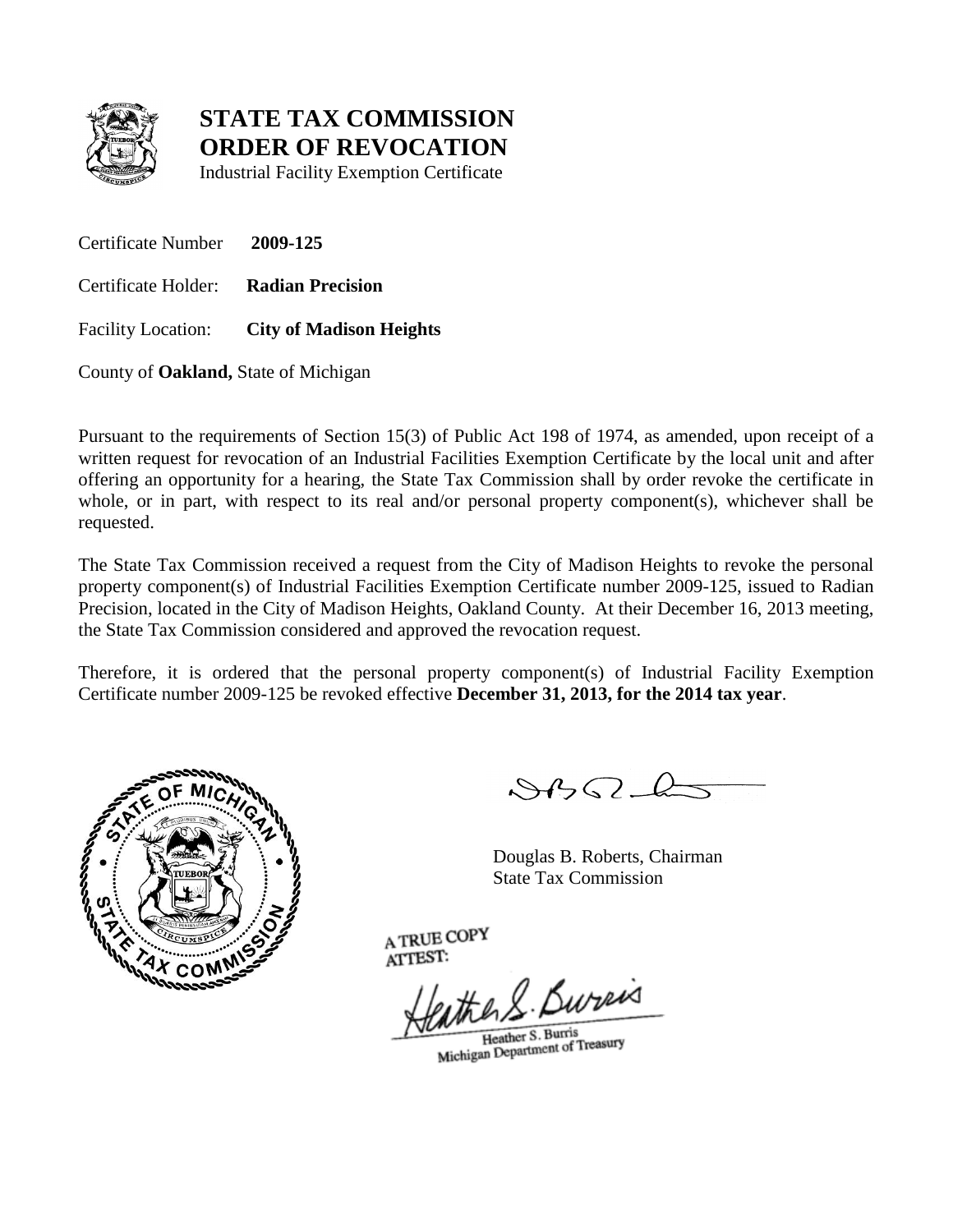

RICK SNYDER GOVERNOR

STATE OF MICHIGAN DEPARTMENT OF TREASURY LANSING

R. KEVIN CLINTON STATE TREASURER

January 16, 2014

Randell P. Howell The Eagle Group Builder Resource PO Box 1157 Bay City, MI 48706-0157

Dear Sir/Madam:

The State Tax Commission (Commission) has received a request from the City of Bay City to revoke the real and personal property components of Industrial Facilities Exemption Certificate number 2009-130, issued to The Eagle Group Builder Resource, located in the City of Bay City, Bay County. In accordance with Section 15(3) of Public Act 198 of 1974, as amended, the State Tax Commission offered the certificate holder the opportunity for a hearing regarding this request for revocation and they did not respond.

At their December 16, 2013 meeting, the State Tax Commission considered and approved the revocation request. Enclosed is the Order of Revocation revoking the real and personal property components of this certificate effective December 31, 2013, for the 2014 tax year.

If you have further questions regarding this information, please contact the Property Services Division at (517) 373-3302.

Sincerely,

Kelli-Sort

Kelli Sobel, Executive Director State Tax Commission

Enclosure By Certified Mail cc: Clerk, City of Bay City Assessor, City of Bay City Bay County Equalization Department Bay County Board of Commissioners Bay City School District Bay-Arenac ISD Delta College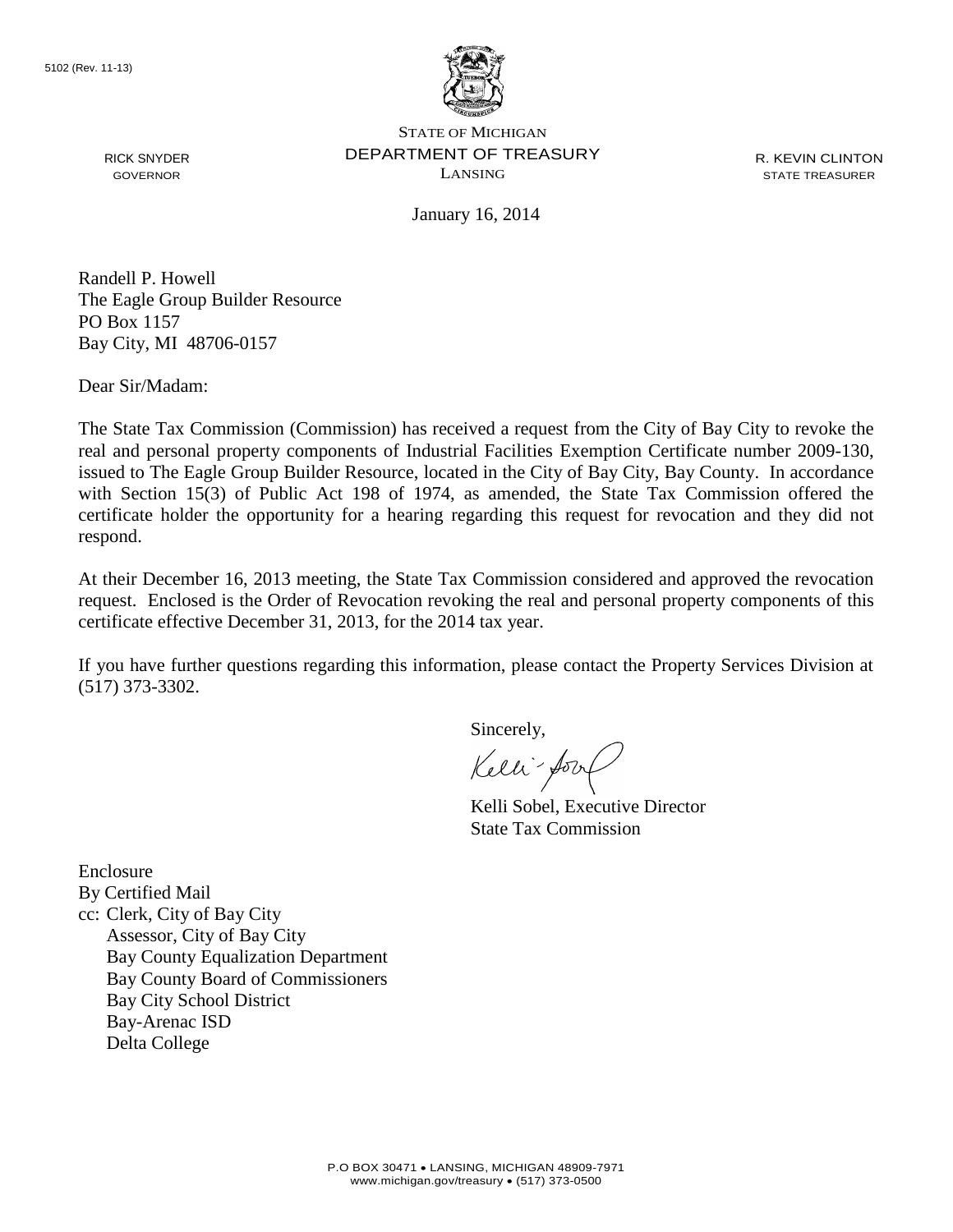

Industrial Facility Exemption Certificate

Certificate Number **2009-130**

Certificate Holder: **The Eagle Group Builder Resource**

Facility Location: **City of Bay City**

County of **Bay,** State of Michigan

Pursuant to the requirements of Section 15(3) of Public Act 198 of 1974, as amended, upon receipt of a written request for revocation of an Industrial Facilities Exemption Certificate by the local unit and after offering an opportunity for a hearing, the State Tax Commission shall by order revoke the certificate in whole, or in part, with respect to its real and/or personal property component(s), whichever shall be requested.

The State Tax Commission received a request from the City of Bay City to revoke the real and personal property components of Industrial Facilities Exemption Certificate number 2009-130, issued to The Eagle Group Builder Resource, located in the City of Bay City, Bay County. At their December 16, 2013 meeting, the State Tax Commission considered and approved the revocation request.

Therefore, it is ordered that the real and personal property components of Industrial Facility Exemption Certificate number 2009-130 be revoked effective **December 31, 2013, for the 2014 tax year**.



 $882L$ 

Douglas B. Roberts, Chairman State Tax Commission

eather S. Bureas

Heather S. Burris Heather S. Burris<br>Michigan Department of Treasury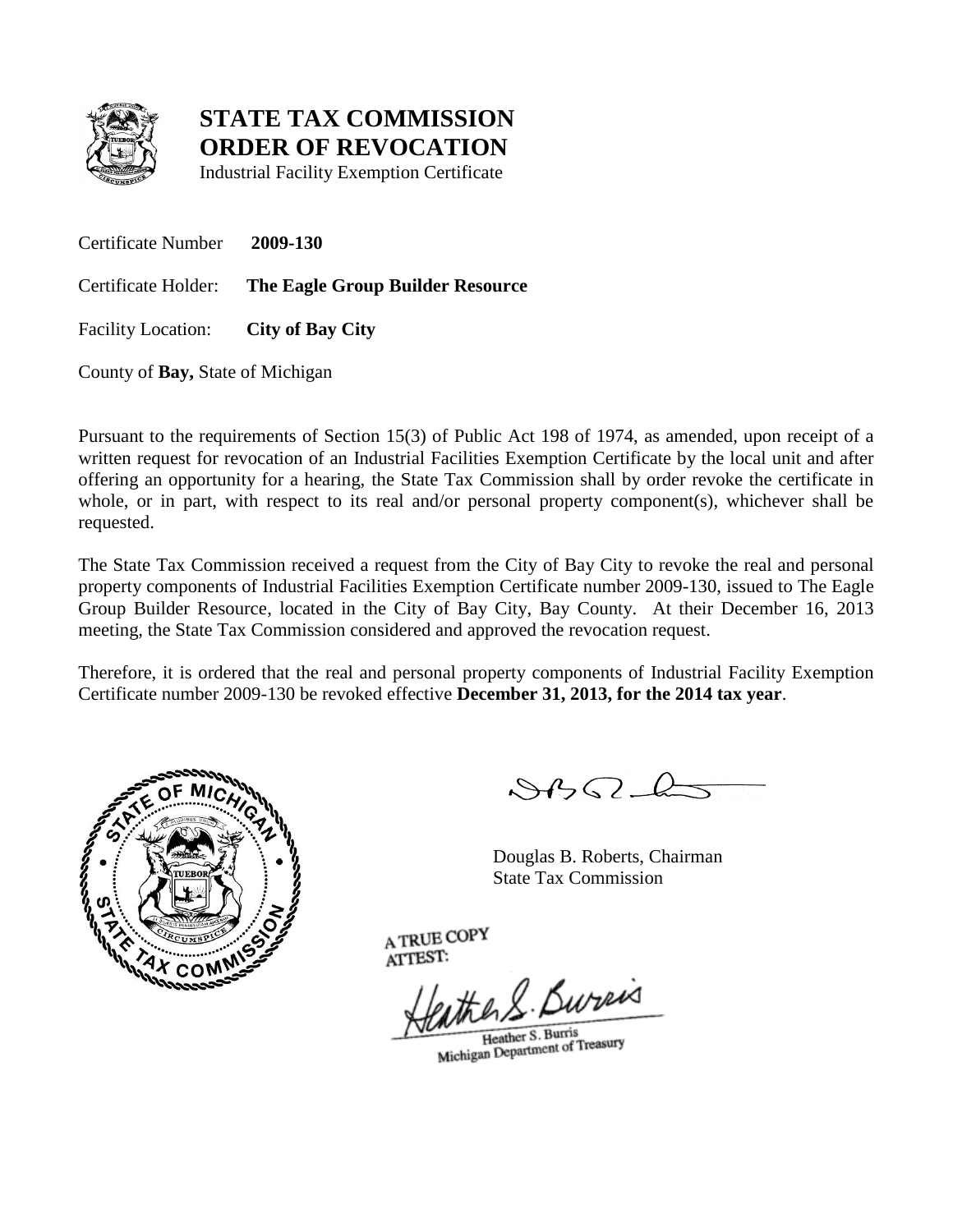

R. KEVIN CLINTON STATE TREASURER

January 16, 2014

RICK SNYDER GOVERNOR

Brian Breneman Altus Brands LLC PO Box 4228 Traverse City, MI 49684

Dear Sir/Madam:

The State Tax Commission (Commission) has received a request from Garfield Charter Township to revoke the real and personal property components of Industrial Facilities Exemption Certificate number 2009-166, issued to Altus Brands LLC, located in Garfield Charter Township, Grand Traverse County. In accordance with Section 15(3) of Public Act 198 of 1974, as amended, the State Tax Commission offered the certificate holder the opportunity for a hearing regarding this request for revocation and they did not respond.

At their December 16, 2013 meeting, the State Tax Commission considered and approved the revocation request. Enclosed is the Order of Revocation revoking the real and personal property components of this certificate effective December 31, 2013, for the 2014 tax year.

If you have further questions regarding this information, please contact the Property Services Division at (517) 373-3302.

Sincerely,

Kelli-Sort

Kelli Sobel, Executive Director State Tax Commission

Enclosure By Certified Mail cc: Clerk, Garfield Charter Township Assessor, Garfield Charter Township Grand Traverse County Equalization Department Grand Traverse County Board of Commissioners Traverse City School District Traverse Bay ISD Northwestern Mi Community College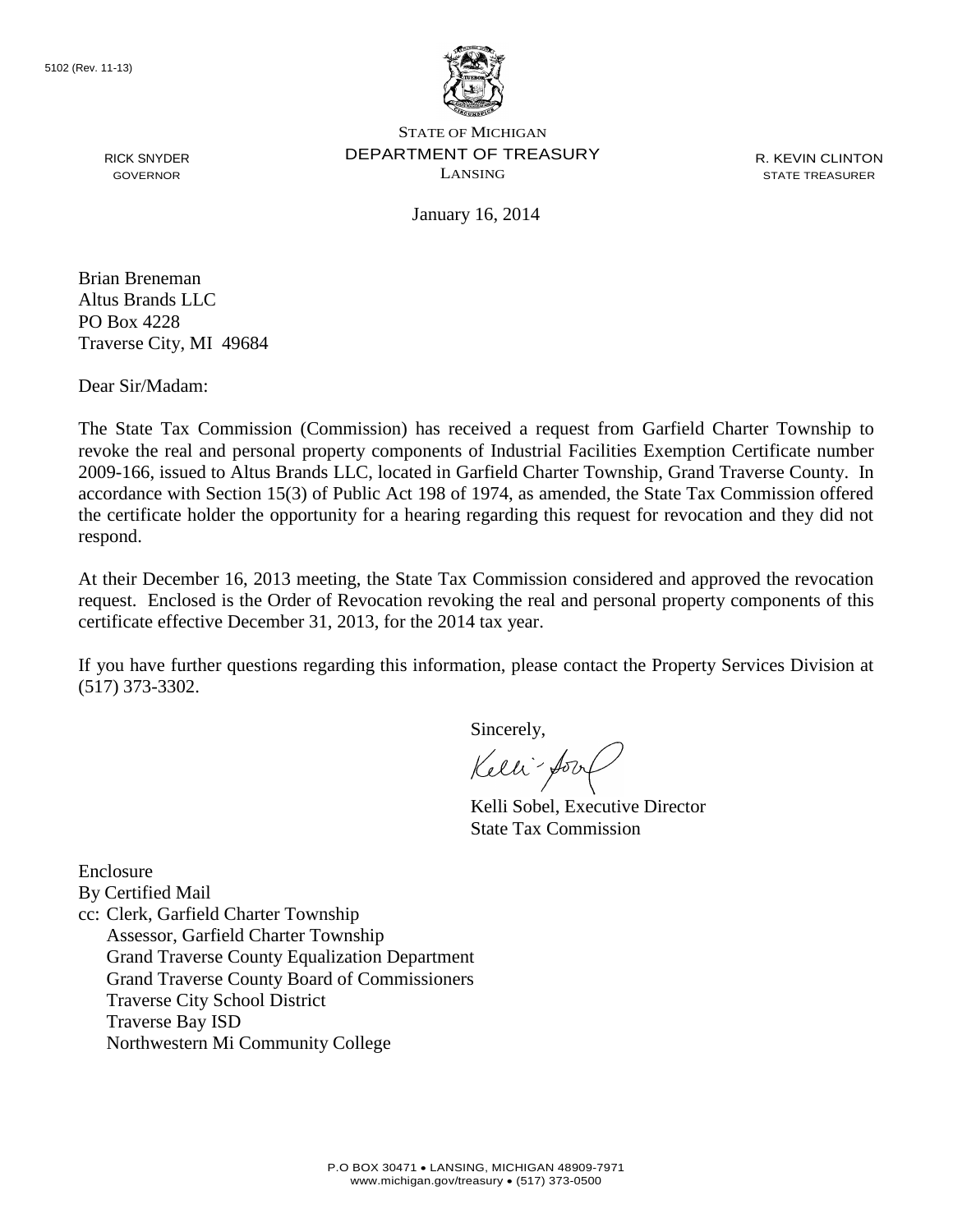

Industrial Facility Exemption Certificate

Certificate Number **2009-166** Certificate Holder: **Altus Brands LLC** Facility Location: **Garfield Charter Township**

County of **Grand Traverse,** State of Michigan

Pursuant to the requirements of Section 15(3) of Public Act 198 of 1974, as amended, upon receipt of a written request for revocation of an Industrial Facilities Exemption Certificate by the local unit and after offering an opportunity for a hearing, the State Tax Commission shall by order revoke the certificate in whole, or in part, with respect to its real and/or personal property component(s), whichever shall be requested.

The State Tax Commission received a request from Garfield Charter Township to revoke the real and personal property components of Industrial Facilities Exemption Certificate number 2009-166, issued to Altus Brands LLC, located in Garfield Charter Township, Grand Traverse County. At their December 16, 2013 meeting, the State Tax Commission considered and approved the revocation request.

Therefore, it is ordered that the real and personal property components of Industrial Facility Exemption Certificate number 2009-166 be revoked effective December 31, 2013, for the 2014 tax year.



 $882L$ 

Douglas B. Roberts, Chairman State Tax Commission

eather S. Bureas

Heather S. Burris Heather S. Burris<br>Michigan Department of Treasury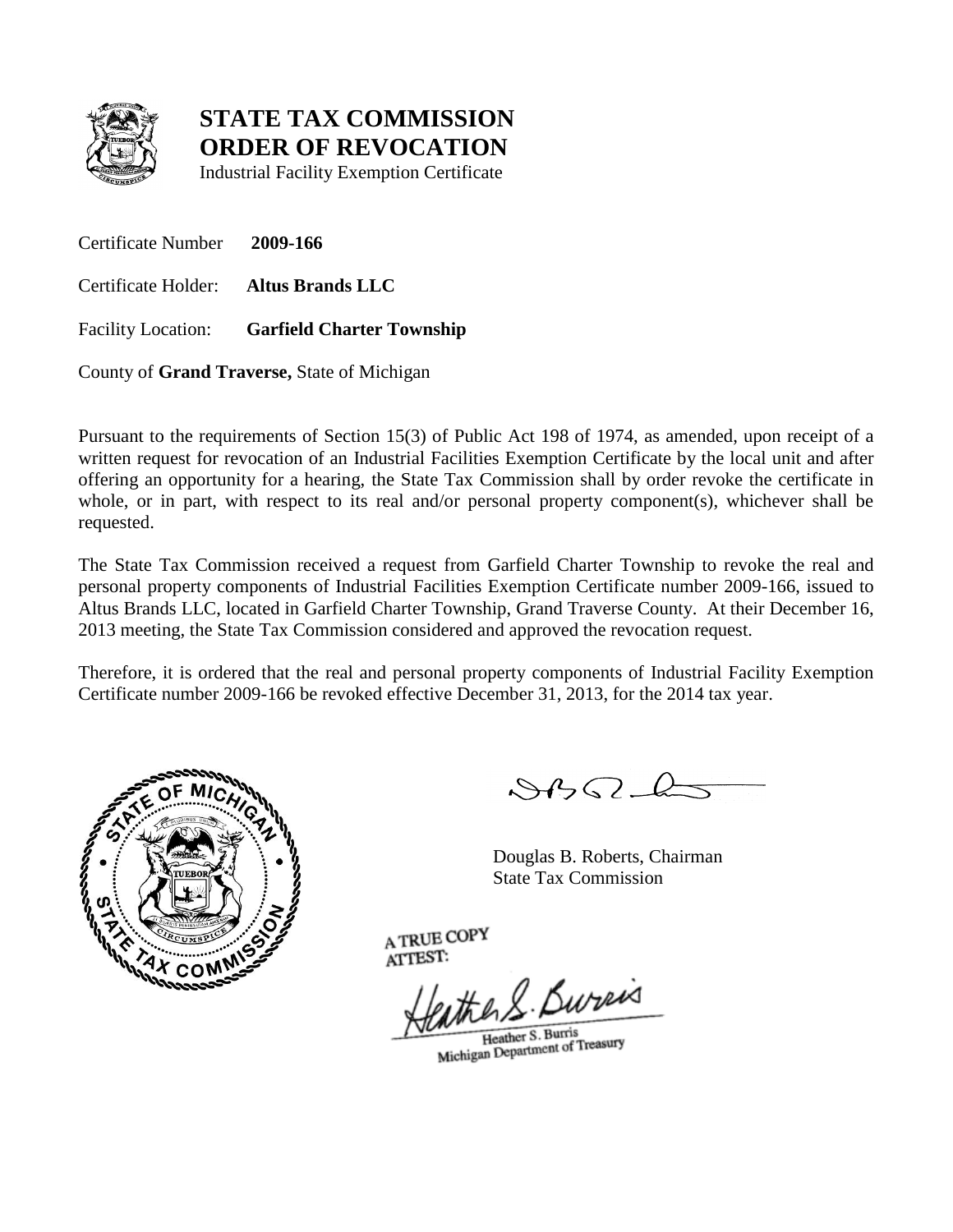

RICK SNYDER GOVERNOR

STATE OF MICHIGAN DEPARTMENT OF TREASURY LANSING

R. KEVIN CLINTON STATE TREASURER

January 16, 2014

Timothy M. Simpson Diggypod 1259 Industrial Drive, Suite A Saline, MI 48176

Dear Sir/Madam:

The State Tax Commission (Commission) has received a request from the City of Saline to revoke the real property component(s) of Industrial Facilities Exemption Certificate number 2011-032, issued to Diggypod, located in the City of Saline, Washtenaw County. In accordance with Section 15(3) of Public Act 198 of 1974, as amended, the State Tax Commission offered the certificate holder the opportunity for a hearing regarding this request for revocation and they did not respond.

At their December 16, 2013 meeting, the State Tax Commission considered and approved the revocation request. Enclosed is the Order of Revocation revoking the real property component(s) of this certificate effective December 31, 2013, for the 2014 tax year.

If you have further questions regarding this information, please contact the Property Services Division at (517) 373-3302.

Sincerely,

Kelli-Sort

Kelli Sobel, Executive Director State Tax Commission

Enclosure By Certified Mail cc: Clerk, City of Saline Assessor, City of Saline Washtenaw County Equalization Department Washtenaw County Board of Commissioners Saline School District Washtenaw ISD Washtenaw Community College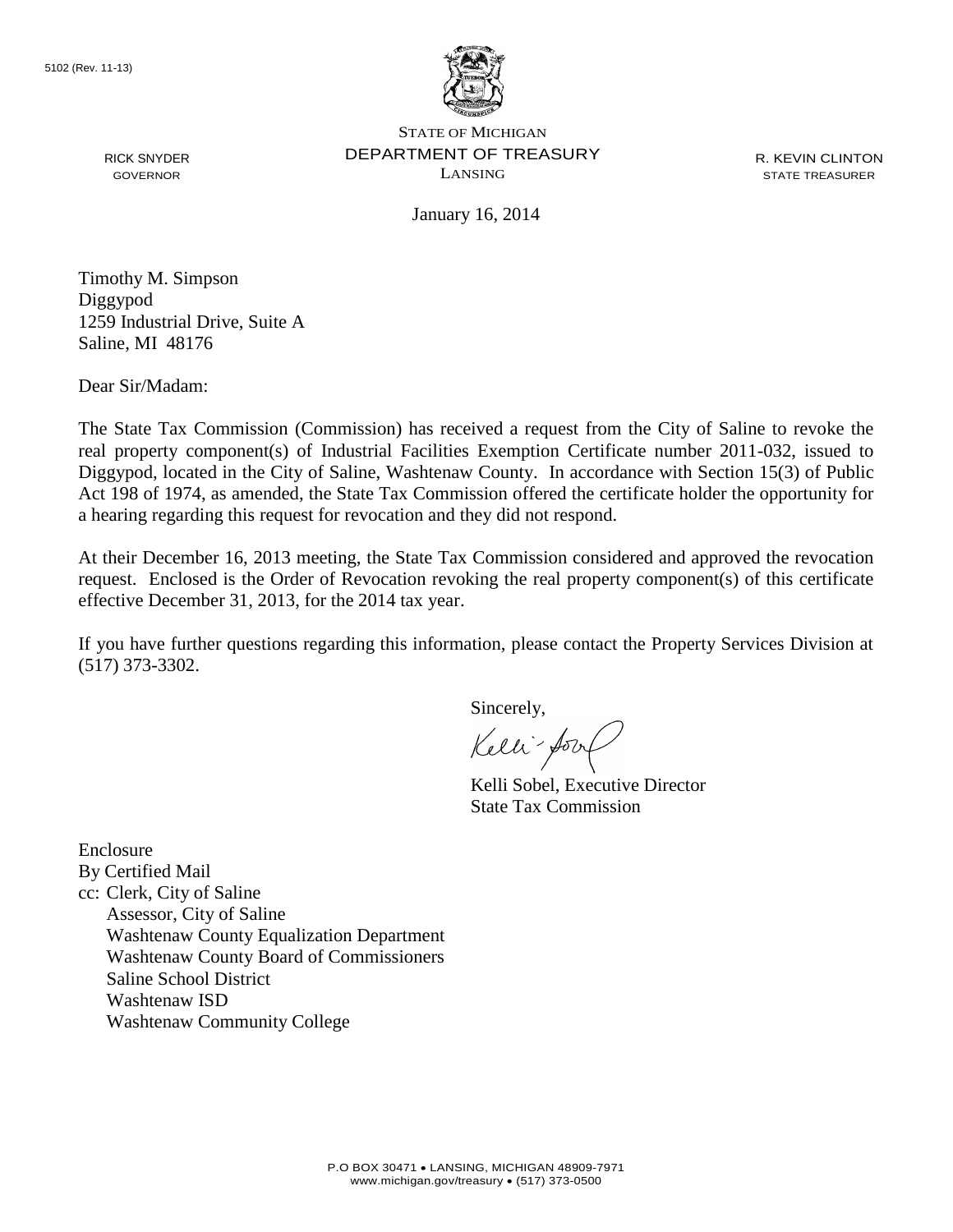

Industrial Facility Exemption Certificate

Certificate Number **2011-032**

Certificate Holder: **Diggypod**

Facility Location: **City of Saline**

County of **Washtenaw,** State of Michigan

Pursuant to the requirements of Section 15(3) of Public Act 198 of 1974, as amended, upon receipt of a written request for revocation of an Industrial Facilities Exemption Certificate by the local unit and after offering an opportunity for a hearing, the State Tax Commission shall by order revoke the certificate in whole, or in part, with respect to its real and/or personal property component(s), whichever shall be requested.

The State Tax Commission received a request from the City of Saline to revoke the real personal property component(s) of Industrial Facilities Exemption Certificate number 2011-032, issued to Diggypod, located in the City of Saline, Washtenaw County. At their December 16, 2013 meeting, the State Tax Commission considered and approved the revocation request.

Therefore, it is ordered that the real property component(s) of Industrial Facility Exemption Certificate number 2011-032 be revoked effective **December 31, 2013, for the 2014 tax year**.



 $882 - 6$ 

Douglas B. Roberts, Chairman State Tax Commission

eather S. Bureas

Heather S. Burris Heather S. Burris<br>Michigan Department of Treasury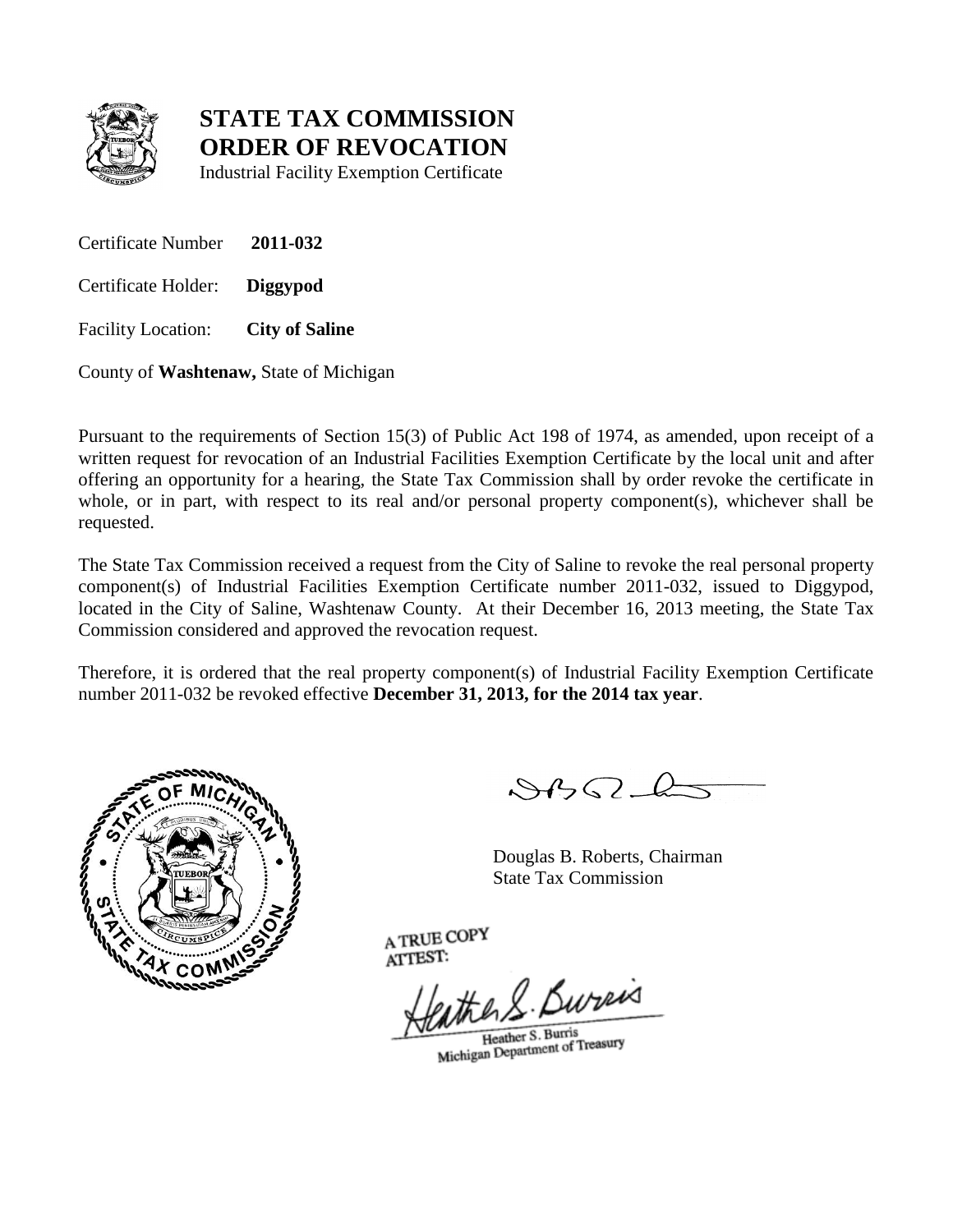

R. KEVIN CLINTON STATE TREASURER

January 16, 2014

Joseph R. Baker Moeller Mfg. Company, Inc. 30100 Beck Rd. Wixom, MI 48393

Dear Sir/Madam:

RICK SNYDER GOVERNOR

The State Tax Commission (Commission) has received a request from Plymouth Charter Township to revoke the personal property component(s) of Industrial Facilities Exemption Certificate number 2011- 112, issued to Moeller Mfg. Company, Inc., located in Plymouth Charter Township, Wayne County. In accordance with Section 15(3) of Public Act 198 of 1974, as amended, the State Tax Commission offered the certificate holder the opportunity for a hearing regarding this request for revocation and they did not respond.

At their December 16, 2013 meeting, the State Tax Commission considered and approved the revocation request. Enclosed is the Order of Revocation revoking the personal property component(s) of this certificate effective December 31, 2013, for the 2014 tax year.

If you have further questions regarding this information, please contact the Property Services Division at (517) 373-3302.

Sincerely,

Kelli-Soort

Kelli Sobel, Executive Director State Tax Commission

Enclosure

By Certified Mail

cc: Clerk, Plymouth Charter Township Assessor, Plymouth Charter Township Wayne County Equalization Department Wayne County Board of Commissioners Plymouth-Canton School District Wayne ISD Schoolcraft Community College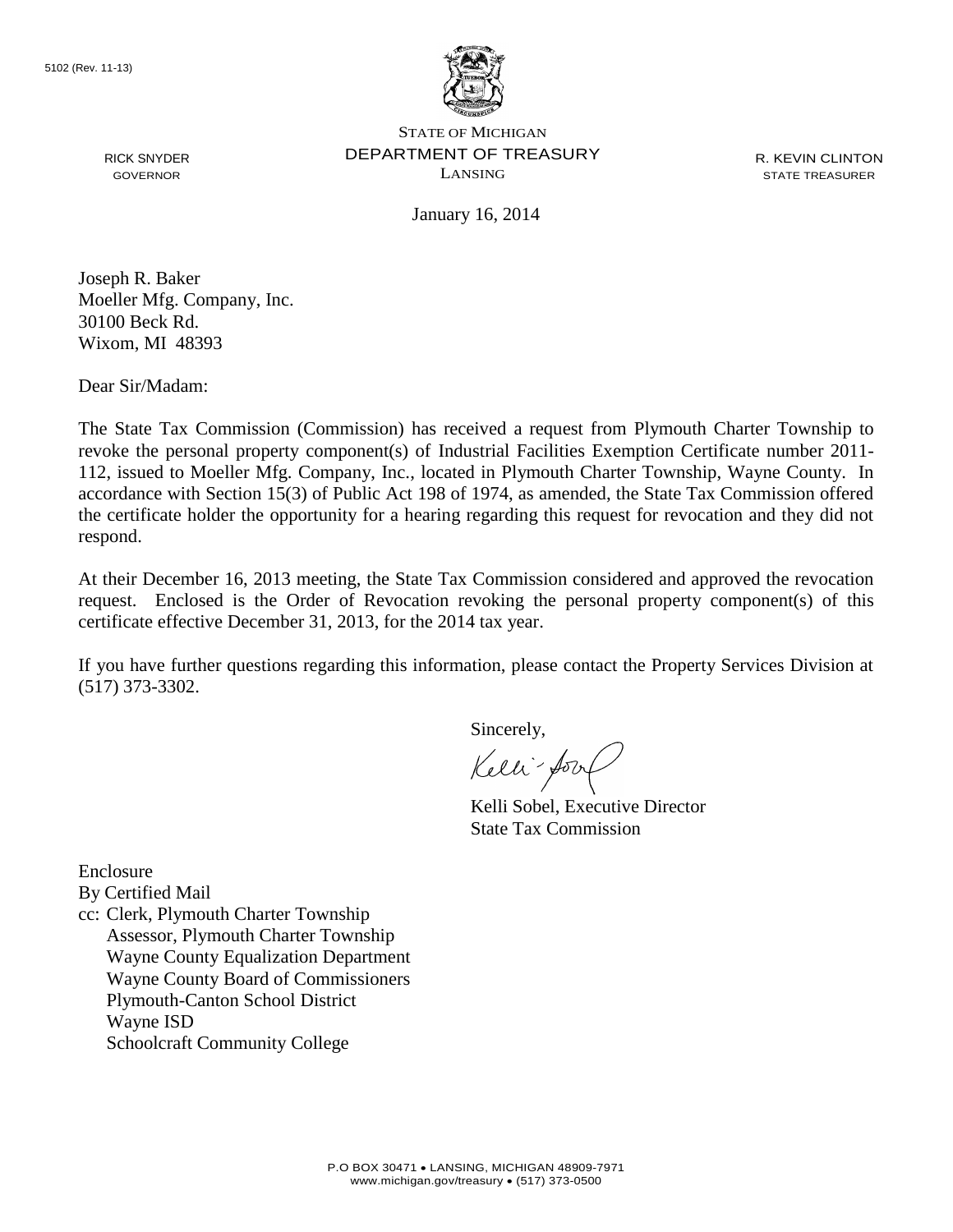

Industrial Facility Exemption Certificate

Certificate Number **2011-112** Certificate Holder: **Moeller Mfg. Company, Inc.** Facility Location: **Plymouth Charter Township**

County of **Wayne,** State of Michigan

Pursuant to the requirements of Section 15(3) of Public Act 198 of 1974, as amended, upon receipt of a written request for revocation of an Industrial Facilities Exemption Certificate by the local unit and after offering an opportunity for a hearing, the State Tax Commission shall by order revoke the certificate in whole, or in part, with respect to its real and/or personal property component(s), whichever shall be requested.

The State Tax Commission received a request from Plymouth Charter Township to revoke the personal property component(s) of Industrial Facilities Exemption Certificate number 2011-112, issued to Moeller Mfg. Company, Inc., located in Plymouth Charter Township, Wayne County. At their December 16, 2013 meeting, the State Tax Commission considered and approved the revocation request.

Therefore, it is ordered that the personal property component(s) of Industrial Facility Exemption Certificate number 2011-112 be revoked effective **December 31, 2013, for the 2014 tax year**.



 $882L$ 

Douglas B. Roberts, Chairman State Tax Commission

eather S. Bureas

Heather S. Burris Heather S. Burris<br>Michigan Department of Treasury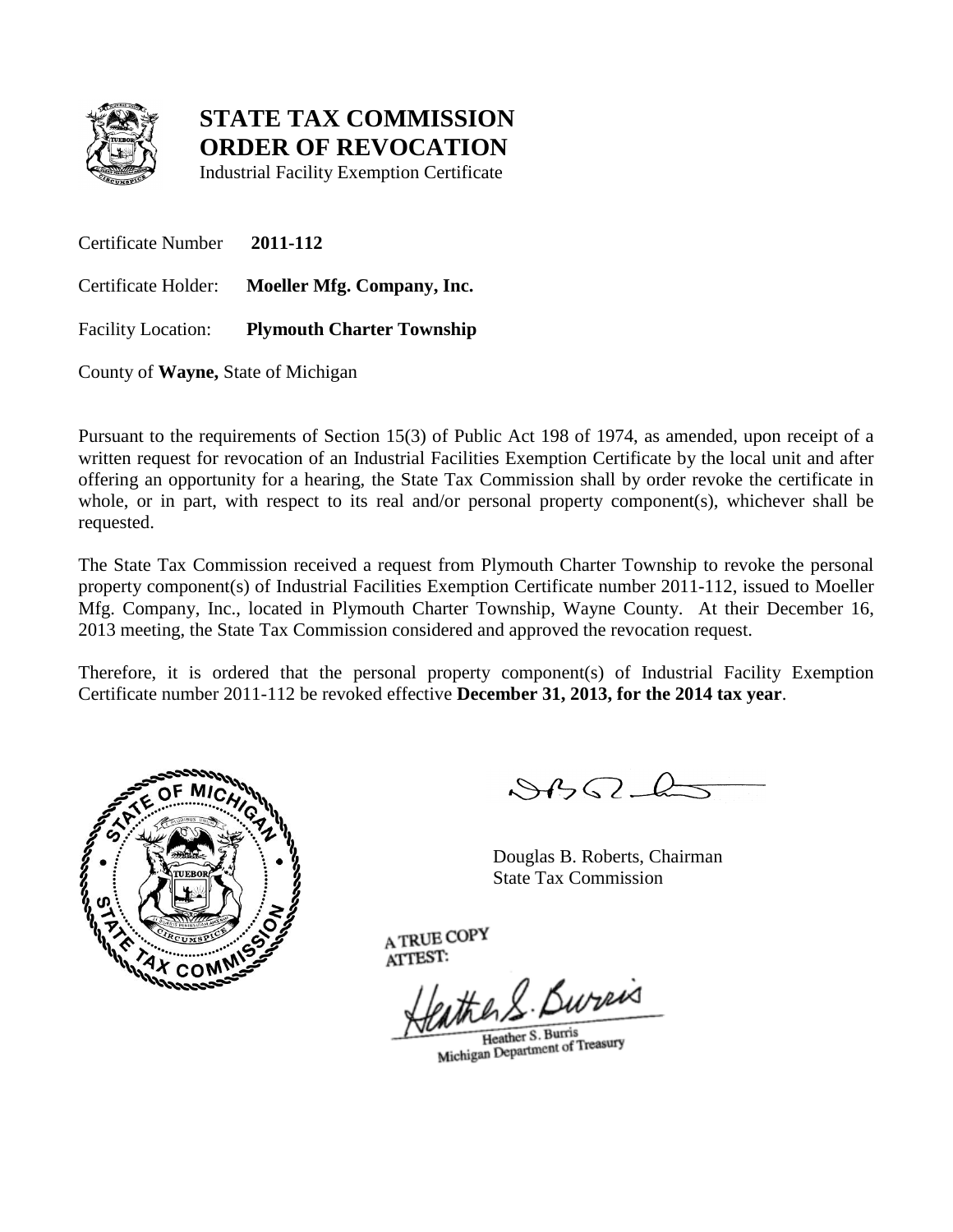

R. KEVIN CLINTON STATE TREASURER

January 16, 2014

Jason C. Liley Jice Pharmaceuticals 218 South Washington Street Lowell, MI 49331

Dear Sir/Madam:

RICK SNYDER GOVERNOR

The State Tax Commission (Commission) has received a request from the City of Lowell to revoke the real and personal property components of Industrial Facilities Exemption Certificate number 2011-459, issued to Jice Pharmaceuticals, located in the City of Lowell, Kent County. In accordance with Section 15(3) of Public Act 198 of 1974, as amended, the State Tax Commission offered the certificate holder the opportunity for a hearing regarding this request for revocation and they did not respond.

At their December 16, 2013 meeting, the State Tax Commission considered and approved the revocation request. Enclosed is the Order of Revocation revoking the real and personal property components of this certificate effective December 31, 2013, for the 2014 tax year.

If you have further questions regarding this information, please contact the Property Services Division at (517) 373-3302.

Sincerely,

Kelli-Sort

Kelli Sobel, Executive Director State Tax Commission

Enclosure By Certified Mail cc: Clerk, City of Lowell Assessor, City of Lowell Kent County Equalization Department Kent County Board of Commissioners Lowell School District Kent ISD Grand Rapids Community College